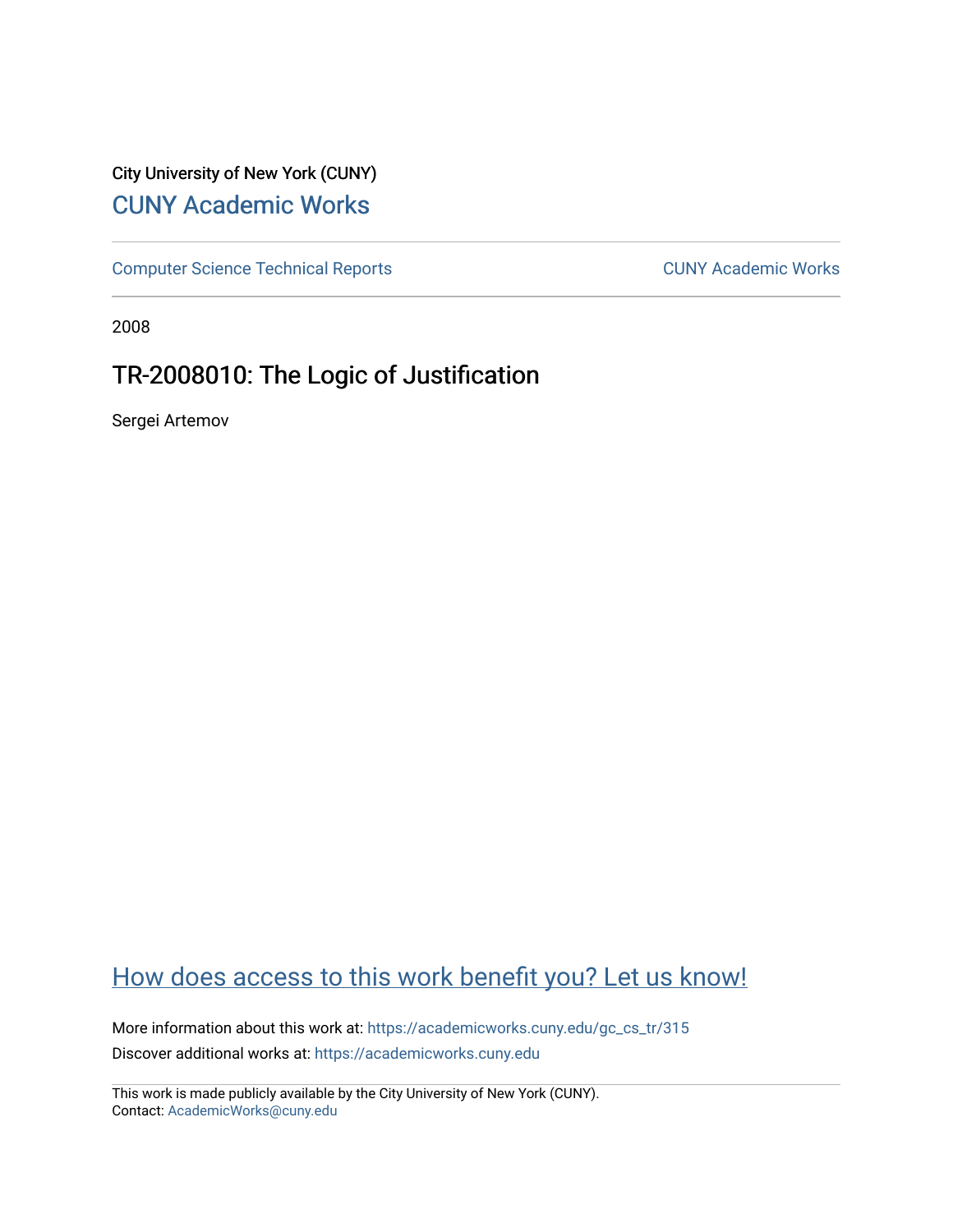## The Logic of Justification

Sergei Artemov<sup>∗</sup>

Graduate Center CUNY 365 Fifth Avenue, New York City, NY 10016 sartemov@gc.cuny.edu

September 8, 2008

#### Abstract

We describe a general logical framework, Justification Logic, for reasoning about epistemic justification. Justification Logic is based on classical propositional logic augmented by justification assertions  $t$ :F that read t is a justification for F. Justification Logic absorbs basic principles originating from both mainstream epistemology and the mathematical theory of proofs. It contributes to the studies of the well-known *Justified True Belief vs. Knowledge* problem. We state a general Correspondence Theorem showing that behind each epistemic modal logic, there is a robust system of justifications. This renders a new, evidence-based foundation for epistemic logic.

As a case study, we offer a resolution of the Goldman-Kripke 'Red Barn' paradox and analyze Russell's 'prime minister example' in Justification Logic. Furthermore, we formalize the wellknown Gettier example and reveal hidden assumptions and redundancies in Gettier's reasoning.

## 1 Introduction

The celebrated account of Knowledge as Justified True Belief commonly attributed to Plato (cf. [29; 34]) was widely accepted until 1963 when a paper by Edmund Gettier [29] opened the door to a broad philosophical discussion of the subject (cf. [19; 32; 45; 53; 62] and many others).

Meanwhile, commencing from seminal works [37; 67], the notions of Knowledge and Belief have acquired formalization by means of modal logic with atoms  $\boldsymbol{K}F$  (*F is known*) and  $\boldsymbol{B}F$  (*F is believed*). Within this approach, the following analysis was adopted: for a given agent,

 $F$  is known  $\sim$  F holds in all epistemically possible situations. (1)

<sup>∗</sup>This work has been supported by NSF grant 0830450, CUNY Collaborative Incentive Research Grant CIRG1424, and PSC CUNY Research Grant PSCREG-39-721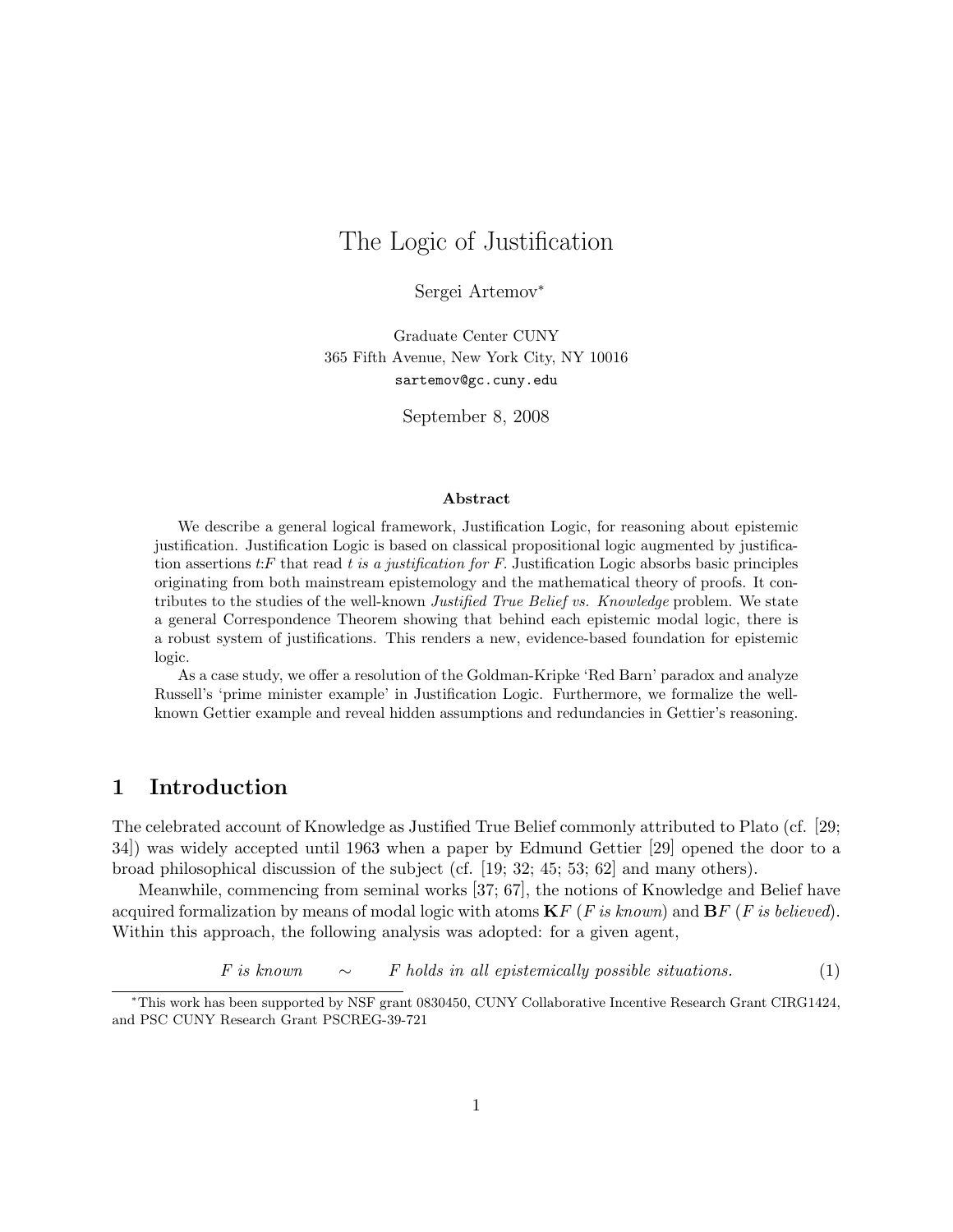The resulting *Epistemic Logic* has been remarkably successful in terms of developing a rich mathematical theory and applications (cf. [23; 48], and other sources). However, the notion of justification, which has been an essential component of epistemic studies, was conspicuously absent in the mathematical models of knowledge within the epistemic logic framework. This deficiency is displayed most prominently, in the Logical Omniscience defect of the modal logic of knowledge (cf. [21; 22; 38; 51; 56]). In the provability domain, the absence of an adequate description of the logic of justifications (here mathematical proofs) remained an impediment to both formalizing the Brouwer-Heyting-Kolmogorov semantics of proofs and providing a long-anticipated exact provability semantics for Gödel's provability logic  $\mathsf{S}4$  and intuitionistic logic ([3; 4; 6; 66]). This lack of a justification component has, perhaps, contributed to a certain gap between epistemic logic and mainstream epistemology ([34; 35]). We would like to think that Justification Logic is a step towards filling this void.

The contribution of this paper to epistemology can be briefly summarized as follows.

We describe basic logical principles for justifications and relate them to both mainstream and formal epistemology. The result is a long-anticipated mathematical notion of justification, making epistemic logic more expressive. We now have the capacity to reason about justifications, simple and compound. We can compare different pieces of evidence pertaining to the same fact. We can measure the complexity of justifications, which leads to a coherent theory of logical omniscience. Justification Logic provides a novel, evidence-based mechanism of truth-tracking which seems to be a key ingredient of the analysis of knowledge. Finally, Justification Logic furnishes a new, evidence-based foundation for the logic of knowledge, according to which

$$
F \text{ is known} \qquad \sim \qquad F \text{ has an adequate justification.} \tag{2}
$$

There are several natural interpretations of Justification Logic. Justification assertions of the format  $t$ :  $F$  read generically as

$$
t \text{ is a justification of } F. \tag{3}
$$

There is also a more strict 'justificationist' reading in which  $t$ :  $F$  is understood as

$$
t \text{ is accepted by agent as a justification of } F. \tag{4}
$$

The language and tools of Justification Logic accommodate both readings of  $t : F$ . Moreover, Justification Logic is general enough to incorporate other semantics that are not necessarily terminologically related to justifications or proofs. For example,  $t$ : F can be read as

$$
t \text{ is a sufficient resource for } F. \tag{5}
$$

Tudor Protopopescu suggests that  $t$ : F could also be assigned an externalist, non-justificationist reading, something like

$$
F \ satisfies \ conditions \ t. \tag{6}
$$

In this setting, t would be something like a set of causes or counterfactuals. Such a reading would still maintain the distinction between partial and factive justifications, since  $t$  may not be all that is required for belief that F to count as knowledge that F.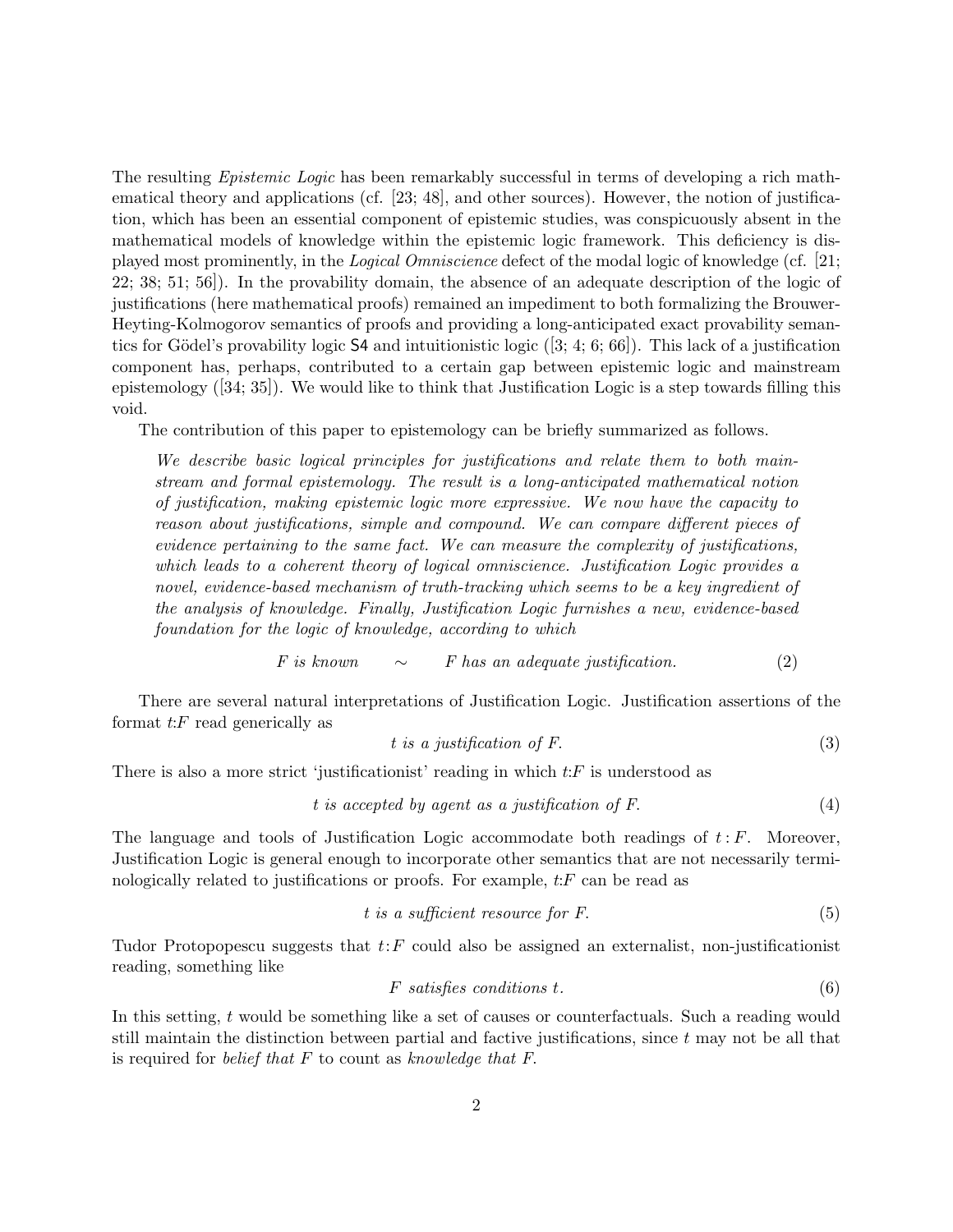Within Justification Logic, we do not directly analyze what it means for  $t$  to justify  $F$  beyond the format  $t$ : $F$ , but rather attempt to characterize this relation axiomatically. This is similar to the way Boolean logic treats its connectives, say, disjunction: it does not analyze the formula  $p \vee q$ but rather assumes certain logical axioms and truth tables about this formula.

There are several design decisions made for this installment of Justification Logic.

1. We decide to limit our attention, at this stage, to *propositional* and *quantifier-free* systems of Justification Logic, and leave quantified systems for further study.

2. We build our systems on the simplest base: *classical Boolean logic*, though we are completely aware that there are much more elaborate logical models, e.g., intuitionistic and substructural logics, conditionals, relevance logics, and logics of counterfactual reasoning, just to name a few. There are several good reasons for choosing the Boolean logic base here. At this stage, we are concerned first with justifications, which provide a sufficiently serious challenge on even the simplest Boolean base. Once this case is sorted out in a satisfactory way, we can move on to incorporating justifications into other logics. Second, the paradigmatic examples which we will consider (e.g., Goldman-Kripke and Gettier), can be handled with Boolean Justification Logic. Third, the core of Epistemic Logic consists of modal systems with a classical Boolean base (K, T, K4, S4, K45, KD45, S5, etc.). We provide each of them with a corresponding Justification Logic companion based on Boolean logic.

3. Within the Justification Logic framework, we treat both partial and factive justifications. This helps to capture the essence of discussion on these matters in epistemology, where justifications are not generally assumed to be factive.

4. In this paper, we consider the case of one agent only, although several multi-agent Justification Logic systems have already been developed  $([5; 12; 68])$ .

Formal logical methods do not directly solve philosophical problems, but rather provide a tool for analyzing assumptions and to ensure that we draw correct conclusions. Our hope is that Justification Logic will do just that.

## 2 Preliminary Analysis of Principles Involved

In this section, we will survey the Logic of Proofs, Gettier's examples [29], and examine some classical post-Gettier sources to determine what logical principles in the given Justification Logic format (propositional Boolean logic with justification assertions  $t$ : F) may be extracted. As is usual with converting informally stated principles into formal ones, a certain amount of good will is required. This does not at all mean that the considerations adduced in [19; 32; 45; 53; 62] may be readily formulated in the Boolean Justification Logic. The aforementioned papers are written in natural language, which is richer than any formal one; a more sophisticated formal language could probably provide a better account here, which we leave to future studies.

### 2.1 The Logic of Proofs

The Logic of Proofs LP was suggested by Gödel in [31] and developed in full in [2; 4]. LP gives a complete axiomatization of the notion of mathematical proof with natural operations 'application,' 'sum,' and 'proof checker.' We discuss these operations below in a more general epistemic setting.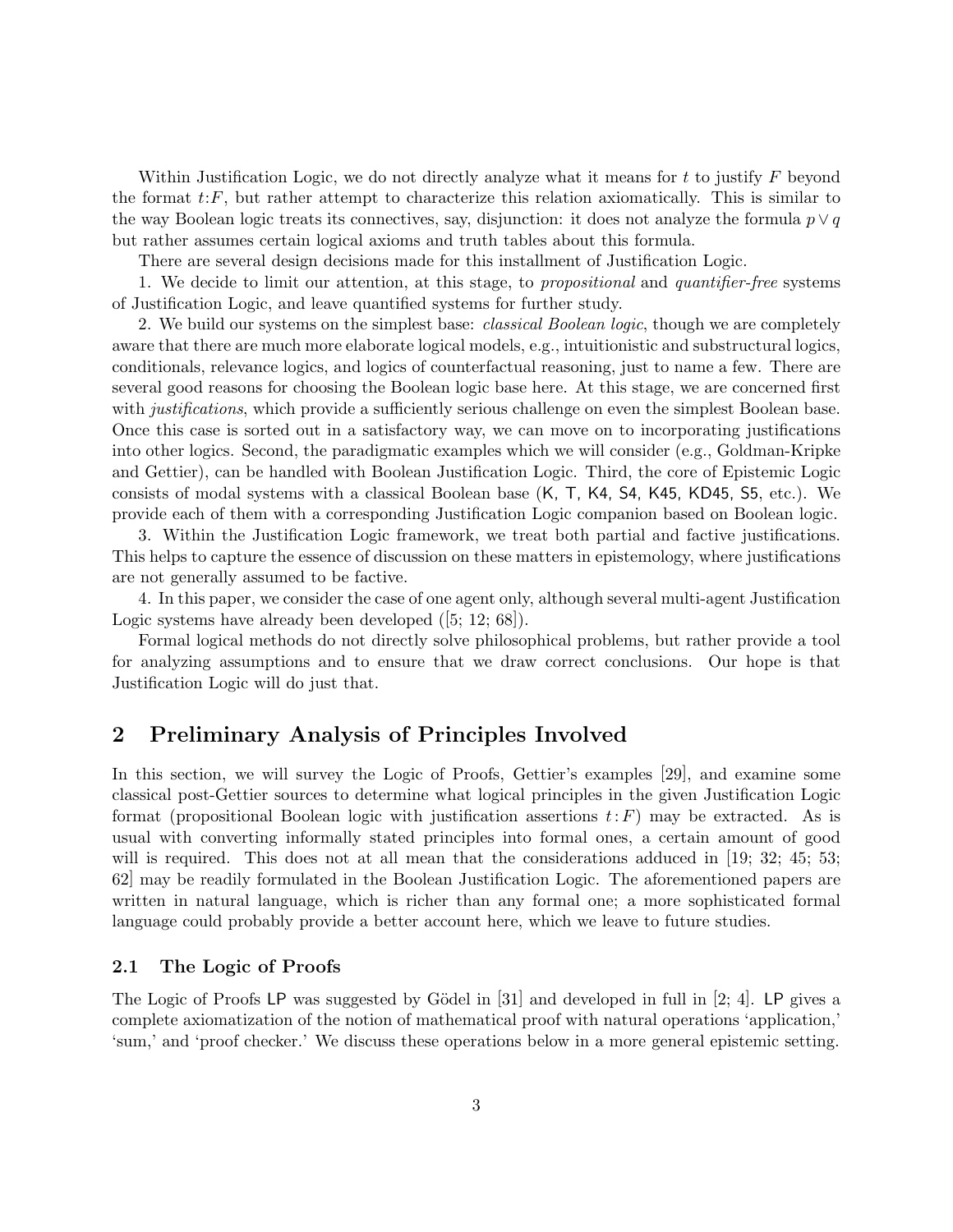In LP, justifications are represented by *proof polynomials*, which are terms built from *proof* variables  $x, y, z, \ldots$  and proof constants  $a, b, c, \ldots$  by means of two binary operations: application  $\cdots$ and sum (union, choice)  $^{\circ}$  +,' and one unary operation proof checker  $^{\circ}$ !'. The formulas of LP are those of propositional classical logic augmented by the formation rule: if t is a proof polynomial and  $F$  a formula, then  $t$ :  $F$  is again a formula.

The Logic of Proofs LP contains the postulates of classical propositional logic and the rule of Modus Ponens along with

| $s(F \rightarrow G) \rightarrow (t: F \rightarrow (s \cdot t):G)$ | (Application)        |
|-------------------------------------------------------------------|----------------------|
| $s:F \rightarrow (s+t):F, \quad t:F \rightarrow (s+t):F$          | (Sum)                |
| $t:F \rightarrow !t:(t:F)$                                        | $(Proof \; Checker)$ |
| $t: F \to F$                                                      | (Reflection).        |

Proof constants in LP represent 'atomic' proofs of axioms which are not analyzed any further. In addition to the usual logical properties, such as being closed under substitution and respecting the Deduction Theorem, LP enjoys the Internalization property:

If  $\vdash$  F, then there is a proof polynomial p such that  $\vdash$  p:F.

#### 2.2 Gettier Examples

Gettier in [29] described two situations, Case I and Case II, that were supposed to provide examples of justified true beliefs which should not be considered knowledge. In this paper we will focus on formalizing Case I, which proved to be more challenging. Case II can be easily formalized in a similar fashion.

Here is a shortened exposition of Case I from [29].

Suppose that Smith and Jones have applied for a certain job. And suppose that Smith has strong evidence for the following conjunctive proposition:

(d) Jones is the man who will get the job, and Jones has ten coins in his pocket. Proposition (d) entails:

(e) The man who will get the job has ten coins in his pocket.

Let us suppose that Smith sees the entailment from  $(d)$  to  $(e)$ , and accepts  $(e)$  on the grounds of (d), for which he has strong evidence. In this case, Smith is clearly justified in believing that (e) is true. But imagine, further, that unknown to Smith, he himself, not Jones, will get the job. And, also, unknown to Smith, he himself has ten coins in his pocket. Then, all of the following are true:

1) (e) is true,

2) Smith believes that (e) is true, and

3) Smith is justified in believing that (e) is true.

But it is equally clear that Smith does not know that  $(e)$  is true....

Gettier uses a version of the epistemic closure principle, closure of justification under logical consequence:

 $\ldots$  if Smith is justified in believing P,  $\ldots$  and Smith deduces Q from P  $\ldots$ , then Smith is justified in believing Q.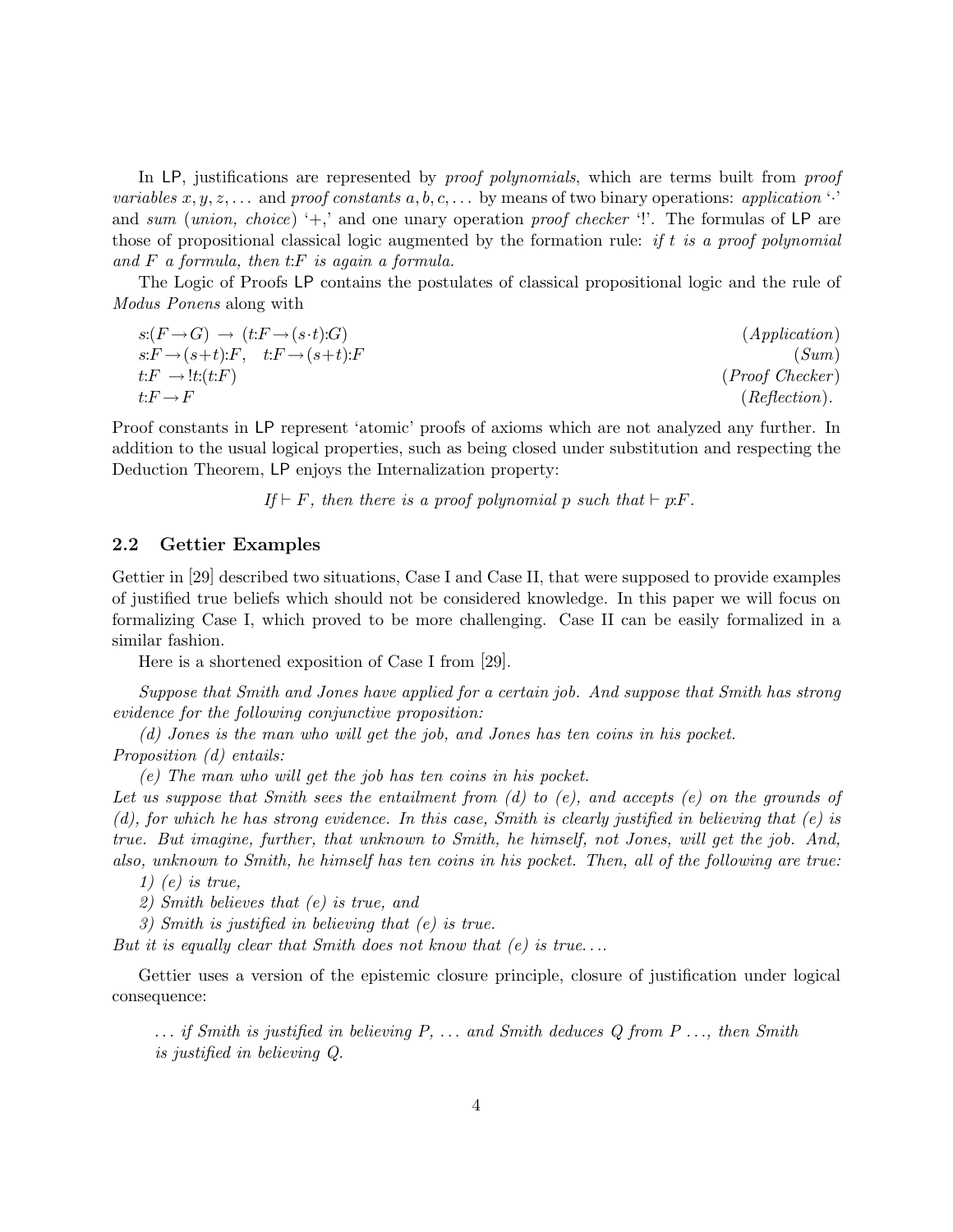Here is its natural formalization:

Smith is justified in believing P can be formalized as "for some t,  $t: P$ ";

Smith deduces Q from  $P$  — "there is a deduction of  $P \rightarrow Q$  (available to Smith)";

Smith is justified in believing  $Q - "t:Q$  for some t."

Such a rule holds for the Logic of Proofs, as well as for all other Justification Logic systems considered in this paper. It is a combination of the Internalization Rule:

$$
if \vdash F, \ then \vdash s \cdot F \ for \ some \ s \tag{7}
$$

and the Application Axiom:

$$
s: (P \to Q) \to (t: P \to (s \cdot t): Q). \tag{8}
$$

Indeed, suppose t:P and there is a deduction of  $P \rightarrow Q$ . By the Internalization Rule,  $s:(P \rightarrow Q)$  for some s. From the Application Axiom, by Modus Ponens twice, we get  $(s \cdot t):Q$ .

## 2.3 Goldman's Reliabilism

Goldman in [32] offered the 'fourth condition' to be added to the Justified True Belief definition of knowledge. According to [32],

a subject's belief is justified only if the truth of a belief has caused the subject to have that belief (in the appropriate way), and for a justified true belief to count as knowledge, the subject must also be able to correctly reconstruct (mentally) that causal chain.

Goldman's principle makes it clear that a justified belief (in our language, a situation  $t$  justifies F for some t) for an agent occurs only if F is true, which provides the Factivity Axiom for 'knowledge-producing' justifications

$$
t: F \to F \qquad \qquad (Factivity \ Axiom). \tag{9}
$$

The Factivity Axiom is assumed for *factive justifications* (systems JT, LP, JT45 below) but not for general justification systems J, J4, J45, JD45.

With a certain amount of good will, we can assume that the 'causal chain' leading from the truth of F to a justified belief that F manifests itself in the Principle of Internalization which holds for many Justification Logic systems:

If F is valid, then one could construct a justification p such that 
$$
p \cdot F
$$
 is valid. (10)

Internalization is usually represented in an equivalent form (in the presence of the Completeness Theorem) as a meta-rule (7). The algorithm which builds a justified belief  $p: F$  from a strong evidence (proof) of the validity of  $F$  seems to be an instance of Goldman's 'causal chain.'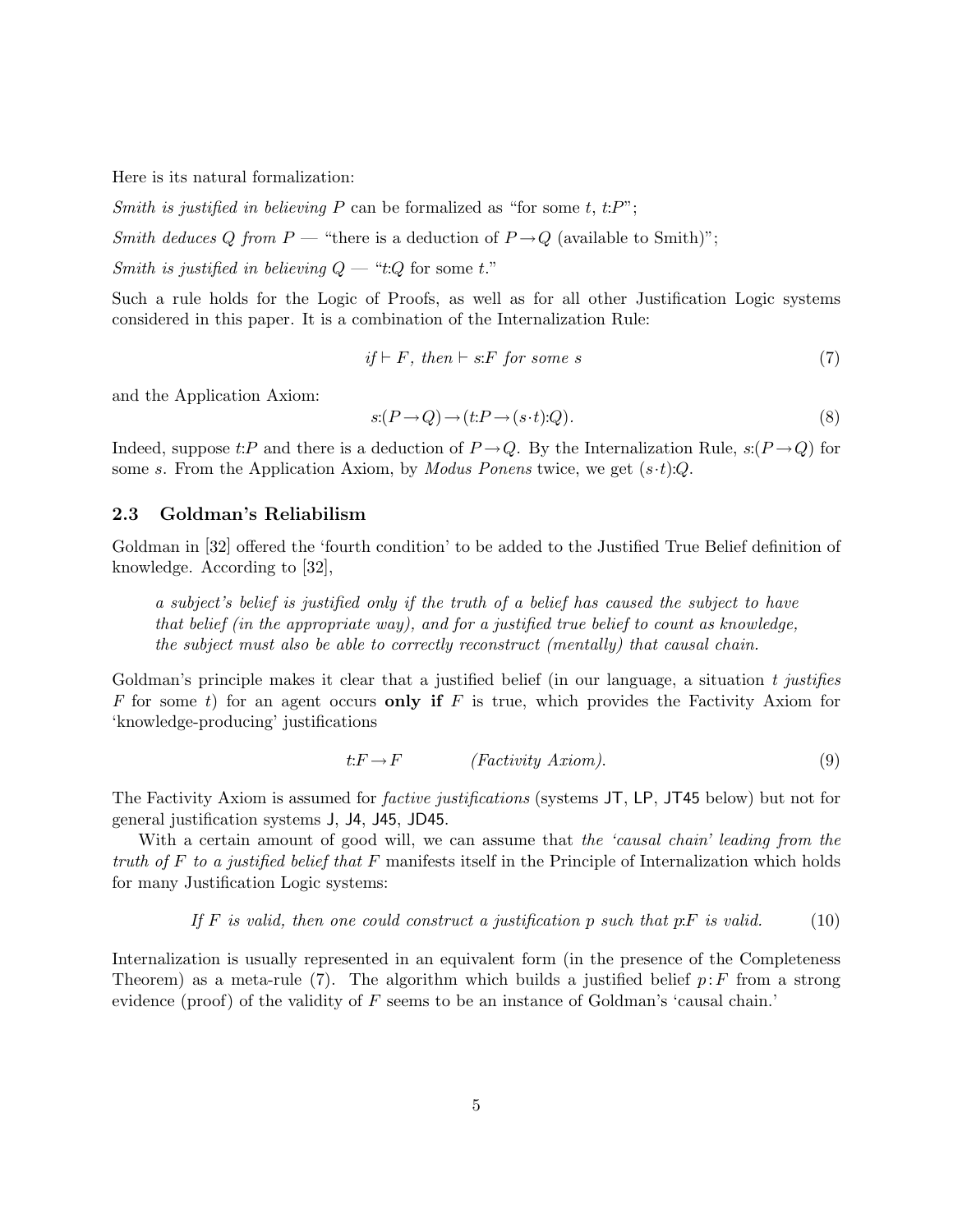#### 2.4 Lehrer and Paxson's Indefeasibility Condition

Lehrer and Paxson in [45] offered the following 'indefeasibility condition':

there is no further truth which, had the subject known it, would have defeated [subject's] present justification for the belief.

The 'further truth' here could refer to a possible update of the subject's database, or some possibleworlds situation, etc.: these readings lie outside the scope of our language of Boolean Justification Logic. A natural reading of 'further truth' in our setting could be 'other postulate or assumption of the system,' which means a simple consistency property which vacuously holds for all Justification Logic systems considered here. Another plausible reading of 'further truth' could be 'further evidence,' and we assume this particular reading here. Since there is no temporal or update component in our language yet, 'any further evidence' could be understood for now as 'any other justification,' or just 'any justification.'

Furthermore, Lehrer and Paxson's condition seems to involve a negation of an existential quantifier over justifications 'there is no further truth . . . ,' or

#### there is no justification....

However, within the classical logic tradition, we can read this as a universal quantifier over justifications followed by a negation

for any further evidence, it is not the case. . ..

Denoting 'present justification for the belief' as the assertion  $s:F$ , we reformulate Lehrer–Paxson's condition as

given s:F, for any evidence t, it is not the case that t would have defeated s:F.

The next step is to formalize 't does not defeat  $s.F.'$ . This informal statement seems to suggest an implication

if s: F holds, then the joint evidence of s and t, which we denote here as  $s + t$ , is also an evidence for F, i.e.,  $(s + t)$ : F holds.

Here is the resulting formal version of Lehrer–Paxson's condition: for any proposition  $F$  and any justifications  $s$  and  $t$ , the following holds

 $s: F \to (s + t): F$  (Monotonicity Axiom). (11)

#### 2.5 Further Assumptions

In order to build a formal account of justification, we will make some basic structural assumptions: justifications are abstract objects which have structure, operations on justifications are potentially executable, agents do not lose or forget justifications, agents apply the laws of classical logic and accept their conclusions, etc.

In the following, we consider both: **justifications**, which do not necessarily yield the truth of a belief, and factive justifications, which yield the truth of the belief.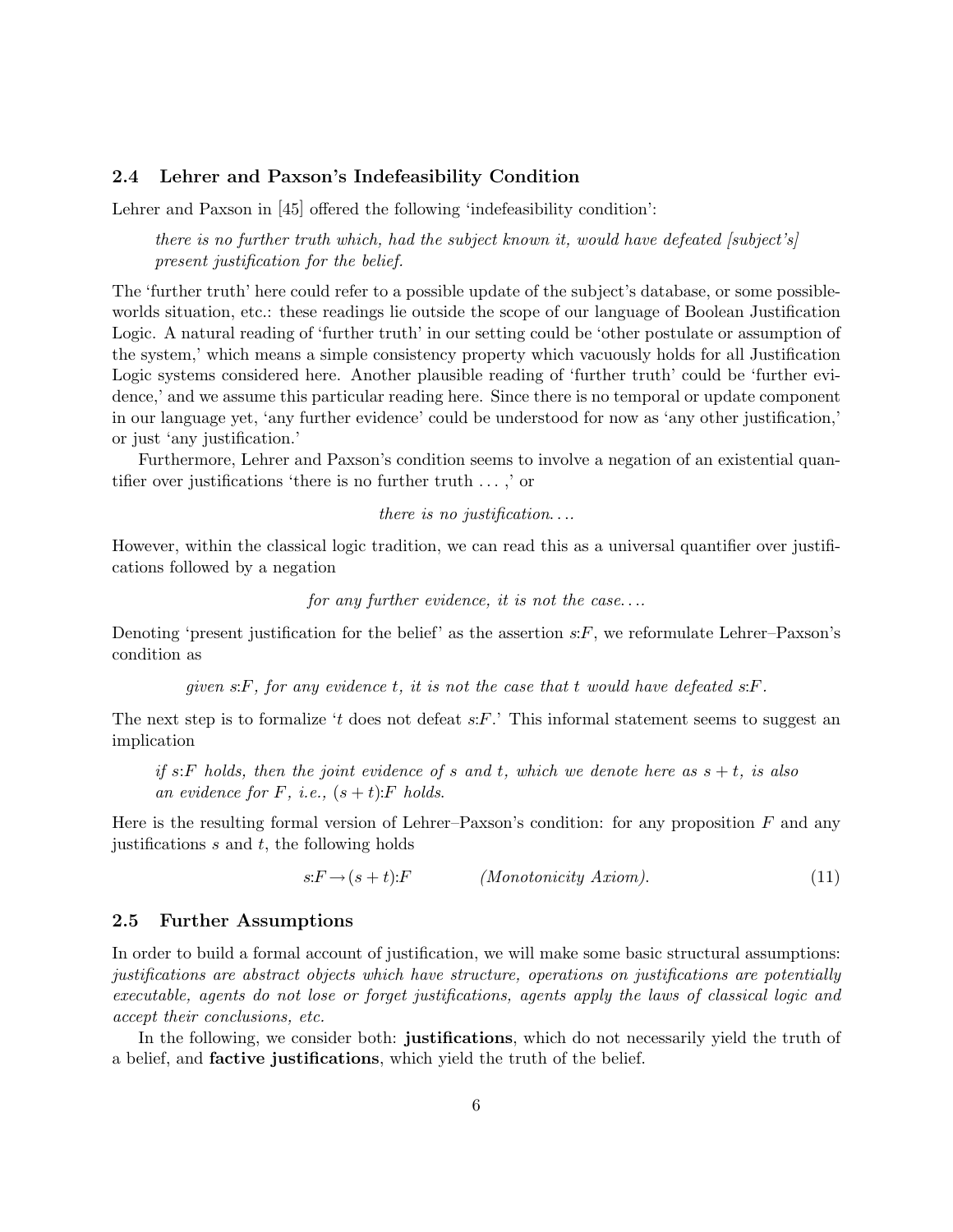## 3 Basic Principles and Systems

#### 3.1 Application

The *Application* operation takes justifications s and t and produces a justification  $s \cdot t$  such that if  $s:(F \rightarrow G)$  and  $t:F$ , then  $(s \cdot t):G$ . Symbolically,

$$
s: (F \to G) \to (t: F \to (s \cdot t): G). \tag{12}
$$

This is a basic property of justifications assumed in combinatory logic and  $\lambda$ -calculi (cf. [64]), BHK-semantics  $(65)$ , Kleene realizability  $(39)$ , the Logic of Proofs LP  $(4)$ , etc. Application Principle (12) is related to the epistemological closure principle (cf., for example, [20; 46]) that one knows everything that one knows to be implied by what one knows. However, (12) does not rely on this closure principle, since (12) deals with a broader spectrum of justifications, not necessarily linked to knowledge.

Note that the epistemological closure principle which could be formalized using the knowledge modality  $\bf{K}$  as

$$
\mathbf{K}(F \to G) \to (\mathbf{K}F \to \mathbf{K}G),\tag{13}
$$

smuggles the *logical omniscience* defect into modal epistemic logic. The latter does not have the capacity to measure how hard it is to attain knowledge [21; 22; 38; 51; 56]. Justification Logic provides natural means of escaping logical omniscience by keeping track of the size of justification terms [10].

#### 3.2 Monotonicity of Justification

The *Monotonicity* property of justification has been expressed by the operation sum  $^{\prime}$ +, which can be read from (11). If  $s$ : F, then whichever evidence t occurs, the combined evidence  $s + t$  remains a justification for F. Operation '+' takes justifications s and t and produces  $s + t$ , which is a justification for everything justified by s or by  $t$ .

$$
s: F \to (s+t): F
$$
 and  $s: F \to (t+s): F$ .

A similar operation '+' is present in the Logic of Proofs LP, where the sum ' $s+t$ ' can be interpreted as a concatenation of proofs s and t.

Correspondence Theorem 7 uses Monotonicity to connect Justification Logic with epistemic modal logic. However, it is an intriguing challenge to develop a theory of non-monotonic justifications which prompt belief revision. Some Justification Logic systems without Monotonicity have been studied in [13; 41; 42].

#### 3.3 Basic Justification Logic  $J_0$

Justification terms (polynomials) are built from justification variables  $x, y, z, \ldots$  and justification constants  $a, b, c, \ldots$  (with indices  $i = 1, 2, 3, \ldots$  which we will be omitting whenever it is safe) by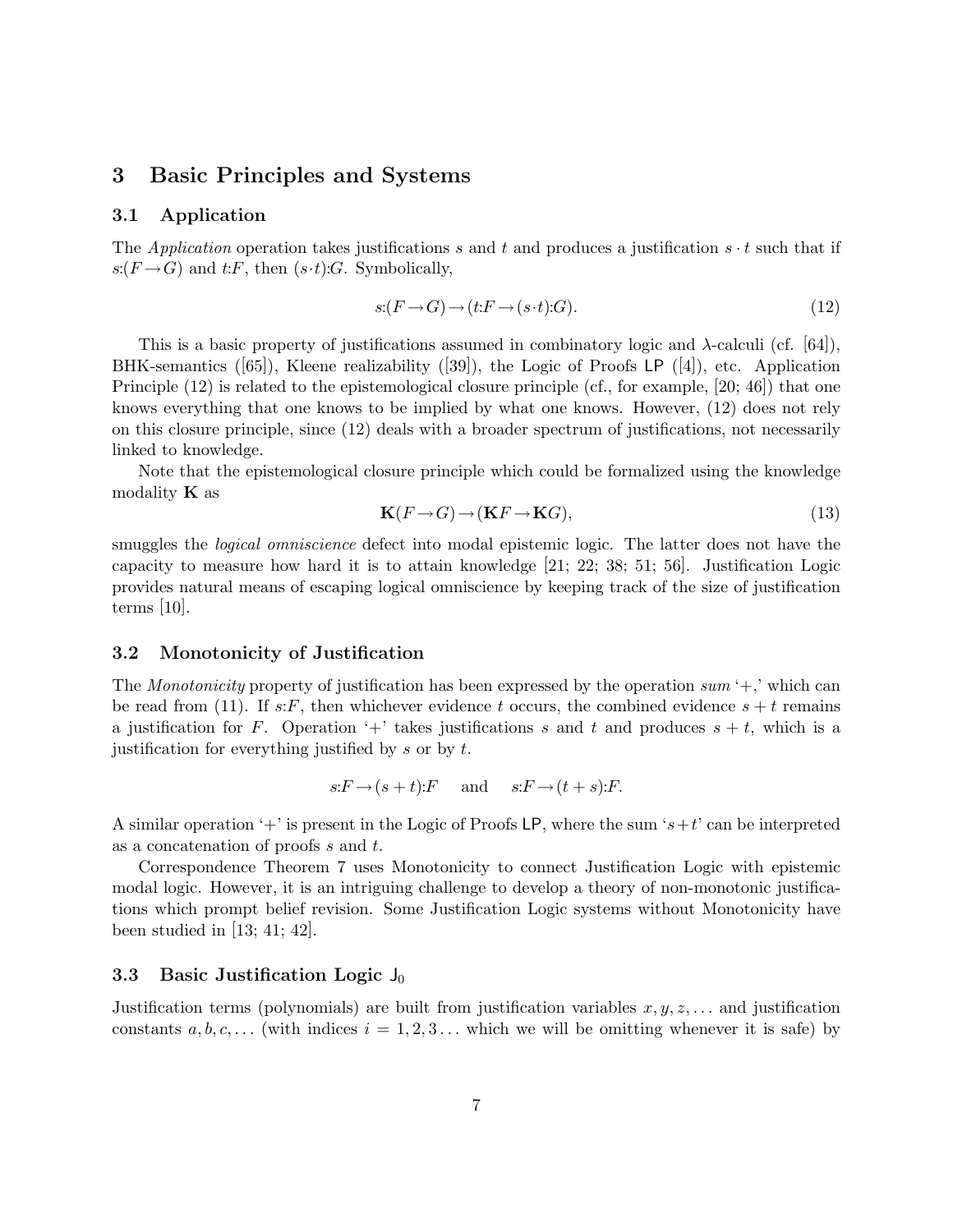means of the operations **application**  $\cdot$  and sum  $\cdot$  +  $\cdot$  1. Constants denote atomic justifications which the system no longer analyzes; variables denote unspecified justifications.

#### Basic Logic of Justifications  $J_0$ :

- A1. Classical propositional axioms and rule Modus Ponens,
- A2. Application Axiom  $s:(F \to G) \to (t:F \to (s \cdot t):G),$
- A3. Monotonicity Axiom  $s: F \to (s + t): F$ ,  $s: F \to (t + s): F$ ,

 $J_0$  is the logic of general (not necessarily factive) justifications for an absolutely skeptical agent for whom no formula is provably justified, i.e.,  $J_0$  does not derive t: F for any t and F. Such an agent is, however, capable of making relative justification conclusions of the form

if 
$$
x:A
$$
,  $y:B$ , ...,  $z:C$  hold, then  $t:F$ .

 $J_0$  is able, with this capacity, to adequately emulate other Justification Logic systems in its language.

#### 3.4 Logical Awareness and Constant Specifications

The Logical Awareness principle states that logical axioms are justified ex officio: an agent accepts logical axioms (including the ones concerning justifications) as justified. As stated here, Logical Awareness is too restrictive and Justification Logic offers a flexible mechanism of Constant Specifications to represent all shades of logical awareness.

Justification Logic distinguishes between an assumption and a justified assumption. Constants are used to denote justifications of assumptions in situations when we don't analyze these justifications any further. Suppose we want to postulate that an axiom A is justified for a given agent. The way to say it in Justification Logic is to postulate

 $e_1$ : $A$ 

for some evidence constant  $e_1$  with index 1. Furthermore, if we want to postulate that this new principle  $e_1$ : A is also justified, we can postulate

 $e_2$ : $(e_1: A)$ 

for the similar constant  $e_2$  with index 2, etc. Keeping track of indices is not necessary, but it is easy and helps in decision procedures (cf. [44]). The set of all assumptions of this kind for a given logic is called a Constant Specification. Here is a formal definition.

A Constant Specification CS for a given logic  $\mathcal L$  is a set of formulas

$$
e_n : e_{n-1} : \ldots : e_1 : A \quad (n \geq 1),
$$

where A is an axiom of L, and  $e_1, e_2, \ldots, e_n$  are similar constants with indices  $1, 2, \ldots, n$ . We also assume that CS contains all intermediate specifications, i.e., whenever  $e_n : e_{n-1} : \ldots : e_1 : A$  is in CS, then  $e_{n-1}$ :...: $e_1$ :A is in CS too. In this paper, we will distinguish the following types of constant specifications:

<sup>&</sup>lt;sup>1</sup>More elaborate models considered below in this paper also use additional operations on justifications, e.g., verifier '!' and negative verifier '?'.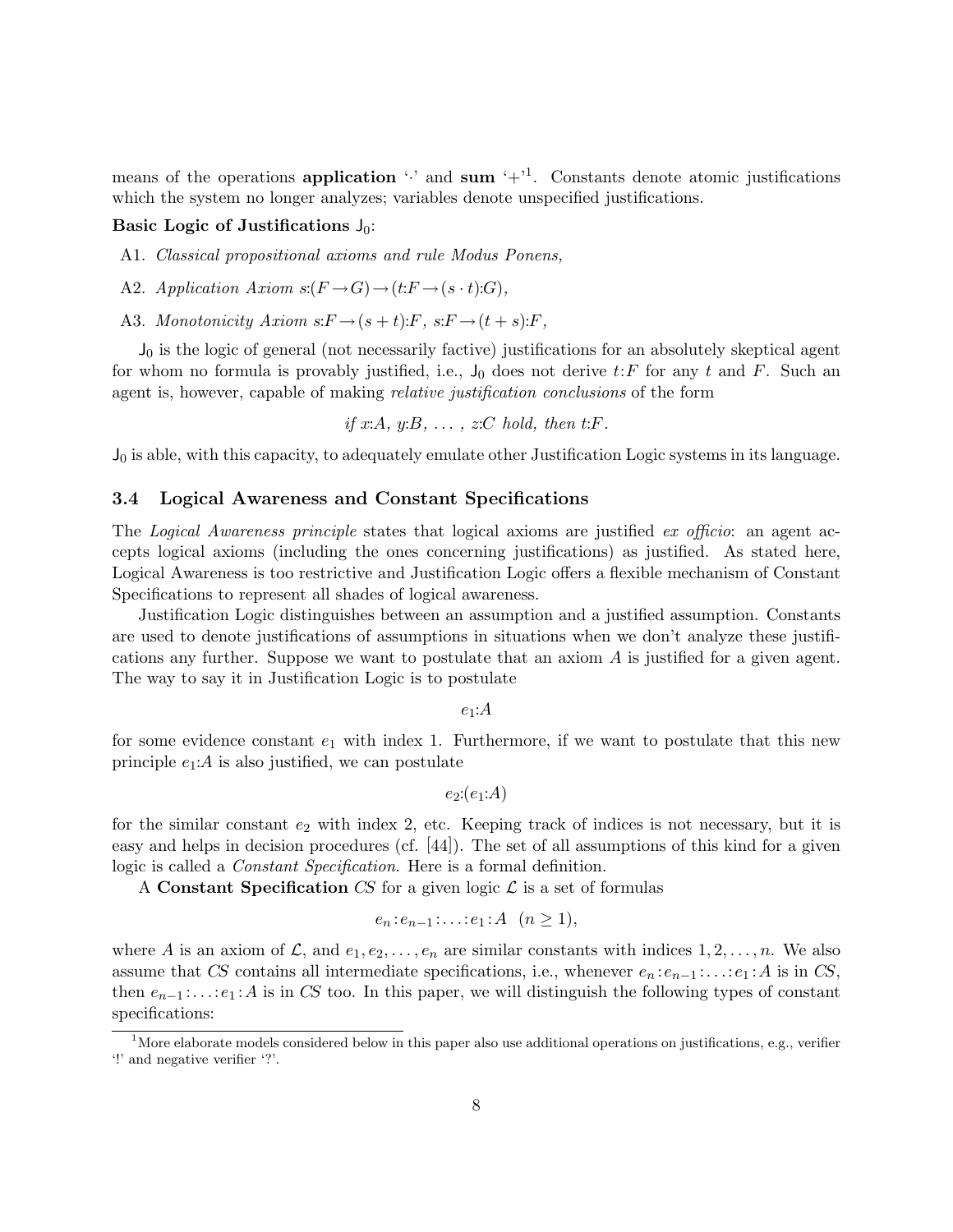- empty:  $CS = \emptyset$ . This corresponds to an absolutely skeptical agent (cf. a comment after axioms of  $J_0$ ).
- $\bullet$  finite: CS is a finite set of formulas. This is a representative case, since any specific derivation in Justification Logic concerns only finite sets of constants and constant specifications.
- axiomatically appropriate: for each axiom A there is a constant  $e_1$  such that  $e_1$ :A is in CS, and if

$$
e_n : e_{n-1} : \ldots : e_1 : A \in CS,
$$

then

$$
e_{n+1}:e_n:e_{n-1}:\ldots:e_1:A\in CS.
$$

Axiomatically appropriate CS's are necessary for ensuring the Internalization property.

• total: for each axiom A and any constants  $e_1, e_2, \ldots, e_n$ ,

$$
e_n \colon e_{n-1} \colon \ldots \colon e_1 \colon A \in CS.
$$

We are reserving the name TCS for the total constant specification (for a given logic). Naturally, the total constant specification is axiomatically appropriate.

#### Logic of Justifications with given Constant Specification

$$
\mathsf{J}_{CS}=\mathsf{J}_0+\mathit{CS}.
$$

Logic of Justifications

 $J = J_0 + R4$ ,

where R4 is the **Axiom Internalization Rule**:

For each axiom A and any constants  $e_1, e_2, \ldots, e_n$ , infer  $e_n : e_{n-1} : \ldots : e_1 : A$ .

Note that  $J_0$  is  $J_{\emptyset}$ , and J coincides with  $J_{TCS}$ . The latter reflects the idea of the unrestricted Logical Awareness for J. A similar principle appeared in the Logic of Proofs LP; it has also been anticipated in Goldman's [32]. Note that any **specific** derivation in  $J$  may be regarded as a derivation in  $J_{CS}$ for a corresponding finite constant specification CS, hence finite CS's constitute an important representative class of constant specifications.

Logical Awareness expressed by axiomatically appropriate constant specifications is an explicit incarnation of the Necessitation Rule in modal epistemic logic:

$$
\vdash F \quad \Rightarrow \quad \vdash \mathbf{K}F \tag{14}
$$

applied to axioms.

Let us consider some basic examples of derivations in J. In Examples 1 and 2, only constants of level 1 have been used; in such situations we skip indices completely.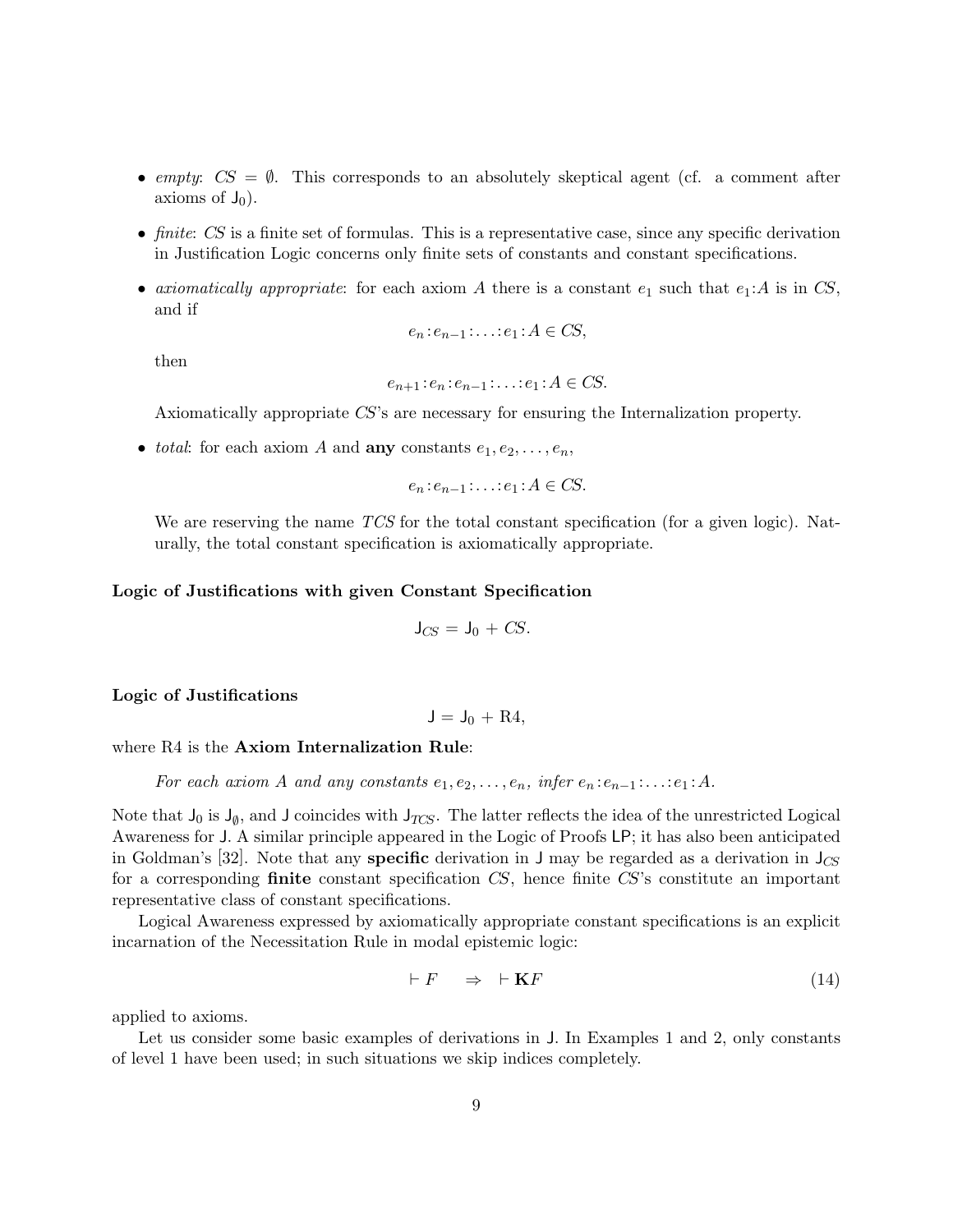Example 1 This example shows how to build a justification of a conjunction from justifications of the conjuncts. In the traditional modal language, this principle is formalized as

$$
\Box A \land \Box B \rightarrow \Box (A \land B).
$$

In J we express this idea in a more precise justification language.

1.  $A \rightarrow (B \rightarrow (A \land B))$ , a propositional axiom;

2.  $c: [A \rightarrow (B \rightarrow (A \land B))]$ , from 1, by R4;

3.  $x:A \rightarrow (c \cdot x):(B \rightarrow (A \wedge B))$ , from 2, by A2 and Modus Ponens;

4.  $x:A \rightarrow (y:B \rightarrow ((c \cdot x) \cdot y):(A \wedge B))$ , from 3, by A2 and some propositional reasoning;

5.  $x:A \wedge y:B \rightarrow ((c \cdot x) \cdot y):(A \wedge B)$ , from 5, by propositional reasoning.

The derived formula 5 contains constant  $c$ , which was introduced in line 2, and the complete reading of the result of this derivation is

$$
x:A \wedge y:B \rightarrow ((c \cdot x) \cdot y):(A \wedge B), \text{ given } c[A \rightarrow (B \rightarrow (A \wedge B))].
$$

Example 2 This example shows how to build a justification of a disjunction from justifications of either of the disjuncts. In the usual modal language this is represented by

$$
\Box A \vee \Box B \rightarrow \Box (A \vee B).
$$

Let us see how this would look in J.

1.  $A \rightarrow (A \lor B)$ , by A1; 2.  $a:[A \rightarrow (A \vee B)]$ , from 1, by R4; 3.  $x:A \rightarrow (a \cdot x):(A \vee B)$ , from 2, by A2 and Modus Ponens; 4.  $B \rightarrow (A \lor B)$ , by A1; 5. b: $[B\rightarrow (A\vee B)]$ , from 4, by R4; 6. y:B→(b·y):( $A \vee B$ ) from 5, by A2 and Modus Ponens; 7.  $(a \cdot x):(A \vee B) \rightarrow (a \cdot x+b \cdot y):(A \vee B)$ , by A3; 8.  $(b \cdot y):(A \vee B) \rightarrow (a \cdot x + b \cdot y):(A \vee B)$ , by A3; 9.  $(x:A\vee y:B)\rightarrow (a\cdot x+b\cdot y):(A\vee B)$  from 3, 6, 7, 8, by propositional reasoning.

The complete reading of the result of this derivation is

 $(x:A\vee y:B)\rightarrow (a\cdot x+b\cdot y):(A\vee B),$  given  $a:[A\rightarrow (A\vee B)]$  and  $b:[B\rightarrow (A\vee B)].$ 

Explicit mention of Constant Specifications of Justification Logic systems is normally used when semantic issues are concerned: e.g., arithmetical, symbolic, and epistemic semantics. To define the truth value of a formula under a given interpretation, one should be given a specification of constants involved.

For each constant specification  $CS$ ,  $J_{CS}$  enjoys the Deduction Theorem, because  $J_0$  contains propositional axioms and Modus Ponens as the only rule of inference.

**Theorem 1** For each axiomatically appropriate constant specification CS,  $J_{CS}$  enjoys Internalization:

If  $\vdash$  F, then  $\vdash$  p: F for some justification term p.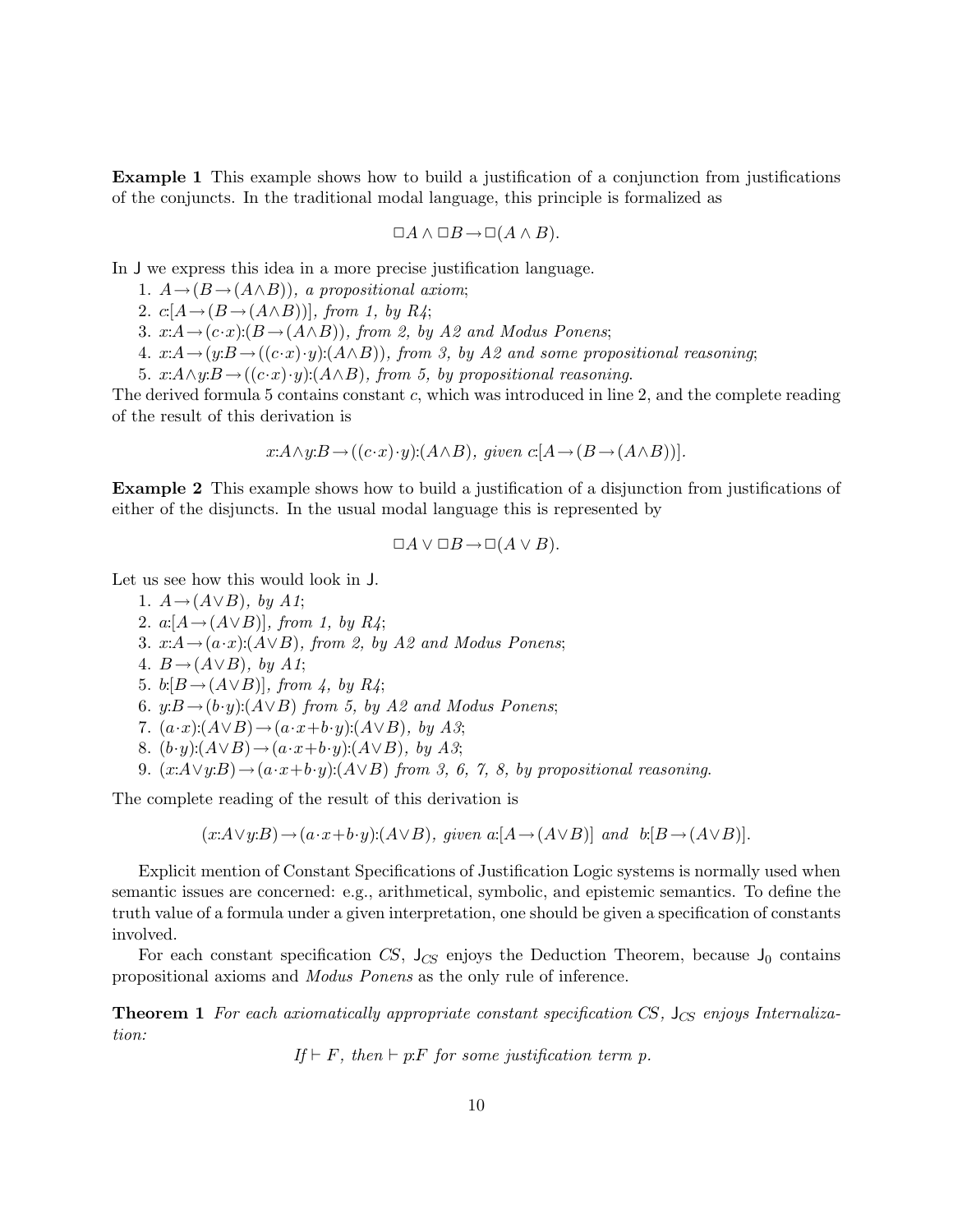**Proof.** Induction on derivation length. Suppose  $\vdash F$ . If F is an axiom, then, since CS is axiomatically appropriate, there is a constant e such that e:F is in CS, hence an axiom of  $J_{CS}$ . If F is in CS, then, since CS is axiomatically appropriate,  $e: F$  is in CS for some constant e. If F is obtained by Modus Ponens from  $X \to F$  and X, then, by the Induction Hypothesis,  $\vdash s:(X \to F)$  and  $\vdash t:X$ for some s, t. By the Application Axiom,  $\vdash (s \cdot t) \cdot F$ . Note that Internalization can require a growth of constant specification sets; if  $\vdash F$  with a Constant Specification CS, then the proof of p:F may need some Constant Specification  $CS'$  which is different from  $CS$ .

## 4 Red Barn Example and Tracking Justifications

We begin illustrating new capabilities of Justification Logic with a paradigmatic Red Barn Example which Kripke developed in 1980 in objection to Nozick's account of knowledge (cf. article The Epistemic Closure Principle in Stanford Encyclopedia of Philosophy [46], from which we borrow the formulation, with some editing for brevity).

Suppose I am driving through a neighborhood in which, unbeknownst to me, papiermâché barns are scattered, and I see that the object in front of me is a barn. Because I have barn-before-me percepts, I believe that the object in front of me is a barn. Our intuitions suggest that I fail to know barn. But now suppose that the neighborhood has no fake red barns, and I also notice that the object in front of me is red, so I know a red barn is there. This juxtaposition, being a red barn, which I know, entails there being a barn, which I do not, "is an embarrassment"<sup>2</sup>.

We proceed in the spirit of the Red Barn Example and consider it a general test for theories that explain knowledge. What we want is a way to represent what is going on here which maintains epistemic closure,

one knows everything that one knows to be implied by what one knows,  $(15)$ 

but also preserves the problems the example was intended to illustrate.

We present plausible formal analysis of the Red Barn Example in epistemic modal logic (subsections 4.1 and 4.2) and in Justification Logic (subsections 4.3 and 4.4). We will see that epistemic modal logic is capable only of telling us that there is a problem, whereas Justification Logic helps to analyse what has gone wrong. We see that closure holds as it is supposed to, and we see that if we keep track of justifications we can analyse why we had a problem.

#### 4.1 Red Barn in modal logic of belief

In our first formalization, the logical derivation will be made in epistemic modal logic with 'my belief' modality  $\Box$ . We then interpret some of the occurrences of  $\Box$  as 'knowledge' according to the problem's description. We will not try to capture the whole scenario formally; to make our point, it suffices to formalize and verify its "entailment" part. Let

 ${}^{2}$ Dretske [20].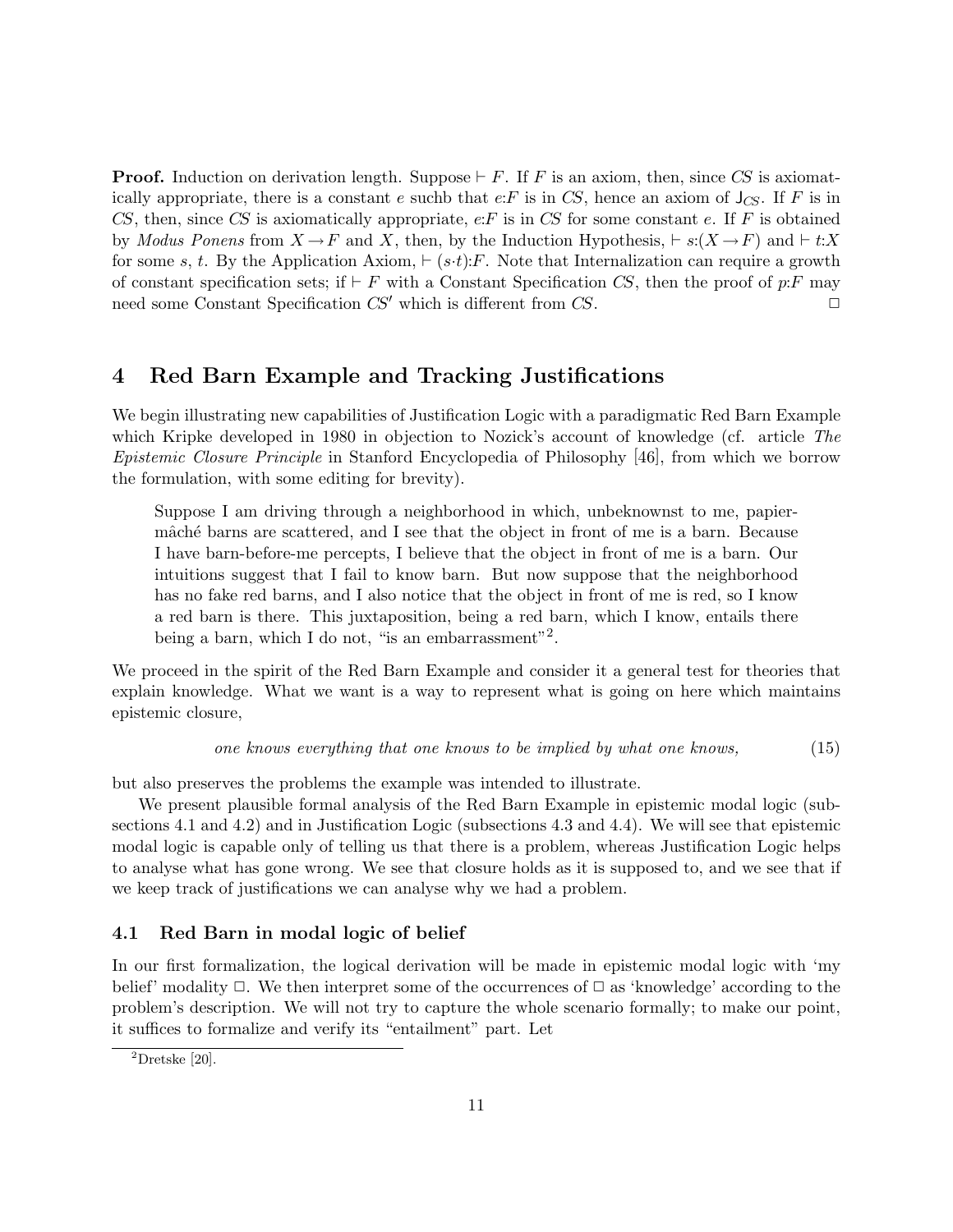- B be 'the object in front of me is a barn,'
- $R$  be 'the object in front of me is red,'
- $\Box$  be 'my belief' modality.

The formulation considers observations 'I see a barn' and 'I see a red barn,' and claims logical dependencies between them. The following is a natural formalization of these assumptions in the epistemic modal logic of belief:

- 1.  $\Box B$ , 'I believe that the object in front of me is a barn';
- 2.  $\Box(B\land R)$ , 'I believe that the object in front of me is a red barn.'

At the metalevel, we assume that 2 is knowledge, whereas 1 is not knowledge by the problem's description. So, we could add factivity of 2,  $\Box(B\land R)\rightarrow(B\land R)$ , to the formal description, but this would not matter for our conclusions. We note that indeed 1 logically follows from 2 in the modal logic of belief K:

3.  $(B \wedge R) \rightarrow B$ , logical axiom;

4.  $\Box[(B\land R)\rightarrow B]$ , from 3, by Necessitation. As a logical truth, this is a case of knowledge too; 5.  $\Box(B \land R) \rightarrow \Box B$ , from 4, by modal logic.

Within this formalization, it appears that Closure Principle (15) is violated:  $\Box(B \land R)$  is knowledge by the problem's description,  $\square[(B \wedge R) \rightarrow B]$  is knowledge as a simple logical axiom, whereas  $\square B$ is not knowledge.

#### 4.2 Red Barn in modal logic of knowledge

Now we will use epistemic modal logic with 'my knowledge' modality  $\bf{K}$ . Here is a straightforward formalization of Red Barn Example assumptions:

- 1.  $\neg$ **K** $B$ , 'I do not know that the object in front of me is a barn';
- 2.  $K(B \wedge R)$ , 'I know that the object in front of me is a red barn.'

It is easy to see that these assumptions are inconsistent in the modal logic of knowledge. Indeed,

- 3.  $K(B \wedge R) \rightarrow (KB \wedge KR)$ , by normal modal logic;
- 4. KB∧KR, from 2 and 3, by Modus Ponens;
- 5. KB, from 4, by propositional logic.

Lines 1 and 5 formally contradict each other.

Modal logic of knowledge does not seem to apply here.

#### 4.3 Red Barn in Justification Logic of belief

Justification Logic seems to provide a more fine-grained analysis of the Red Barn Example. We naturally refine assumptions by introducing individual justifications  $u$  for belief that  $B$ , and  $v$  for belief that  $B \wedge R$ . The set of assumptions in the Justification Logic is

1.  $u:B$ , 'u is the reason to believe that the object in front of me is a barn';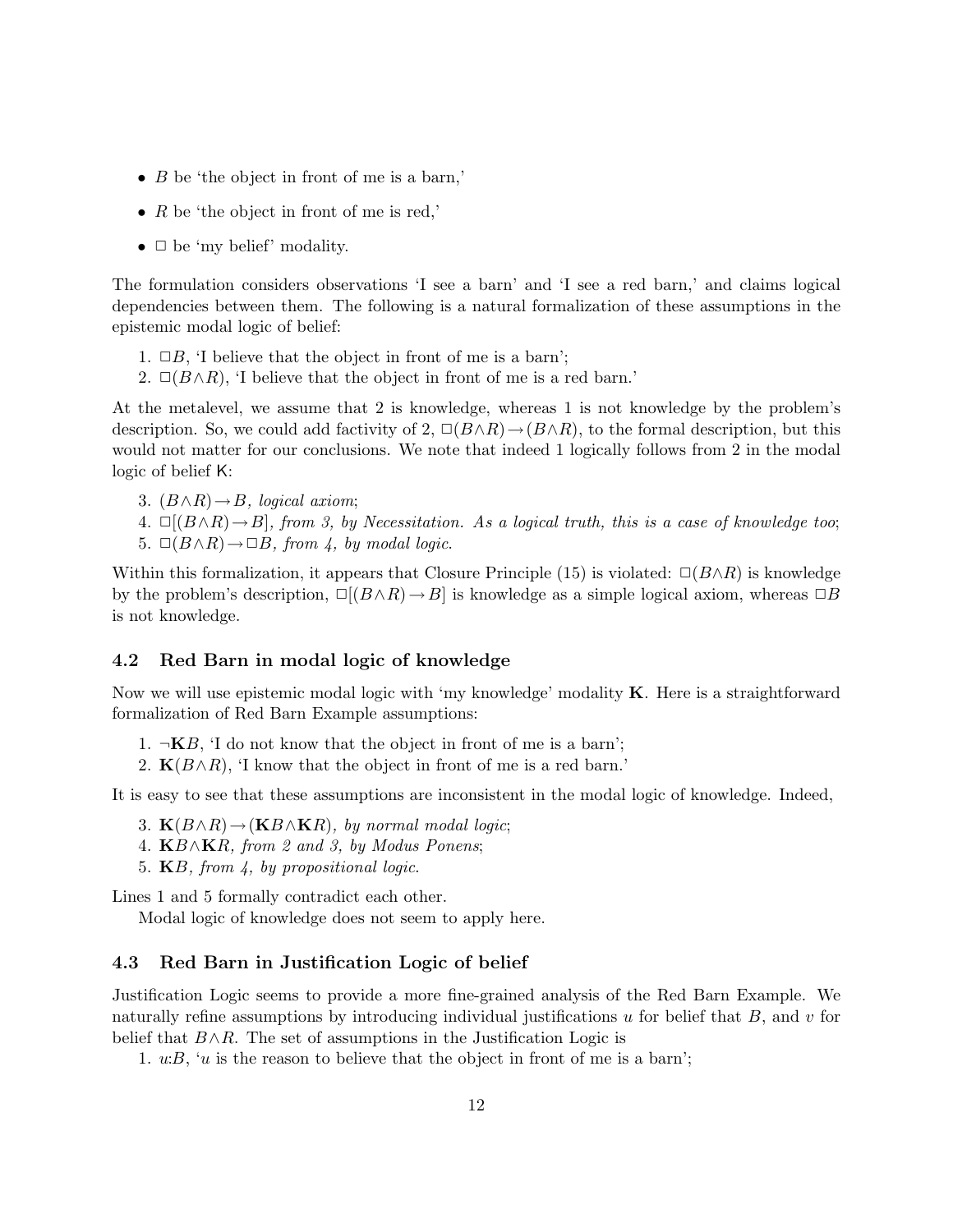2.  $v:(B\wedge R), 'v$  is the reason to believe that the object in front of me is a red barn.' On the metalevel, the description states that this is a case of knowledge, not merely a belief.

Again, we can add the factivity condition for 2,  $v:(B\wedge R)\rightarrow(B\wedge R)$ , but this does not change the analysis here. Let us try to reconstruct the reasoning of the agent in J:

3.  $(B \land R) \rightarrow B$ , logical axiom;

- 4. a: $[(B \wedge R) \rightarrow B]$ , from 3, by Axiom Internalization. This is also knowledge, as before;
- 5.  $v:(B\wedge R)\rightarrow (a\cdot v):B$ , from 4, by Application and Modus Ponens;
- 6.  $(a \cdot v)$ : B, from 2 and 5, by Modus Ponens.

Closure holds! Instead of deriving 1 from 2 as in Section 4.1, we have obtained a correct conclusion that  $(a \cdot v):B$ , i.e., 'I know B for reason  $a \cdot v$ ,' which seems to be **different** from u: the latter is the result of a perceptual observation, whereas the former is the result of logical reasoning. In particular, we cannot conclude that 2,  $v:(B\wedge R)$ , entails 1,  $u:B$ ; moreover, with some basic model theory of J in Section 5, we can show that 2 does not entail 1. Hence, after observing a red façade, I indeed know  $B$ , but this knowledge does not come from 1, which remains a case of belief rather than of knowledge.

#### 4.4 Red Barn in Justification Logic of knowledge

Within this formalization,  $t$ : $F$  is interpreted as

'I know  $F$  for reason  $t$ .'

As in Section 4.2, we assume

1.  $\neg w:B$ , 'u is not a sufficient reason to know that the object is a barn';

2.  $v(B \wedge R)$ , 'v is a sufficient reason to know that the object is a red barn.'

This is a perfectly consistent set of assumptions in the logic of factive justifications

 $J + Factivity Principle (t: F \rightarrow F).$ 

As in 4.3, we can derive  $(a \cdot v):B$  where  $a:[(B \wedge R) \rightarrow B]$ , but this does not lead to a contradiction. Claims  $\neg u:B$  and  $(a \cdot v):B$  naturally co-exist. They refer to different justifications u and  $a \cdot v$  of the same fact  $B$ ; one of them insufficient and the other quite sufficient for my knowledge that  $B$ .

It appears that in 4.3 and 4.4, Justification Logic represents the structure of the argument made by Kripke in his Red Barn Example, and which was not captured by traditional epistemic modal tools. The Justification Logic formalization represents what seems to be happening in such a case; we can maintain closure of knowledge under logical entailment, even though 'barn' is not perceptually known.

The formal analyses provided in 4.3 and 4.4 is similar in spirit to a "conclusive reason" style of analysis ([19]) which is formulated in terms of evidence tracking rather than belief tracking.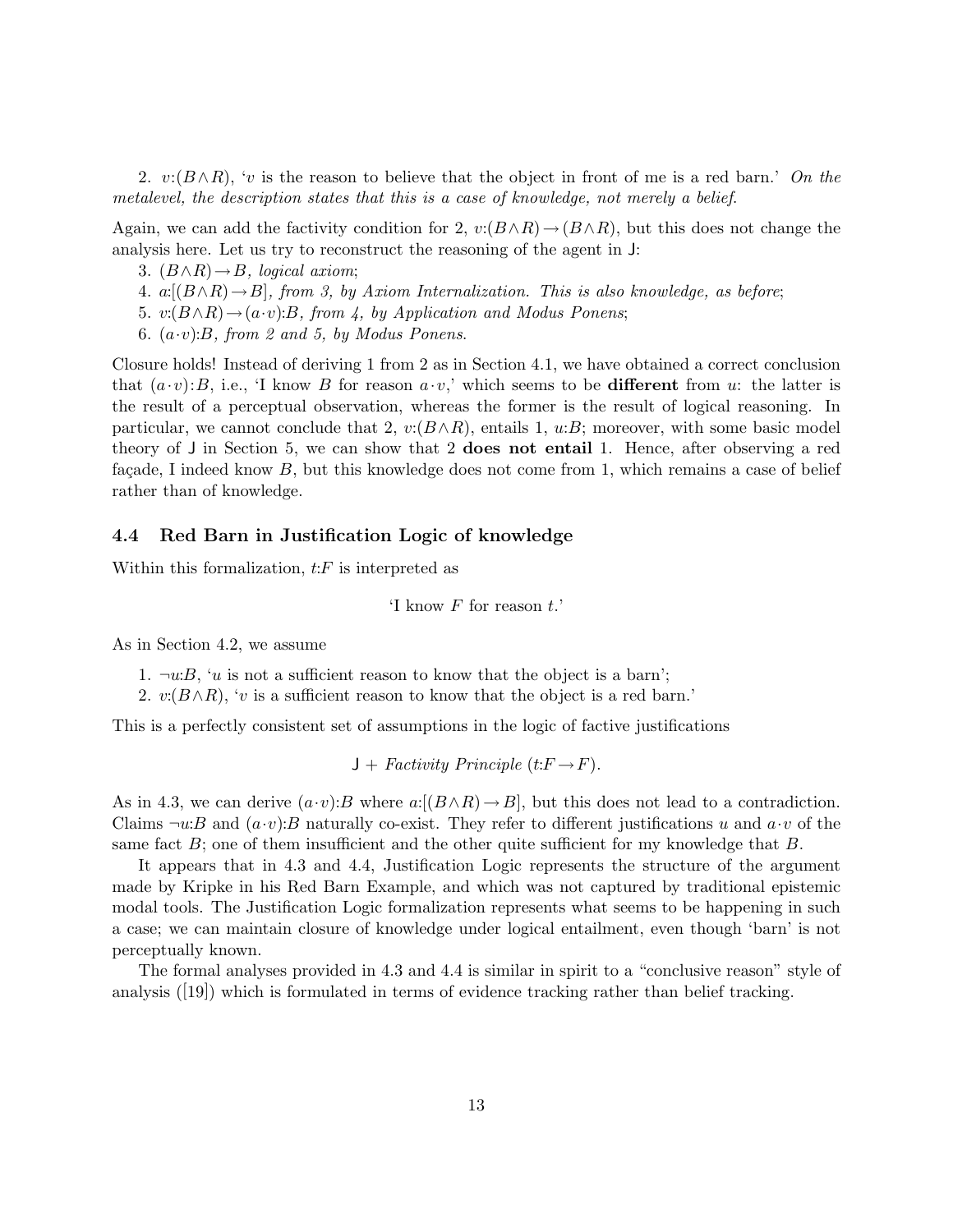## 5 Basic Epistemic Semantics

The standard epistemic semantics for J has been provided by the proper adaptation of Kripke-Fitting models [25] and Mkrtychev models [50].

A Kripke-Fitting **J-model**  $\mathcal{M} = (W, R, \mathcal{E}, \mathbb{F})$  is a Kripke model  $(W, R, \mathbb{F})$  enriched with an admissible evidence function  $\mathcal E$  such that  $\mathcal E(t, F) \subseteq W$  for any justification t and formula F. Informally,  $\mathcal{E}(t, F)$  specifies the set of possible worlds where t is considered admissible evidence for F. The intended use of  $\mathcal E$  is in the truth definition for justification assertions:

 $u \Vdash t$ : F if and only if

- 1. F holds for all possible situations, i.e.,  $v \Vdash F$  for all v such that  $uRv$ ;
- 2. t is an admissible evidence for F at u, i.e.,  $u \in \mathcal{E}(t, F)$ .

An admissible evidence function  $\mathcal E$  must satisfy the closure conditions with respect to operations  $\cdot$  and  $\cdot$  +  $\cdot$ :

- Application:  $\mathcal{E}(s, F \to G) \cap \mathcal{E}(t, F) \subseteq \mathcal{E}(s \cdot t, G)$ . This condition states that whenever s is an admissible evidence for  $F \rightarrow G$  and t is an admissible evidence for F, their 'product,' s·t, is an admissible evidence for G.
- Sum:  $\mathcal{E}(s, F) \cup \mathcal{E}(t, F) \subseteq \mathcal{E}(s+t, F)$ . This condition guarantees that  $s+t$  is an admissible evidence for F whenever either s is admissible for F or t is admissible for F.

These are natural conditions to place on  $\mathcal E$  because they are necessary for making basic axioms of Application and Monotonicity valid.

We say that  $\mathcal{E}(t, F)$  holds at a given world u if  $u \in \mathcal{E}(t, F)$ .

Given a model  $\mathcal{M} = (W, R, \mathcal{E}, \mathbb{H})$ , the forcing relation  $\mathbb{H}$  is extended from sentence variables to all formulas as follows: for each  $u \in W$ ,

- 1. ⊩ respects Boolean connectives at each world  $(u \Vdash F \wedge G$  iff  $u \Vdash F$  and  $u \Vdash G$ ;  $u \Vdash \neg F$  iff  $u \Vdash F$ , etc.);
- 2.  $u \Vdash t$ : If  $u \in \mathcal{E}(t, F)$  and  $v \Vdash F$  for every  $v \in W$  with  $u R v$ .

Note that an admissible evidence function  $\mathcal E$  may be regarded as a Fagin-Halpern awareness function [23] equipped with the structure of justifications.

A model  $\mathcal{M} = (W, R, \mathcal{E}, \Vdash)$  respects a Constant Specification CS at  $u \in W$  if  $u \in \mathcal{E}(c, A)$  for all formulas c:A from CS. Furthermore,  $\mathcal{M} = (W, R, \mathcal{E}, \Vdash)$  respects a Constant Specification CS if  $\mathcal{M}$ respects  $CS$  at each  $u \in W$ .

**Theorem 2** For any Constant Specification CS,  $J_{CS}$  is sound and complete for the class of all Kripke-Fitting models respecting CS.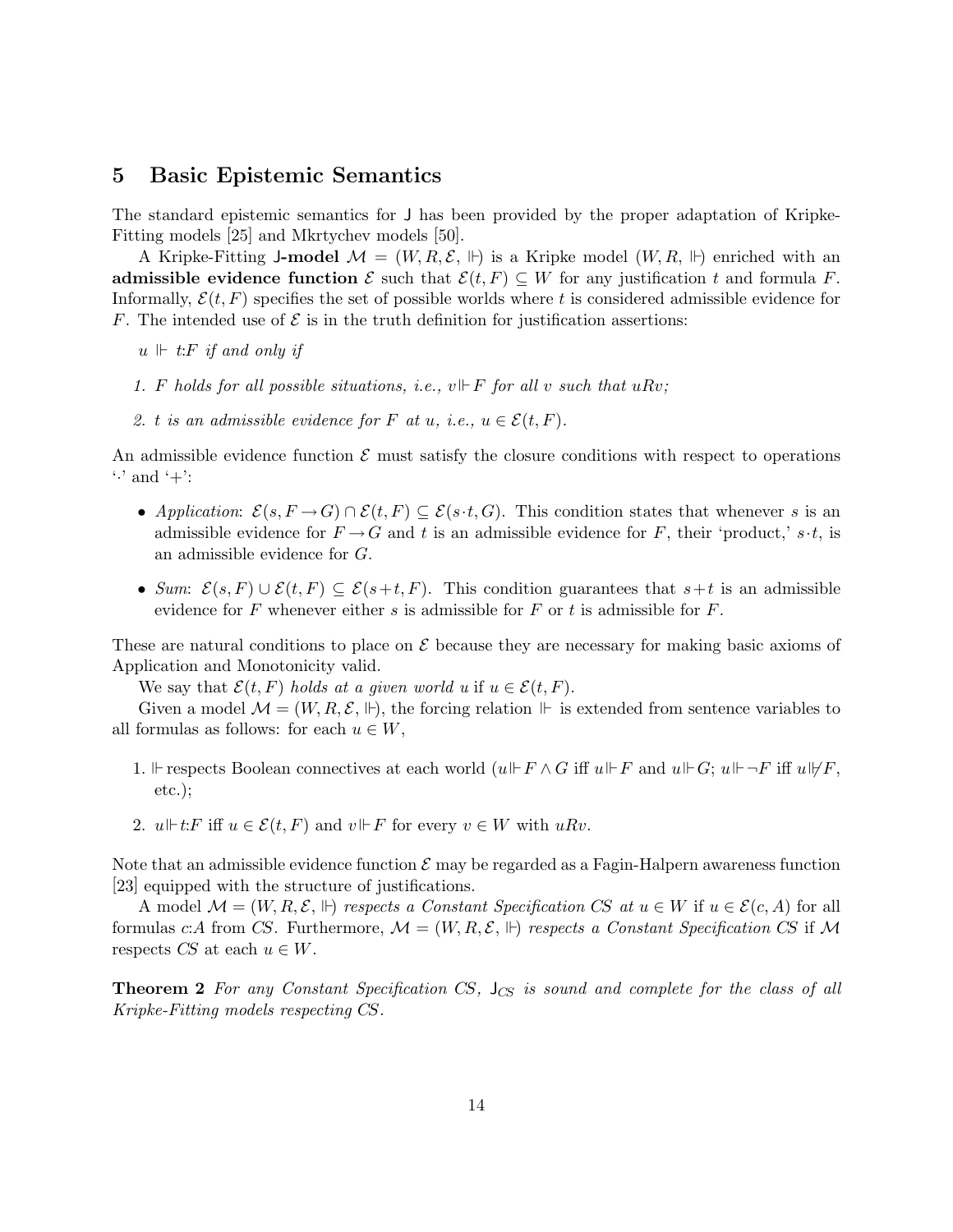#### Proof.

1. Fix a Constant Specification  $CS$  and consider  $J_{CS}$ .

Soundness is straightforward. Induction on derivations in  $J_{\text{CS}}$ . Let us check the axioms.

Application. Suppose  $u \Vdash s:(F \to G)$  and  $u \Vdash t:F$ . Then, by the definition of forcing,  $u \in \mathcal{E}(s, F \to G)$ G) and  $u \in \mathcal{E}(t, F)$ , hence, by the closure condition for  $\mathcal{E}, u \in \mathcal{E}(s \cdot t, G)$ . Moreover, for each v such that  $uRv, v \Vdash F \to G$  and  $v \Vdash F$ , hence  $v \Vdash G$ . Thus  $u \Vdash (s \cdot t):G$  and  $u \Vdash s:(F \to G) \to (t:F \to (s \cdot t):G)$ .

Sum. Suppose  $u \Vdash t$ : Then  $u \in \mathcal{E}(t, F)$ , hence, by the closure condition for  $\mathcal{E}, u \in \mathcal{E}(s+t, F)$ . In addition,  $v \Vdash F$  for each v such that  $uRv$ , hence  $u \Vdash (s+t):F$ . Thus  $u \Vdash t:F \to (s+t):F$ .

Axioms from CS hold at each world, since the models respect CS. The Induction Step corresponds to the use of *Modus Ponens*, which is clearly a sound rule here.

To establish completeness, we use standard canonical model construction. The canonical model  $\mathcal{M} = (W, R, \mathcal{E}, \Vdash)$  for  $J_{CS}$  is defined as follows:

- W is the set of all maximal consistent sets in  $J_{CS}$ . Following an established tradition, we denote elements of W as  $\Gamma, \Delta$ , etc.;
- ΓRΔ iff  $\Gamma^{\sharp} \subseteq \Delta$ , where  $\Gamma^{\sharp} = \{F \mid t: F \in \Gamma \text{ for some } t\};$

• 
$$
\mathcal{E}(s, F) = \{ \Gamma \in W \mid s: F \in \Gamma \};
$$

• Γ $\mathsf{F} \models p$  iff  $p \in \Gamma$ .

The Truth Lemma claims that for all F's,

 $\Gamma \Vdash F$  *if and only if*  $F \in \Gamma$ .

This is established by standard induction on the complexity of F. The atomic cases are covered by the definition of  $E \to \Gamma$  The Boolean induction steps are standard. Consider the case when F is t:G for some  $t$  and  $G$ .

If  $t:G \in \Gamma$ , then  $G \in \Delta$  for all  $\Delta$  such that  $\Gamma R\Delta$  by the definition of R. By the Induction Hypothesis,  $\Delta \vdash G$ . In addition,  $\Gamma \in \mathcal{E}(t, G)$  by the definition of  $\mathcal{E}$ . Hence  $\Gamma \vdash t:G$ , i.e.,  $\Gamma \vdash F$ .

If  $t:G \notin \Gamma$ , then  $\Gamma \notin \mathcal{E}(t, G)$ , i.e.,  $\Gamma \not\vdash t:G$  and  $\Gamma \not\vdash F$ .

Furthermore, M respects CS at each node. Indeed, by the construction of M,  $CS \subseteq \Gamma$  for each  $\Gamma \in W$ . By the Truth Lemma,  $\Gamma \vdash c:A$  for each  $c:A \in CS$ .

The conclusion of the proof of Theorem 2 is standard. Let F be not derivable in  $J_{\text{CS}}$ . Then the set  $\{\neg F\}$  is consistent. Using the standard saturation construction ([23; 48]), extend  $\{\neg F\}$  to a maximal consistent set Γ. By consistency,  $F \notin \Gamma$ . By the Truth Lemma,  $\Gamma \not\vdash F$ .

There are several features of the canonical model which could be included into the formulation of the Completeness Theorem to make it stronger.

Strong Evidence. We can show that the canonical model considered in this proof satisfies the Strong Evidence property

 $\Gamma \in \mathcal{E}(t, F)$  implies  $\Gamma \Vdash t$ : F.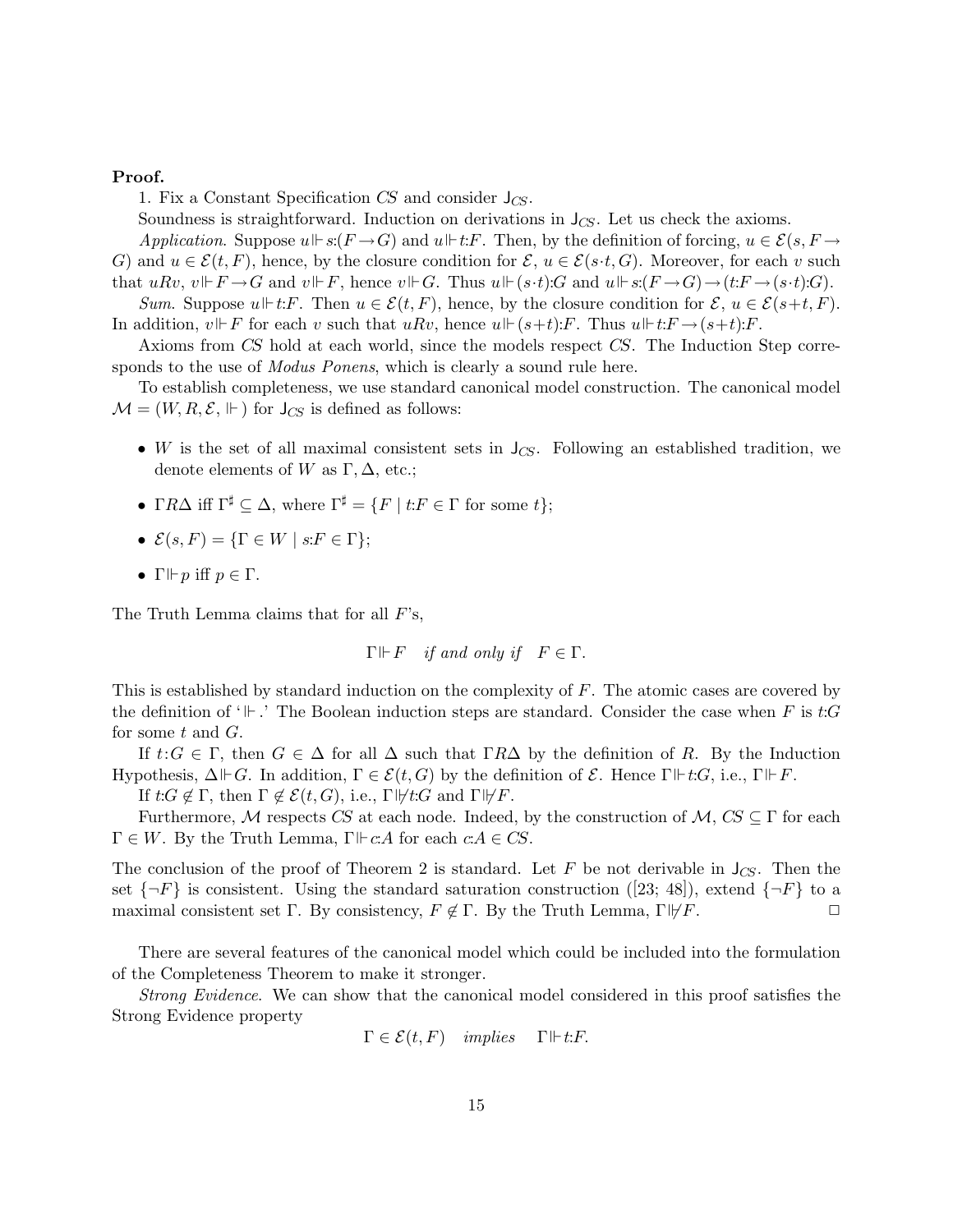Indeed, let  $\Gamma \in \mathcal{E}(t, F)$ . By the definition of  $\mathcal{E}, t: F \in \Gamma$ , hence  $F \in \Gamma^{\sharp}$  and  $F \in \Delta$  for each  $\Delta$  such that  $\Gamma R\Delta$ . By the Truth Lemma,  $\Delta \Vdash F$ , hence  $\Gamma \Vdash t$ : In a model with the Strong Evidence property there are no void or irrelevant justifications; if  $t$  is an admissible evidence for  $F$ , then  $t$  is a 'real evidence' for  $F$ , i.e.,  $F$  holds at all possible worlds.

Fully Explanatory property for axiomatically appropriate Constant Specifications:

#### If  $\Delta \Vdash F$  for all  $\Delta$  such that  $\Gamma R\Delta$ , then  $\Gamma \Vdash t$ : F for some t.

Note that for axiomatically appropriate constant specifications CS, the Internalization property holds: if G is provable in  $J_{CS}$ , then t:G is also provable there for some term t. Here is the proof of the Fully Explanatory property for canonical models<sup>3</sup>. Suppose  $\Gamma \uplus t$ : F for any justification term t. Then the set  $\Gamma^{\sharp} \cup \{\neg F\}$  is consistent. Indeed, otherwise for some  $t_1: X_1, t_2: X_2, \ldots, t_n: X_n \in \Gamma$ ,  $X_1 \to (X_2 \to \ldots \to (X_n \to F) \ldots)$  is provable. By Internalization, there is a justification s such that  $s:(X_1\to (X_2\to \ldots \to (X_n\to F)\ldots))$  is also provable. By Application,  $t_1:X_1\to (t_2:X_2\to \ldots \to (t_n:X_n)$  $X_n \to (s \cdot t_1 \cdot t_2 \cdot \ldots \cdot t_n) : F) \ldots$  is provable, hence  $\Gamma \vdash t$ : F for  $t = s \cdot t_1 \cdot t_2 \cdot \ldots \cdot t_n$ . Therefore,  $\Gamma \Vdash t$ : F — a contradiction. Let  $\Delta$  be a maximal consistent set extending  $\Gamma^{\sharp} \cup {\{\neg F\}}$ . By the definition of R, ΓRΔ, by the Truth Lemma,  $\Delta \psi F$ , which contradicts the assumptions.

Mkrtychev semantics is a predecessor of Kripke-Fitting semantics ([50]). *Mrktychev models* are Kripke-Fitting models with a single world, and the proof of Theorem 2 can be easily modified to establish completeness of  $J_{CS}$  with respect to Mkrtychev models.

**Theorem 3** For any Constant Specification CS,  $J_{CS}$  is sound and complete for the class of Mrktychev models respecting CS.

Proof. Soundness follows immediately from Theorem 2. For completeness, define the canonical model as in Theorem 2 except for  $R$ , which should be taken empty. This assumption makes the condition  $\Delta \Vdash F$  for all  $\Delta$  such that  $\Gamma R\Delta'$  vacuously true, and the forcing condition for justification assertions  $\Gamma \Vdash t$ :F becomes equivalent to  $\Gamma \in \mathcal{E}(t, F)$ , i.e.,  $t$ :F  $\in \Gamma$ . This simplification immediately verifies the Truth Lemma.

The conclusion of the proof of Theorem 3 is standard. Let F be not derivable in  $J_{CS}$ . Then the set  $\{\neg F\}$  is consistent. Using the standard saturation construction, extend it to a maximal consistent set Γ containing  $\neg F$ . By consistency,  $F \notin \Gamma$ . By the Truth Lemma, Γ $\nparallel F$ . The Mkrtychev model consisting of this particular  $\Gamma$  is the desired counter-model for F. The rest of the canonical model is irrelevant.  $\Box$ 

Note that Mkrtychev models built in Theorem 3 are not reflexive, and possess the Strong Evidence property. On the other hand, Mkrtychev models cannot be Fully Explanatory, since  $\Delta \vdash F$  for all  $\Delta$  such that  $\Gamma R \Delta'$  is vacuously true, but  $\Gamma \vdash t$ : *F* is not.

Theorem 3 shows that the information about Kripke structure in Kripke-Fitting models can be completely encoded by the admissible evidence function. Mkrtychev models play an important theoretical role in Justification Logic [7; 16; 40; 43; 49]. On the other hand, as we will see in Section 10, Kripke-Fitting models can be useful as counter-models with desired properties since they

 $3$ This proof for LP was offered by Fitting in [25].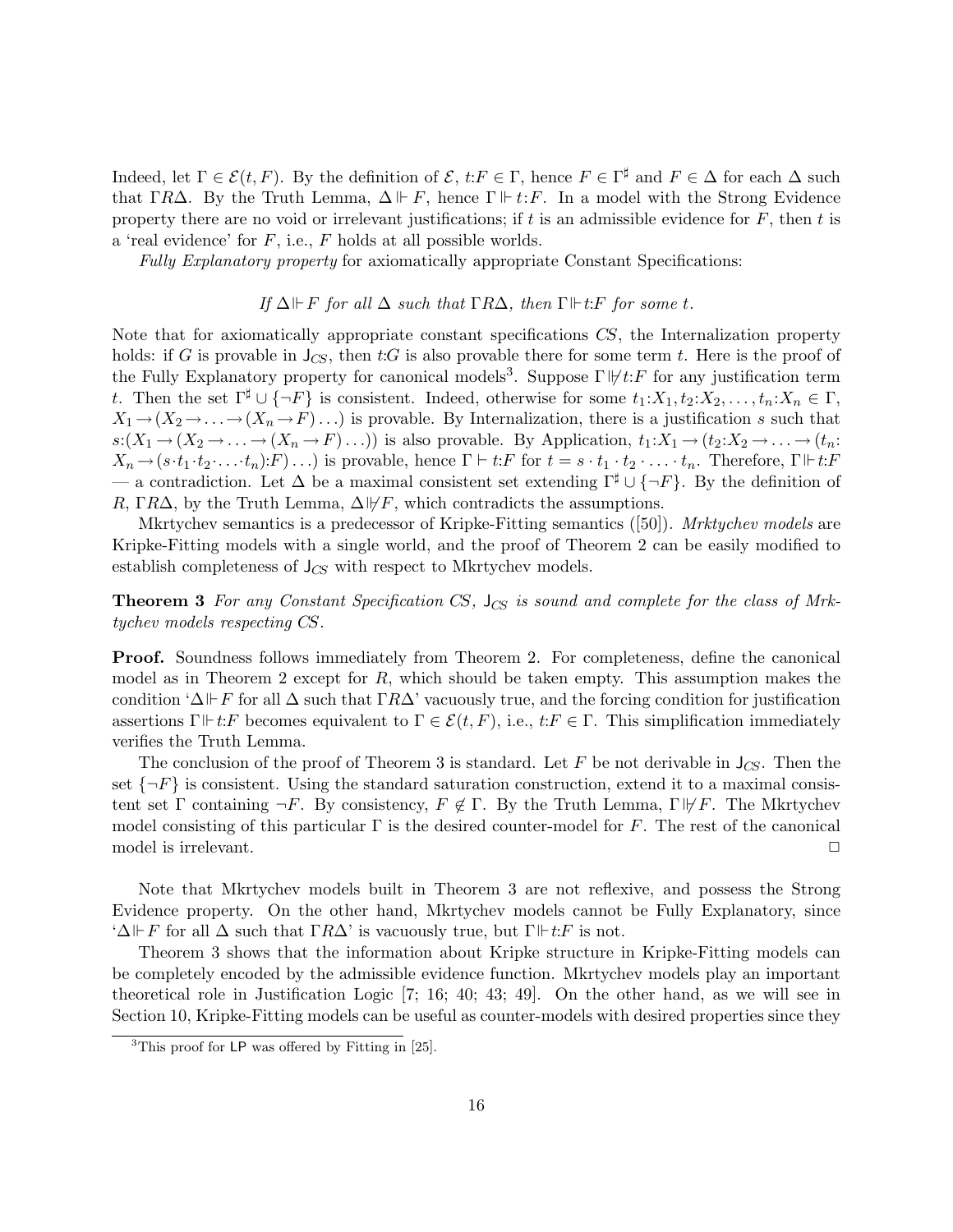take into account both epistemic Kripke structure and evidence structure. Speaking metaphorically, Kripke-Fitting models naturally reflect two reasons why a certain fact  $F$  can be unknown to an agent: F fails at some possible world or an agent does not have a sufficient evidence of F.

Another application area of Kripke-Fitting style models is Justification Logic with both epistemic modalities and justification assertions (cf. [5; 12]).

**Corollary 1** [Model existence] For any constant specification CS,  $J_{CS}$  is consistent and has a model.

**Proof.**  $J_{CS}$  is consistent. Indeed, suppose  $J_{CS}$  proves  $\perp$ , and erase all justification terms (with ':'s) in each of its formulas. What remains is a chain of propositional formulas provable in classical logic (an easy induction on the length of the original proof) ending with  $\perp$  – contradiction.

To build a model for  $J_{CS}$ , use the Completeness Theorem (Theorem 2). Since  $J_{CS}$  does not prove  $\perp$ , by Completeness, there is a J<sub>CS</sub>-model (where  $\perp$  is false, of course).

### 6 Factivity

Unlike Application and Monotonicity, *Factivity* of justifications is not required in basic Justification Logic systems, which makes the latter capable of representing both partial and factive justifications.

Factivity states that justifications of F are factive, i.e., sufficient for an agent to conclude that  $F$  is true. This yields the Factivity Axiom

$$
t: F \to F,\tag{16}
$$

which has a similar motivation to the Truth Axiom in epistemic modal logic

$$
\mathbf{K}F \to F,\tag{17}
$$

widely accepted as a basic property of knowledge (Plato, Wittgenstein, Hintikka, etc.).

The Factivity Axiom (16) first appeared in the Logic of Proofs LP as a principal feature of mathematical proofs. Indeed, in this setting  $(16)$  is valid: if there is a mathematical proof t of F, then F must be true.

We adopt the Factivity Axiom (16) for justifications that lead to knowledge. However, factivity alone does not warrant knowledge, which has been demonstrated by Gettier examples ([29]).

#### Logic of Factive Justifications:

$$
\mathsf{JT}_0 = \mathsf{J}_0 + \mathsf{A4},
$$

$$
\mathsf{JT} = \mathsf{J} + \mathsf{A4},
$$

with

A4. Factivity Axiom  $t: F \to F$ .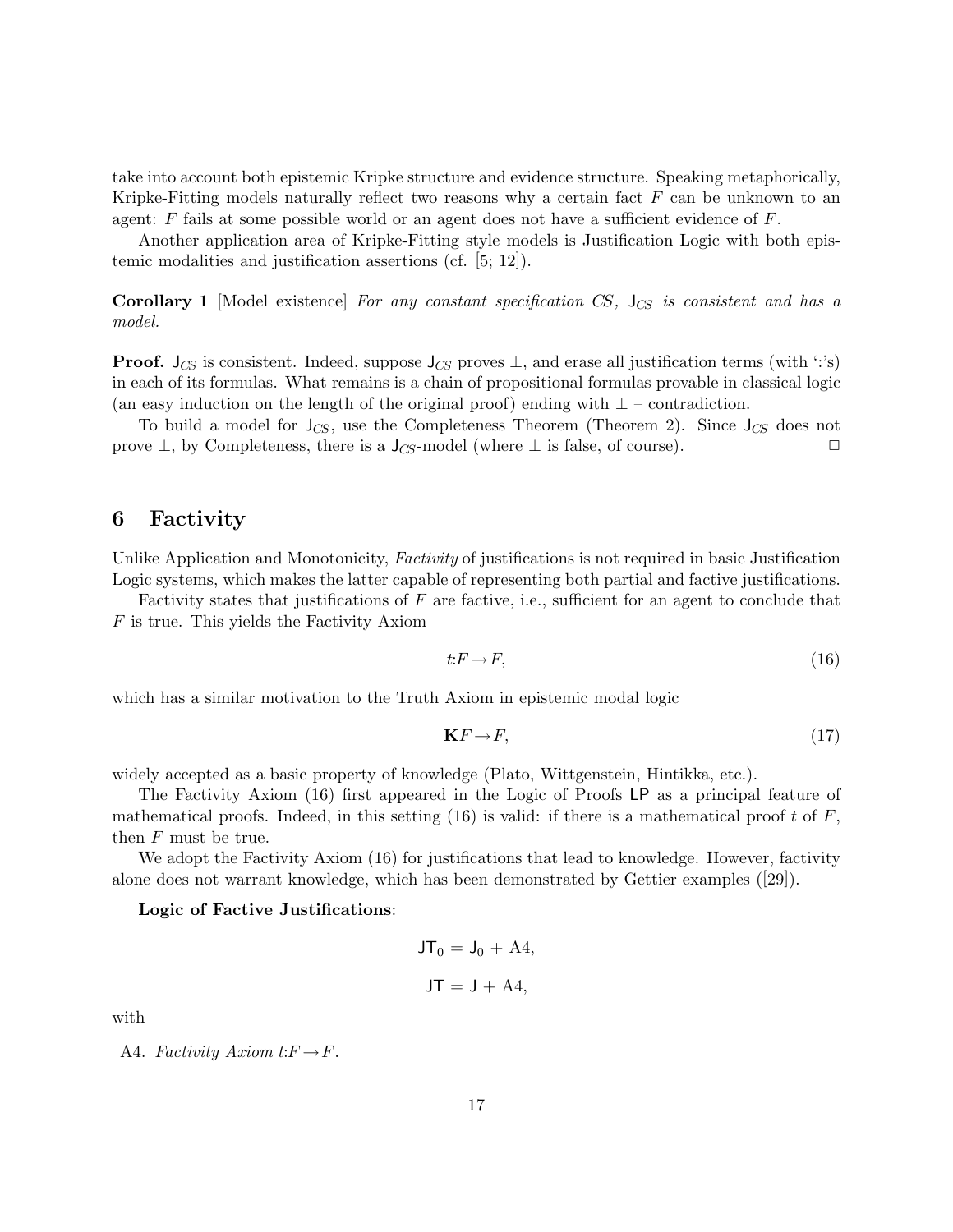Systems  $JT_{CS}$  corresponding to Constant Specifications CS are defined as in Section 3.4.

 $J$ T-models are J-models with reflexive accessibility relations R. The reflexivity condition makes each possible world accessible from itself which exactly corresponds to the Factivity Axiom. The direct analogue of Theorem 1 hold for  $JT_{CS}$  as well.

**Theorem 4** For any Constant Specification CS, each of the logics  $JT_{CS}$  is sound and complete with respect to the class of JT-models respecting CS.

**Proof.** We now proceed as in the proof of Theorem 2. The only addition to soundness is establishing that the Factivity Axiom holds in reflexive models. Let R be reflexive. Suppose  $u \Vdash t$ : F. Then  $v \Vdash F$  for all v such that uRv. By reflexivity of R, uRu, hence  $u \Vdash F$  as well.

For completeness, it suffices to check that  $R$  in the canonical model is reflexive. Indeed, if  $s: F \in \Gamma$ , then, by the properties of the maximal consistent sets,  $F \in \Gamma$  as well, since JT derives  $s: F \to F$  (with any CS). Hence  $\Gamma^{\sharp} \subseteq \Gamma$  and  $\Gamma R\Gamma$ .

Mkrtychev JT-models are singleton JT-models, i.e., JT-models with singleton W's.

**Theorem 5** For any Constant Specification CS, each of the logics  $JT_{CS}$  is sound and complete with respect to the class of Mkrtychev JT-models respecting CS.

Proof. Soundness follows from Theorem 4. For completeness, we follow the footprints of Theorem 2, Theorem 3, but define the accessibility relation  $R$  as

$$
\Gamma R \Delta \quad \text{iff} \quad \Gamma = \Delta.
$$

 $\Box$ 

#### 6.1 Russell's Example: Induced Factivity

Here is Russell's well-known example from [60] of an epistemic scenario which can be meaningfully analyzed in Justification Logic.

If a man believes that the late Prime Minister's last name began with a 'B,' he believes what is true, since the late Prime Minister was Sir Henry Campbell Bannerman<sup>4</sup>. But if he believes that Mr. Balfour was the late Prime Minister, he will still believe that the late Prime Minister's last name began with a 'B,' yet this belief, though true, would not be thought to constitute knowledge.

As in the Red Barn Example (Section 4), we have to handle a wrong reason for a true justified fact. Again, the tools at Justification Logic seem to be useful and adequate here.

Let B stand for

the late Prime Minister's last name began with a 'B.'

<sup>4</sup>Which was common knowledge back in 1912.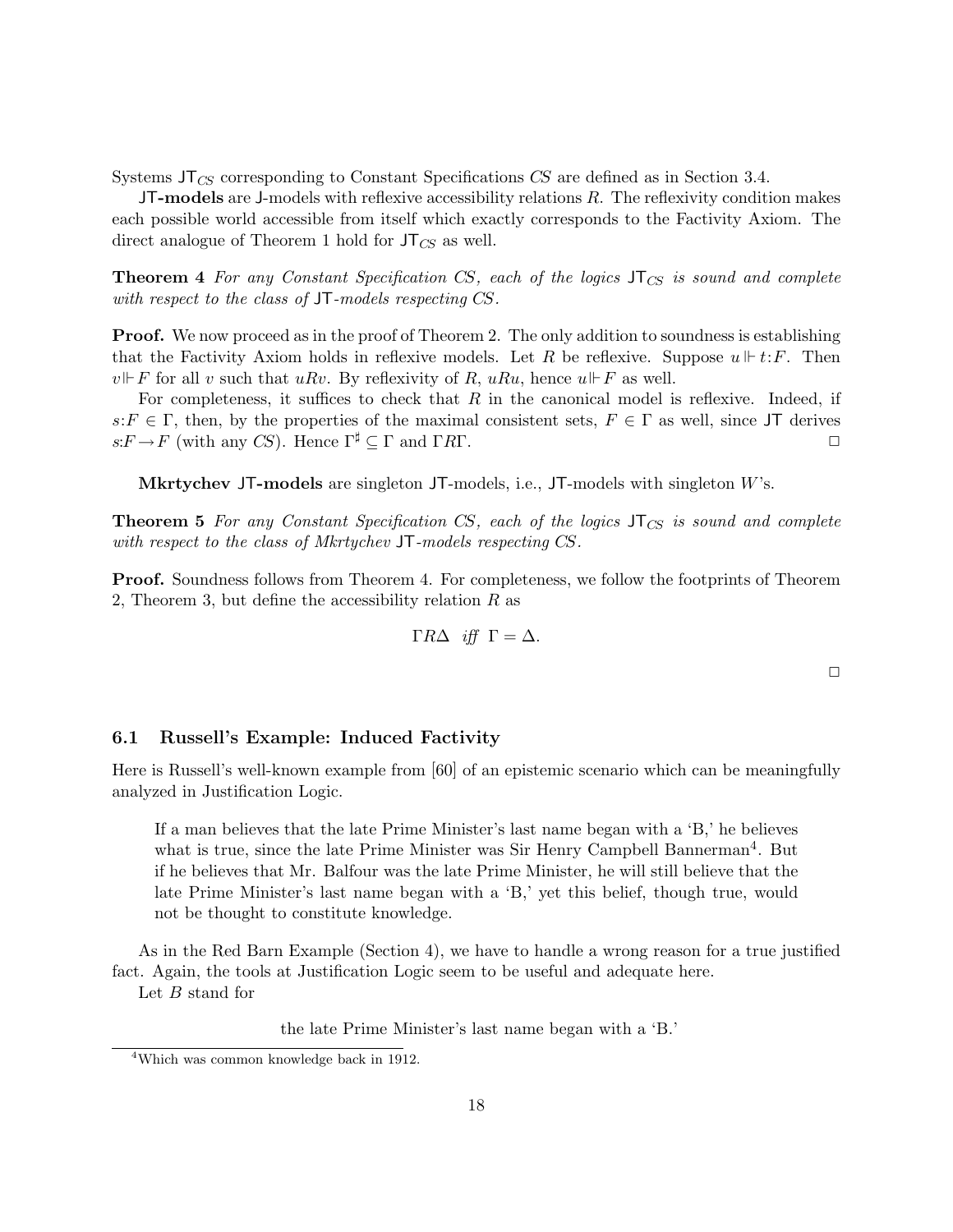Furthermore, let w be a wrong reason for B and r the right (hence factive) reason for B. Then, Russell's example yields the following assumptions:

$$
\{w:B, r:B \to B\}.\tag{18}
$$

In the original setting  $(18)$ , we do not claim that w is a factive justification for B; moreover, such factivity is not completely consistent with our intuition. Paradoxically, however, in the basic Justification Logic J, we can logically deduce factivity of  $w$  from  $(18)$ :

- 1. r:B an assumption;
- 2.  $r:B \rightarrow B$  an assumption;
- 3. B from 1 and 2, by Modus Ponens;
- 4.  $B \rightarrow (w:B \rightarrow B)$  a propositional axiom;
- 5.  $w:B \rightarrow B$  from 3 and 4, by Modus Ponens.

However, this derivation utilizes the fact that r is a factive justification for B to conclude  $w:B\to B$ , which constitutes the case of 'induced factivity' of  $w:B$ . The question is, how can we distinguish the 'real' factivity of  $r:B$  from an 'induced factivity' of  $w:B$ ? Again, some sort of truth-tracking is needed here, and Justification Logic seems to do the job. The natural approach would be to consider the set of assumptions (18) without  $r:B$ , i.e.,

$$
\{w:B, r:B \to B\},\tag{19}
$$

and establish that factivity of w, i.e.,  $w : B \to B$  is not derivable from (19). Here is a J-model  $\mathcal{M} = (W, R, \mathcal{E}, \mathbb{H})$  in which (19) holds but  $w:B \to B$  does not.

 $W = \{0\}, R = \emptyset, 0 \,\forall B, \text{ and } \mathcal{E}(t, F) \text{ holds for all pairs } (t, F) \text{ except } (r, B).$  It is easy to see that the closure conditions *Application* and Sum on  $\mathcal E$  are fulfilled. At **0**, w:B holds, i.e.,

 $0 \Vdash w:B$ ,

since w is an admissible evidence for B at **0** and there are no possible worlds accessible from **0**. Furthermore,

 $0 \forall r$ : $B$ ,

since, according to  $\mathcal{E}$ , r is not an admissible evidence for B at 0. Hence

$$
0 \Vdash r : B \to B.
$$

On the other hand,

 $0 \mid \forall w:B \rightarrow B$ 

since B does not hold at 0.

## 7 Additional Principles and Systems

In this section, we discuss other principles and operations which may or may not be added to the core Justification Logic systems.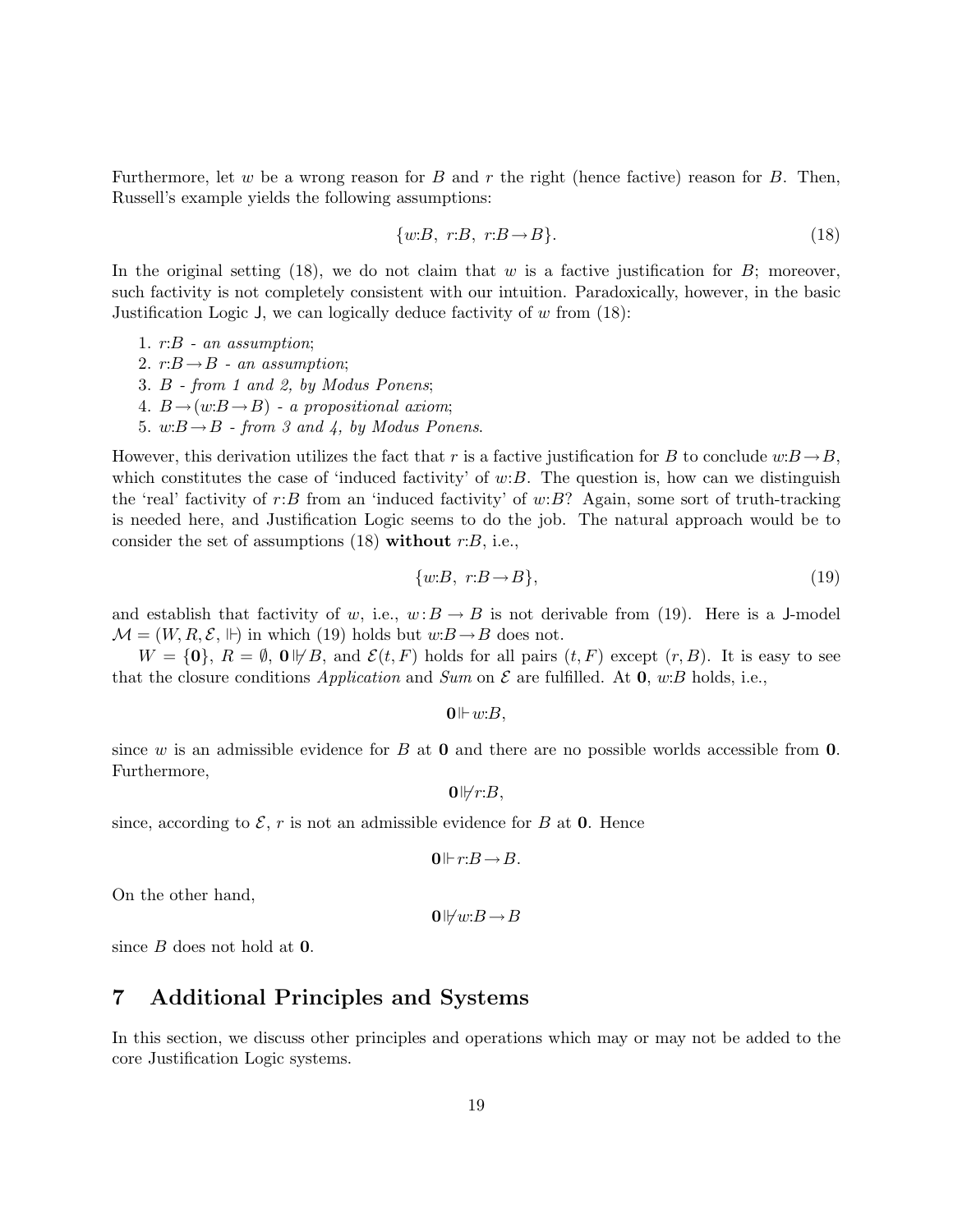#### 7.1 Positive Introspection

One of the common principles of knowledge is identifying knowing and knowing that one knows. In the formal modal setting, this corresponds to

$$
\mathbf{K} F \rightarrow \mathbf{K} \mathbf{K} F.
$$

This principle has an adequate explicit counterpart: the fact that the agent accepts  $t$  as a sufficient evidence of F serves as a sufficient evidence that  $t$ :F. Often, such meta-evidence has a physical form, e.g., a referee report certifying that a proof of a paper is correct, a computer verification output given a formal proof t of F as an input, a formal proof that t is a proof of F, etc. Positive Introspection assumes that given t, the agent produces a justification  $!t$  of  $t$ : F such that

$$
t: F \to \mathord!t: (t:F).
$$

Positive Introspection in this operational form first appeared in the Logic of Proofs LP [2; 4]. We define

 $J4= J + A5$ 

and

 $LP = JT + A5, \frac{5}{3}$ 

with

A5. Positive Introspection  $Axiom t: F \to \text{!}t:(t:F)$ .

We also define  $J_0$ ,  $J_0$ ,  $J_0$ , and  $L_{\text{C}}$  in the natural way (cf. Section 3.4). The direct analogue of Theorem 1 holds for  $J4_{CS}$  and  $LP_{CS}$  as well.

Note that in the presence of the Positive Introspection Axiom, one could limit the scope of the Axiom Internalization Rule R4 to internalizing axioms which are not yet of the form  $e : A$ . This is how it has been done in LP: the Axiom Internalization can then be emulated by using  $!!e:(e:(e:(e:A))$  instead of  $e_3:(e_2:(e_1:A))$ , etc. The notion of Constant Specification could also be simplified accordingly.

Such modifications are minor and they do not affect the main theorems and applications of Justification Logic.

#### 7.2 Negative Introspection

Pacuit and Rubtsova considered in [54; 55; 57; 58] the *Negative Introspection* operation '?' which verifies that a given justification assertion is false. A possible motivation for considering such an operation could be that the positive introspection operation '!' may well be regarded as capable of providing conclusive verification judgments about the validity of justification assertions  $t$ :  $F$ . So, when t is not a justification for F, such a '!' should conclude that  $\neg t$ : This is normally the case

<sup>&</sup>lt;sup>5</sup>In our notation, LP can be assigned the name JT4. However, in virtue of a fundamental role played by LP for Justification Logic, we suggest keeping the name LP for this system.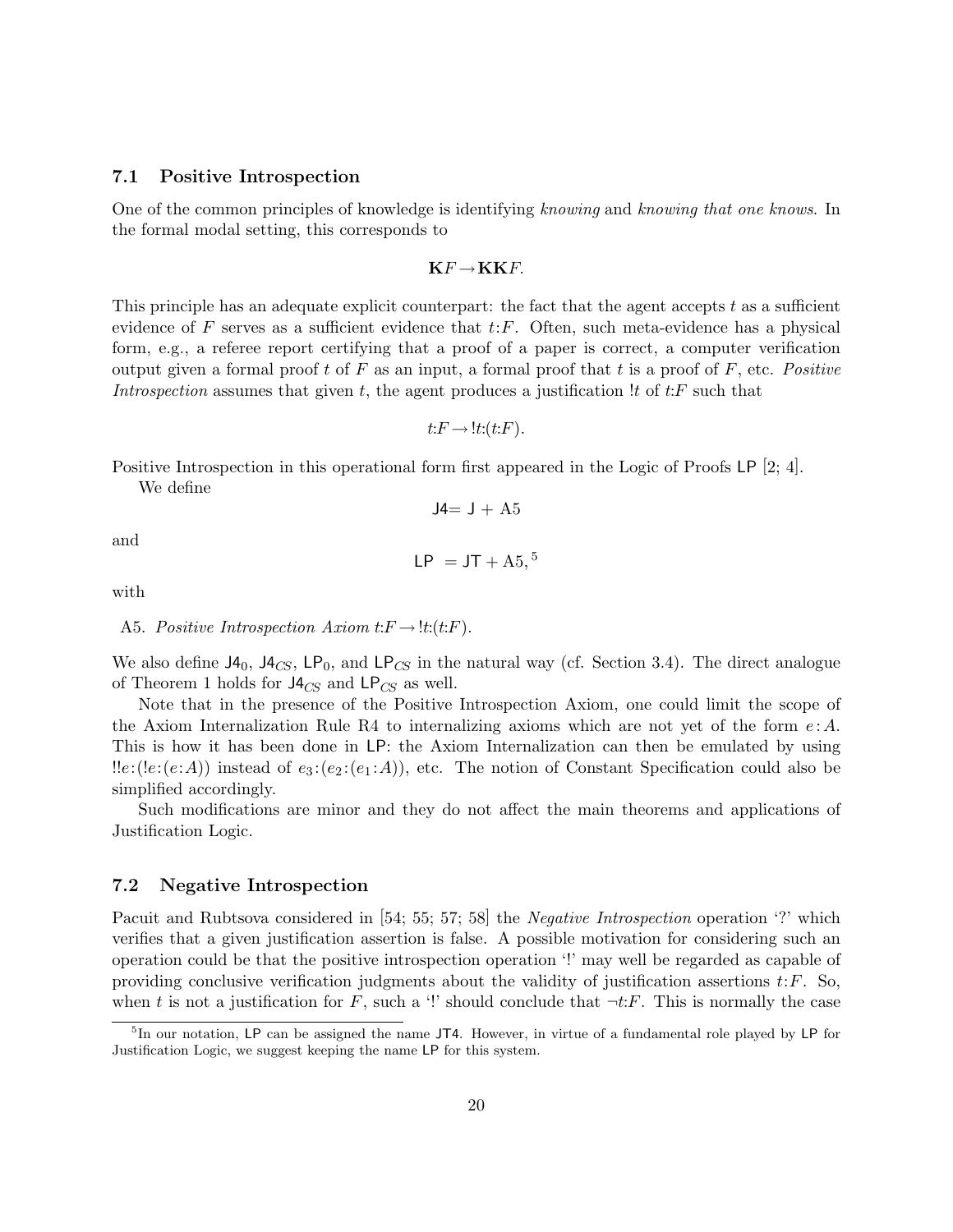for computer proof verifiers, proof checkers in formal theories, etc. This motivation is, however, nuanced: the examples of proof verifiers and proof checkers work with both  $t$  and  $F$  as inputs, whereas the Pacuit-Rubtsova format ?t suggests that the only input for '?' is a justification  $t$ , and the result ?t is supposed to justify propositions  $\neg t$ : F uniformly for all F's for which t: F does not hold. Such an operation '?' does not exist for formal mathematical proofs since ?t should be a single proof of infinitely many propositions  $\neg t$ : F, which is impossible<sup>6</sup>. For what it's worth, we include Negative Introspection in the list of additional justification principles, and leave the decision of whether to accept it or not to the user.

A6. Negative Introspection  $Axiom \neg t: F \rightarrow ?t:(\neg t:F)$ .

We define systems

$$
J45 = J4 + A6,
$$
  
JD45 = J45 +  $\neg t:\perp$ ,  
JT45 = J45 + A4,

and naturally extend these definitions to  $J45_{CS}$ , JD45 $_{CS}$ , and JT45 $_{CS}$ .

The direct analogue of Theorem 1 holds for  $J45_{CS}$ , JD45<sub>CS</sub>, and JT45<sub>CS</sub>.

#### 7.3 More Epistemic Models

We now define epistemic models for other Justification Logic systems.

• J4-models are J-models with *transitive*  $R$  and two additional conditions:

Monotonicity with respect to R, i.e.,  $u \in \mathcal{E}(t, F)$  and  $u R v$  yield  $v \in \mathcal{E}(t, F)$ , Introspection closure:  $\mathcal{E}(t, F) \subseteq \mathcal{E}(!t, t: F);$ 

- LP-models are J4-models with *reflexive R* (these are the original Kripke-Fitting models);
- J45-models are J4-models satisfying conditions:
	- *Negative Introspection closure:*  $[\mathcal{E}(t, F)]^c \subseteq \mathcal{E}(?t, \neg t \cdot F)$  (Here  $[X]^c$  denotes the complement of  $X.$

Strong Evidence:  $u \Vdash t$ : F for all  $u \in \mathcal{E}(t, F)$  (i.e., only 'actual' evidence is admissible).

Note that J45-models satisfy the Stability property: uRv yields ' $u \in \mathcal{E}(t, F)$  iff  $v \in \mathcal{E}(t, F)$ .' In other words,  $\mathcal E$  is monotone with respect to  $R^{-1}$  as well. Indeed, the direction ' $u \in \mathcal E(t, F)$ yields  $v \in \mathcal{E}(t, F)$ ' is due to Monotonicity. Suppose  $u \notin \mathcal{E}(t, F)$ . By Negative Introspection closure,  $u \in \mathcal{E}(?t, \neg t : F)$ . By Strong Evidence,  $u \Vdash ?t:(\neg t : F)$ . By the definition of forcing,  $v \Vdash \neg t$ :F, i.e.,  $v \Vdash t$ :F. By Strong Evidence,  $v \notin \mathcal{E}(t, F)$ .

 $6A$  proof-compliant way to represent negative introspection in Justification Logic was suggested in [9], but we will not consider it here.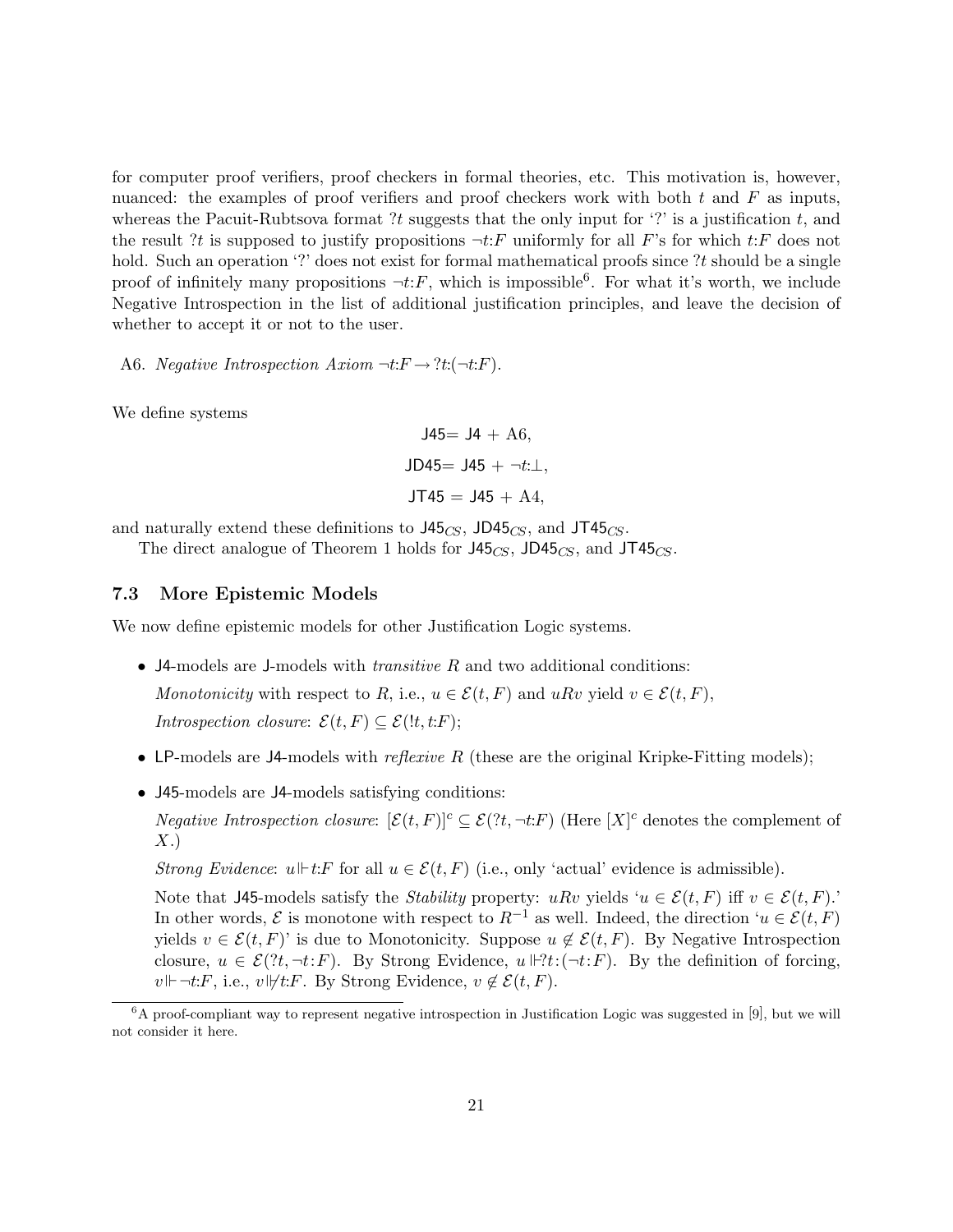Note also that the Euclidean property of the accessibility relation  $R$  is not required for J45models and is not needed to establish the soundness of J45 with respect to J45-models. However, the canonical model for J45 is Euclidean, hence both soundness and completeness claims trivially survive an additional requirement that  $R$  is Euclidean.

- JD45-models are J45-models with the *Serial* condition on the accessibility relation  $R$ : for each u there is v such that  $uRv$  holds.
- JT45-models are J45-models with reflexive  $R$ . Again, the Euclidean property (or, equivalently, symmetry) of  $R$  is not needed for soundness. However, these properties hold for the canonical JT45-model, hence they could be included into the formulation of the Completeness Theorem.

**Theorem 6** Each of the logics  $J4_{CS}$ , LP<sub>CS</sub>, J45<sub>CS</sub>, JT45<sub>CS</sub> for any Constant Specification is sound and complete with respect to the corresponding class of epistemic models. JD45 $_{CS}$  is complete w.r.t. its epistemic models for axiomatically appropriate CS.

Proof. We will follow the footprints of the proof of Theorem 2.

1. J4. For soundness, it now suffices to check the validity of the Positive Introspection Axiom at each node of any J4-model. Suppose  $u \Vdash t$ : Then  $u \in \mathcal{E}(t, F)$  and  $v \Vdash F$  for each v such that  $u R v$ . By the closure condition,  $u \in \mathcal{E}(l_t, t; F)$ , and it remains to check that  $v \Vdash t \cdot F$ . By monotonicity of  $\mathcal{E}, v \in \mathcal{E}(t, F)$ . Now, take any w such that vRw. By transitivity of R, uRw as well, hence  $w \Vdash F$ . Thus  $v \Vdash t$ :  $F$ ,  $u \Vdash !t$ : $t$ :  $F$ , and  $u \Vdash t$ :  $F \rightarrow !t$ : $t$ : $F$ .

Completeness is again established as in Theorem 2. It only remains to check that the accessibility relation R is transitive, the admissible evidence function  $\mathcal E$  is monotone, and the additional closure condition on  $\mathcal E$  holds.

**Monotonicity**. Suppose  $\Gamma R\Delta$  and  $\Gamma \in \mathcal{E}(t, F)$ , i.e.,  $t: F \in \Gamma$ . By maximality of  $\Gamma$ ,  $\lvert t: t: F \in \Gamma$  as well, since  $J4 \vdash t: F \to \exists t: F$ . By definition,  $t: F \in \Delta$ , i.e.,  $\Delta \in \mathcal{E}(t, F)$ .

**Transitivity.** Suppose  $\Gamma R\Delta$ ,  $\Delta R\Sigma$ , and  $t: F \in \Gamma$ . Then, by monotonicity,  $t: F \in \Delta$ . By the definition of  $R, F \in \Sigma$ , hence  $\Gamma R \Sigma$ .

Closure. Suppose  $\Gamma \in \mathcal{E}(t, F)$ , i.e.,  $t: F \in \Gamma$ . Then as above,  $! t: F \in \Gamma$ , hence  $\Gamma \in \mathcal{E}(t, t: F)$ .

2. LP. This is the well-studied case of the Logic of Proofs, cf. [25].

3. J45. Soundness. We have to check the Negative Introspection Axiom. Let  $u \Vdash \neg t : F$ , i.e.,  $u \not\vdash t$ : Ey the Strong Evidence condition,  $u \notin \mathcal{E}(t, F)$ . By Negative Introspection closure,  $u \in \mathcal{E}(?t, \neg t \mathpunct{:}F)$ . By Strong Evidence,  $u \Vdash ?t \mathpunct{:}(\neg t \mathpunct{:}F)$ .

Completeness. We follow the same canonical model construction as in J and J4. The only addition is checking Negative Introspection closure. Let  $\Gamma \notin \mathcal{E}(t, F)$ . Then  $t: F \notin \Gamma$ . By maximality,  $\neg t: F \in \Gamma$ . By the Negative Introspection Axiom,  $?t: (\neg t:F) \in \Gamma$ , hence  $\Gamma \in \mathcal{E}(?t, \neg t:F)$ .

Here is an additional feature of the canonical model that can be included in the formulation of the Completeness Theorem to make it more specific.

R is Euclidean. Let  $\Gamma R\Delta$  and  $\Gamma R\Delta'$ . It suffices to show that  $\Delta^{\sharp} \subseteq \Delta'$ . Let  $F \in \Delta^{\sharp}$ . Then for some t,  $t: F \in \Delta$ , i.e.,  $\Delta \in \mathcal{E}(t, F)$ . By Stability,  $\Gamma \in \mathcal{E}(t, F)$ , hence  $t: F \in \Gamma$  and  $F \in \Gamma^{\sharp}$ . By the definition of  $R, F \in \Delta'$ .

4. JD45. The proof can be found in [44].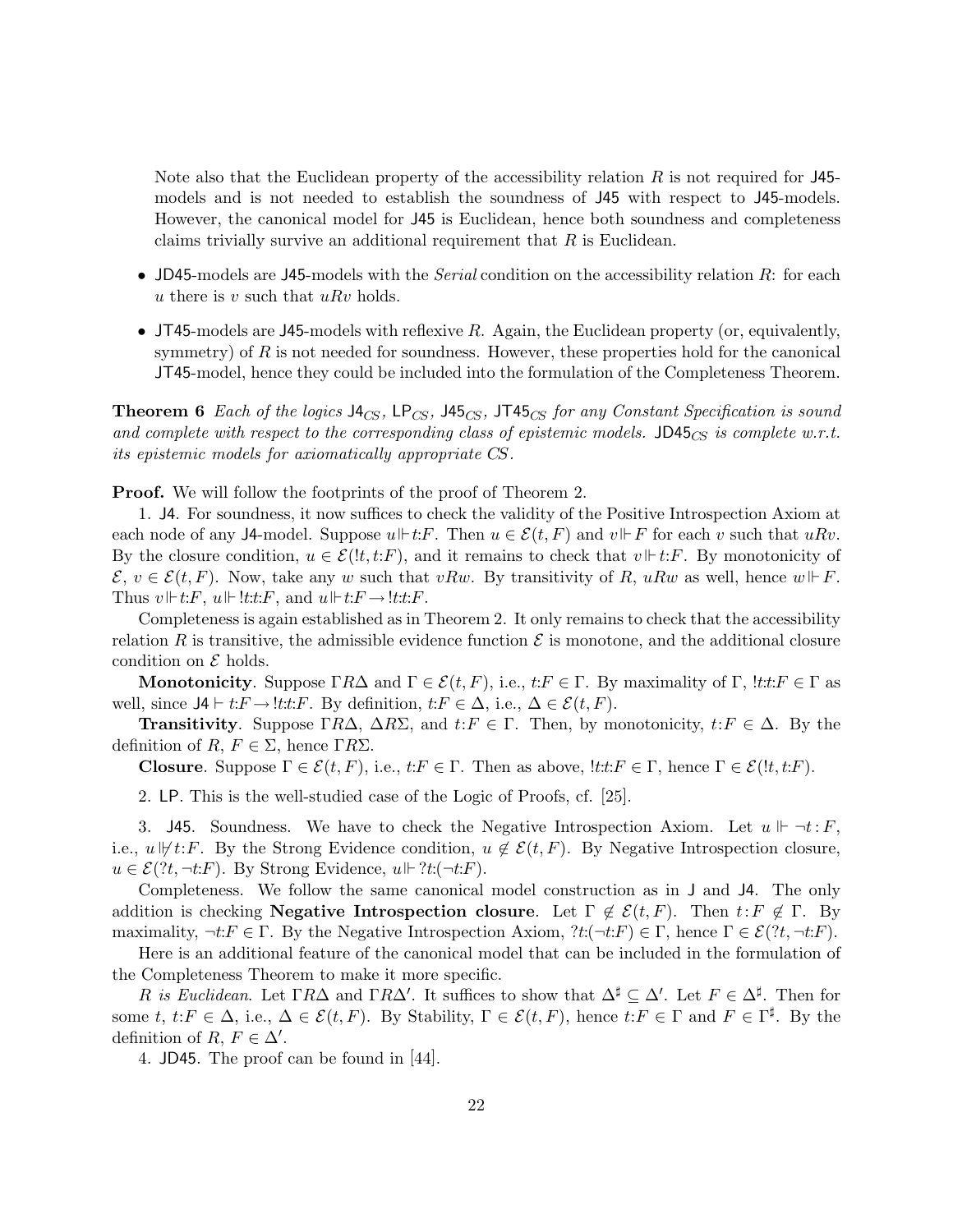5. JT45. For soundness, it suffices to check the Factivity Axiom, which easily follows from the reflexivity of R. For completeness, follow the footprints of 3 and note that  $R$  is reflexive. Indeed,  $\Gamma^{\sharp} \subseteq \Gamma$  for reflexive theories.

The additional features of the canonical model are as follows: R is an equivalence relation, the admissible evidence function does not distinguish equivalent worlds. This follows easily from 5.  $\Box$ 

Historical survey. The first Justification Logic system LP was introduced in 1995 in [2] (cf. also [4]). Such basic properties of Justification Logic as internalization, realization, arithmetical semantics  $[2, 4]$ , symbolic models and complexity estimates  $([16; 43; 49; 50])$ , and epistemic semantics and completeness [24; 25] were first established for LP.

A fair amount of work has already been done on Jusification Logics other than LP. Systems J, J4, and JT were first considered in [15] under different names and in a slightly different setting<sup>7</sup>. JT45 appeared independently in [54; 55] and [57; 58], and JD45 in [54; 55]. J45 has, perhaps, first been considered in this work. Systems combining epistemic modalities and justifications were studied in [5; 11; 12].

Mkrtychev semantics for J, JT, and J4 with Completeness Theorem were found in [43]. Complexity bounds for LP and J4 were found in [43; 49]. A comprehensive overview of all decidability and complexity results can be found in [44].

## 8 Forgetful Projection and the Correspondence Theorem

An intuitive connection between justification assertions and the justified belief modality  $\Box$  involves the informal **existential quantifier**:  $\Box F$  is read as

for some 
$$
x
$$
,  $x$ : $F$ .

The language of Justification Logic does not have quantifiers over justifications, but instead has a sufficiently rich system of operations (polynomials) on justifications. We can use Skolem's idea of replacing quantifiers by functions and view Justification Logic systems as Skolemized logics of knowledge/belief. Naturally, to convert a Justification Logic sentence to the corresponding Epistemic Modal Logic sentence, one can use the **forgetful projection**  $\rightsquigarrow$  that replaces each occurrence of  $t$ : F by  $\Box F$ .

Example: the sentence

 $x: P \to f(x):Q$ 

can be regarded as a Skolem-style version of

$$
\exists x (x \mathpunct{:} P) \rightarrow \exists y (y \mathpunct{:} Q),
$$

which can be read as

 $\Box P \rightarrow \Box Q$ ,

<sup>7</sup> [15] also considered variants of Justification Logic systems which, in our notations, would be called "JD" and "JD4."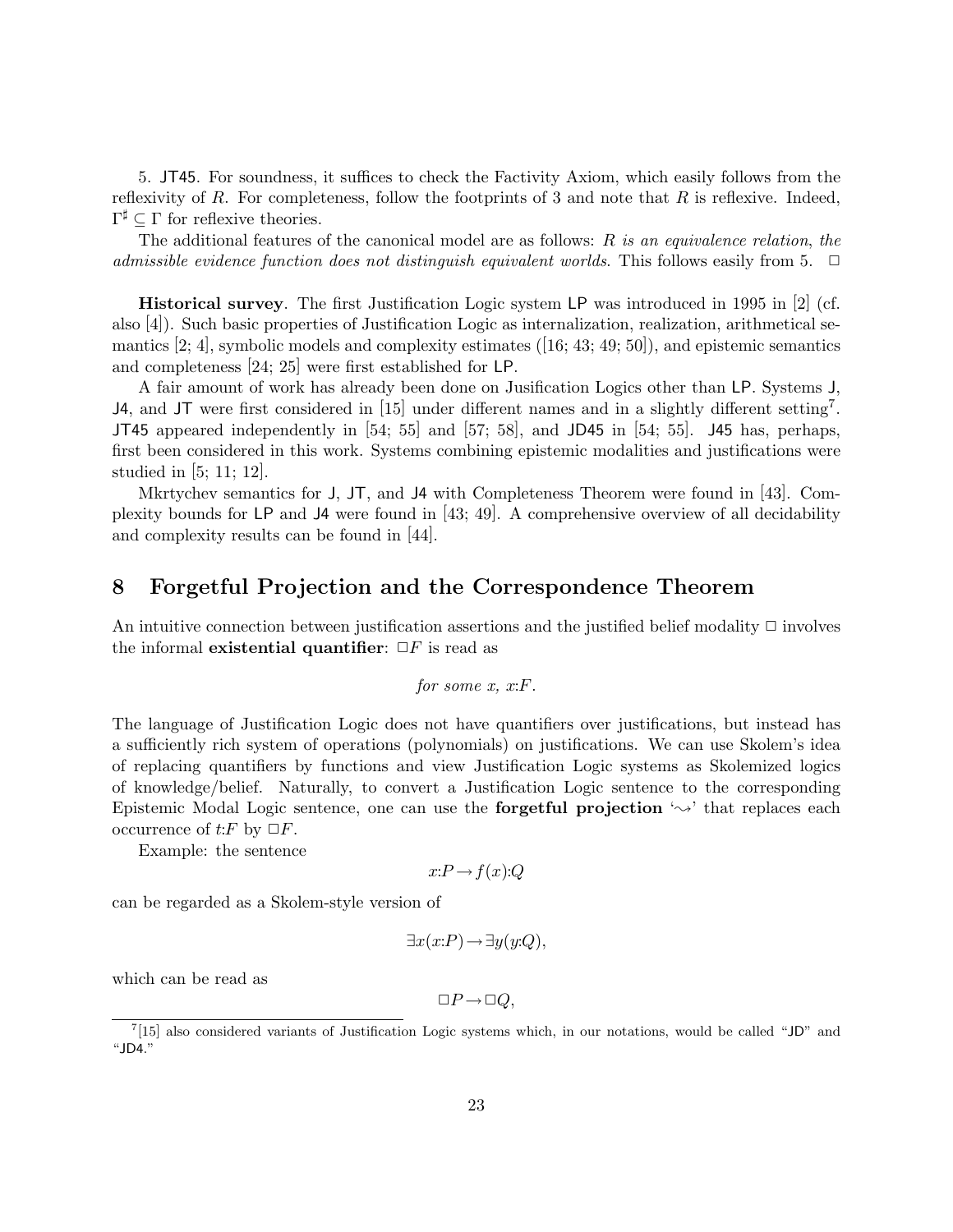which is the forgetful projection of the original sentence  $x: P \to f(x):Q$  (here, P, Q are assumed to be atomic sentences for simplicity's sake).

Examples  $(P, Q)$  are atomic propositions):

$$
t:P \to P \qquad \leadsto \qquad \Box P \to P,
$$
  

$$
t:P \to !t:(t:P) \qquad \leadsto \qquad \Box P \to \Box \Box P,
$$
  

$$
s:(P \to Q) \to (t:P \to (s \cdot t):Q) \qquad \leadsto \qquad \Box(P \to Q) \to (\Box P \to \Box Q).
$$

Forgetful projection sometimes forgets too much, e.g., a logical triviality  $x: P \to x: P$ , a meaningful principle  $x: P \to (x+y):P$ , and a non-valid formula  $x: P \to y:P$  have the same forgetful projection  $\Box P \to$  $\Box P$ . However, ' $\sim$ ' always maps valid formulas of Justification Logic to valid formulas of Epistemic Logic. The converse also holds: any valid formula of Epistemic Logic is a forgetful projection of some valid formula of Justification Logic. This follows from Correspondence Theorem 7. We assume that  $\sim$  is naturally extended from sentences to logics.

Theorem 7 [Consolidated Correspondence Theorem]

1. J  $\rightsquigarrow$  K 2. JT  $\sim$  T 3. J4  $\sim$  K4 4. LP  $\rightsquigarrow$  S4 5. J45  $\sim$  K45 6. JD45  $\rightsquigarrow$  KD45 7. JT45  $\sim$  S5

Proof. It is straightforward that the forgetful projection of each of the Justification Logic systems J, JT, J4, LP, J45, JD45, JT45 is derivable in the corresponding epistemic modal logics K, T, K4, S4, K45, KD45, S5, respectively.

The core of Theorem 7 is the Realization Theorem:

One can recover justification terms for all modal operators in valid principles of epistemic modal logics K, T, K4, S4, K45, KD45, and S5 such that the resulting formula is derivable in the corresponding Justification Logic system J, JT, J4, LP, J45, JD45, and JT45.

The important feature of the Realization Theorem is that it recovers realizing functions according to the existential reading of the modality, i.e., negative occurrences of the modality are realized by (distinct) free variables, and the positive occurrences by justification polynomials, depending on these variables. For example,  $\Box F \to \Box G$  will be realized by  $x: F' \to f(x): G'$  where  $F', G'$  are realizations of  $F$  and  $G$ , respectively.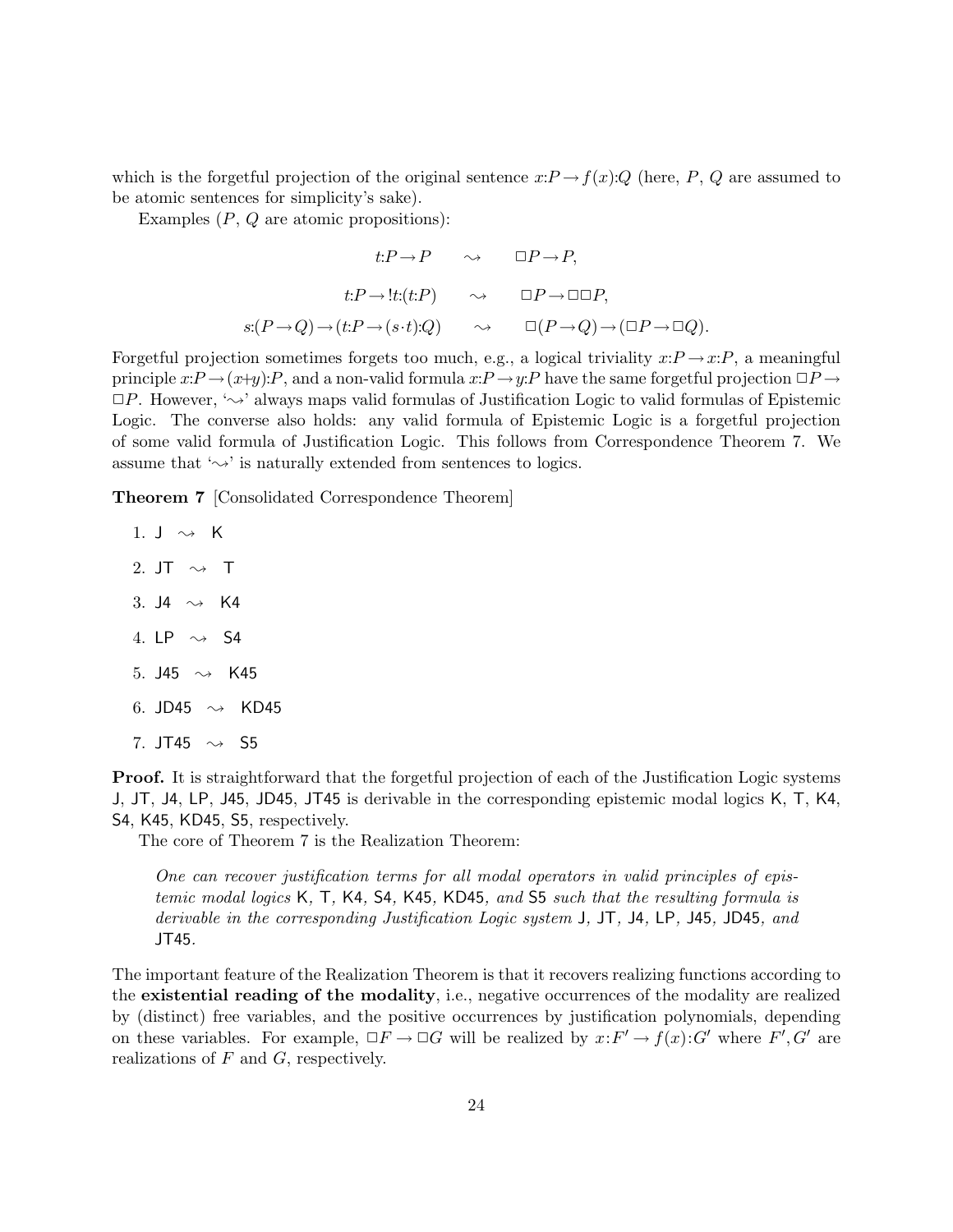The Realization Theorem was first established for  $\mathsf{S4}/\mathsf{LP}$  (case 4) in [2; 4], cases 1–3 are covered in [15]. The Realization Theorem for 7 is established in [58] using a very potent method from [25], and the proof for 5 and 6 is very similar to [25; 58] and can be safely omitted here.  $\Box$ 

The Correspondence Theorem shows that the major epistemic modal logics K, K4, K45, KD45 (for belief) and T, S4, S5 (for knowledge) have exact Justification Logic counterparts J, J4, J45, JD45 (for partial justifications) and JT, LP, JT45 (for factive justifications).

#### 8.1 Foundational Consequences of the Correspondence Theorem

Is there anything new that we have learned from the Correspondence Theorem about epistemic modal logics?

First of all, this theorem provides a new semantics for major modal logics. In addition to the traditional Kripke-style 'universal' reading of  $\Box F$  as

#### F holds in all possible situations,

there is now a rigorous 'existential' semantics for  $\Box F$  that reads as

#### there is a witness (proof, justification) for F.

Perhaps the justification semantics plays a similar role in modal logic to that played by Kleene realizability in intuitionistic logic. In both cases, the intended semantics was existential: the Brouwer-Heyting-Kolmogorov interpretation of intuitionistic logic  $(36; 65; 66)$  and Gödel's provability reading of  $\mathsf{S4}$  ([30; 31]). In both cases, a later possible-world semantics of **universal** character became a highly potent and dominant technical tool. However, in both cases, Kripke semantics did not solve the original semantical problems. It took Kleene realizability [39; 63] to reveal the computational semantics of intuitionistic logic and the Logic of Proofs [2; 4] to provide exact BHK semantics of proofs for intuitionistic and modal logic.

In the epistemic context, Justification Logic and the Correspondence Theorem add a new 'justification' component to modal logics of knowledge and belief. Again, this new component was in fact an old and central notion which has been widely discussed by mainstream epistemologists but has remained out of the scope of formal logical methods. The Correspondence Theorem tells us that justifications are compatible with Hintikka-style systems and hence can be regarded as a foundation for epistemic modal logic.

Another comparison suggests itself here: Skolem functions for first-order logic which provide a functional reading of quantifiers. It might seem that Skolem functions do not add much, since they do not suggest altering first-order logic. However, Skolem functions proved to be very useful for foundations (e.g., Henkin and Herbrand models, etc.), as well as for applications (Resolution, Logic Programming, etc.).

Note that the Realization Theorem is not at all trivial. For cases 1–4, realization algorithms are known that use cut-free derivations in the corresponding modal logics  $|2; 4; 15; 16|$ . For 5–7, the Realization Theorem has been established by Fitting's method or its proper modifications [25;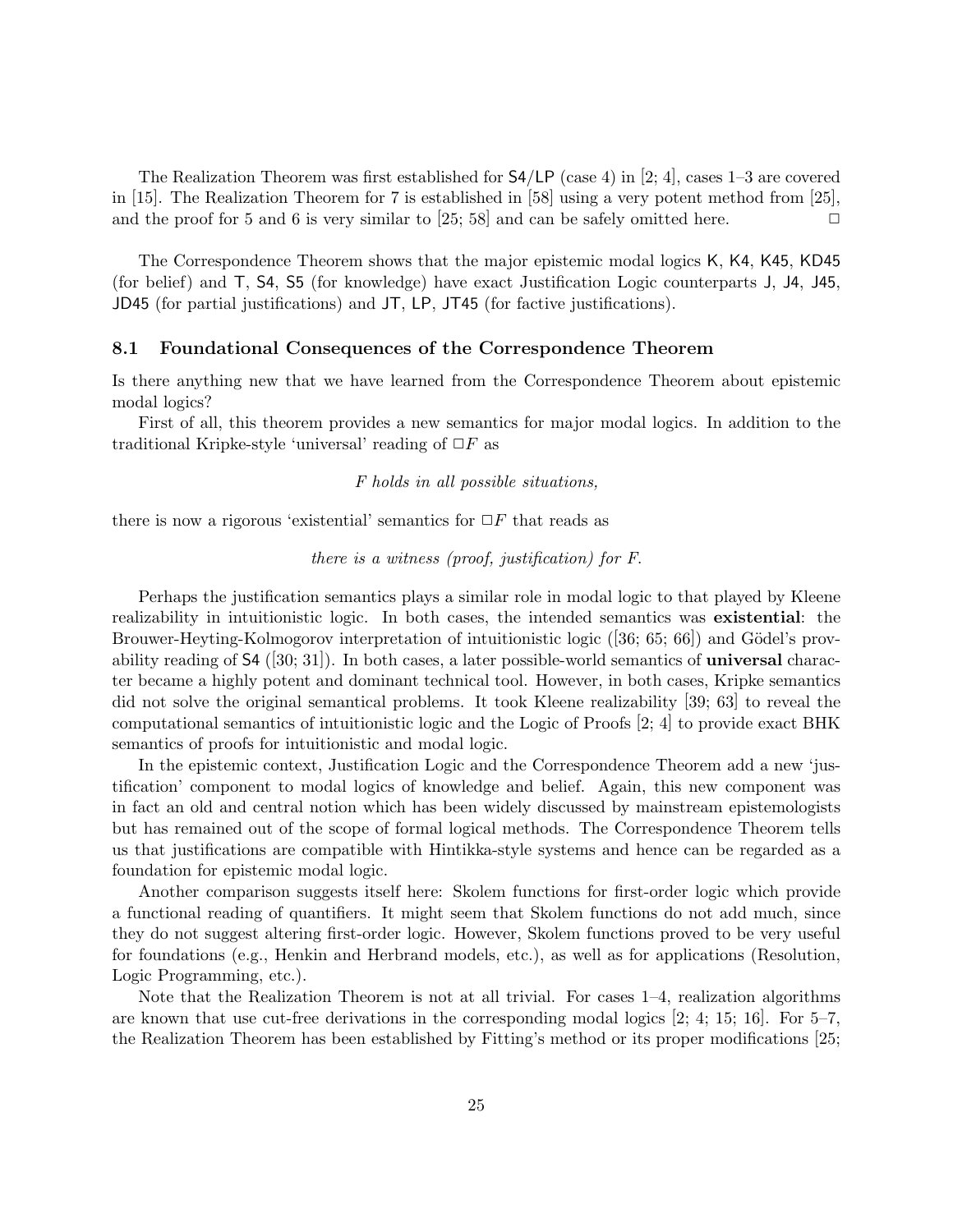58]. In principle, these results also produce realization procedures which are based on exhaustive search.

It would be a mistake to draw the conclusion that any modal logic has a reasonable Justification Logic counterpart. For example, the logic of formal provability GL ([8; 14]) contains the Löb Principle

$$
\Box(\Box F \to F) \to \Box F,\tag{20}
$$

which does not seem to have an epistemically acceptable explicit version. Let us consider, for example, a case when F is the propositional constant  $\perp$  for false. A Skolem-style reading of (20) suggests that there are justification terms s and t such that

$$
x(s:\perp \to \perp) \to t:\perp. \tag{21}
$$

This is intuitively false for factive justification, though. Indeed,  $s:\perp \to \perp$  is the Factivity Axiom. Apply Axiom Internalization R4 to obtain  $c:[s:\perp\to\perp]$  for some constant c. This choice of c makes the antecedent of  $(21)$  intuitively true and the conclusion of  $(21)$  false<sup>8</sup>. In particular,  $(20)$  is not valid for proof interpretation (cf. [33] for a total account of which principles of GL are realizable).

## 9 Quantifier-Free First-Order Justification Logic

In this section, we extend J from the propositional language to the quantifier-free first-order language. To simplify formalities, we will regard here the first-order language without functional symbols, but with equality. Later, in Section 10, we will introduce definite descriptions in the form  $\iota x F(x)$ .

The language under consideration in this section is the first-order predicate language with individual variables and constants, predicate symbols of any arity and the equality symbol  $\epsilon$ , along with justification terms (including operations  $\cdot \cdot$  and  $\cdot + \cdot$ ) and the formula formation symbol ':' as in Section 3.3. Formulas are defined in the usual first-order way (without quantifiers) with an additional clause that if F is a formula and t is a justification polynomial, then  $t$ : F is again a formula. The 'quantifier-free J' has all the axioms and rules of J, plus the equality axioms.

The formal system  $qfJ_0$  has the following postulates:

- A1. Classical axioms of quantifier-free first-order logic with equality and Modus Ponens,
- A2. Application Axiom  $s:(F \to G) \to (t:F \to (s \cdot t):G)$ ,
- A3. Monotonicity Axiom  $s: F \to (s + t): F$ ,  $s: F \to (t + s): F$ ,
- E1.  $q = q$  for any individual term q (reflexivity of equality);
- E2.  $f = g \rightarrow (P[f/x] \rightarrow P[g/x])$  (substitutivity of equality), where f and g are individual terms, P is any atomic formula,  $P[f/x]$  and  $P[g/x]$  are the results of replacing all the occurrences of a variable x in P by f and g respectively; we will use notations  $P(f)$ ,  $P(g)$  for that.

<sup>&</sup>lt;sup>8</sup>To be precise, we have to substitute c for x everywhere in s and t.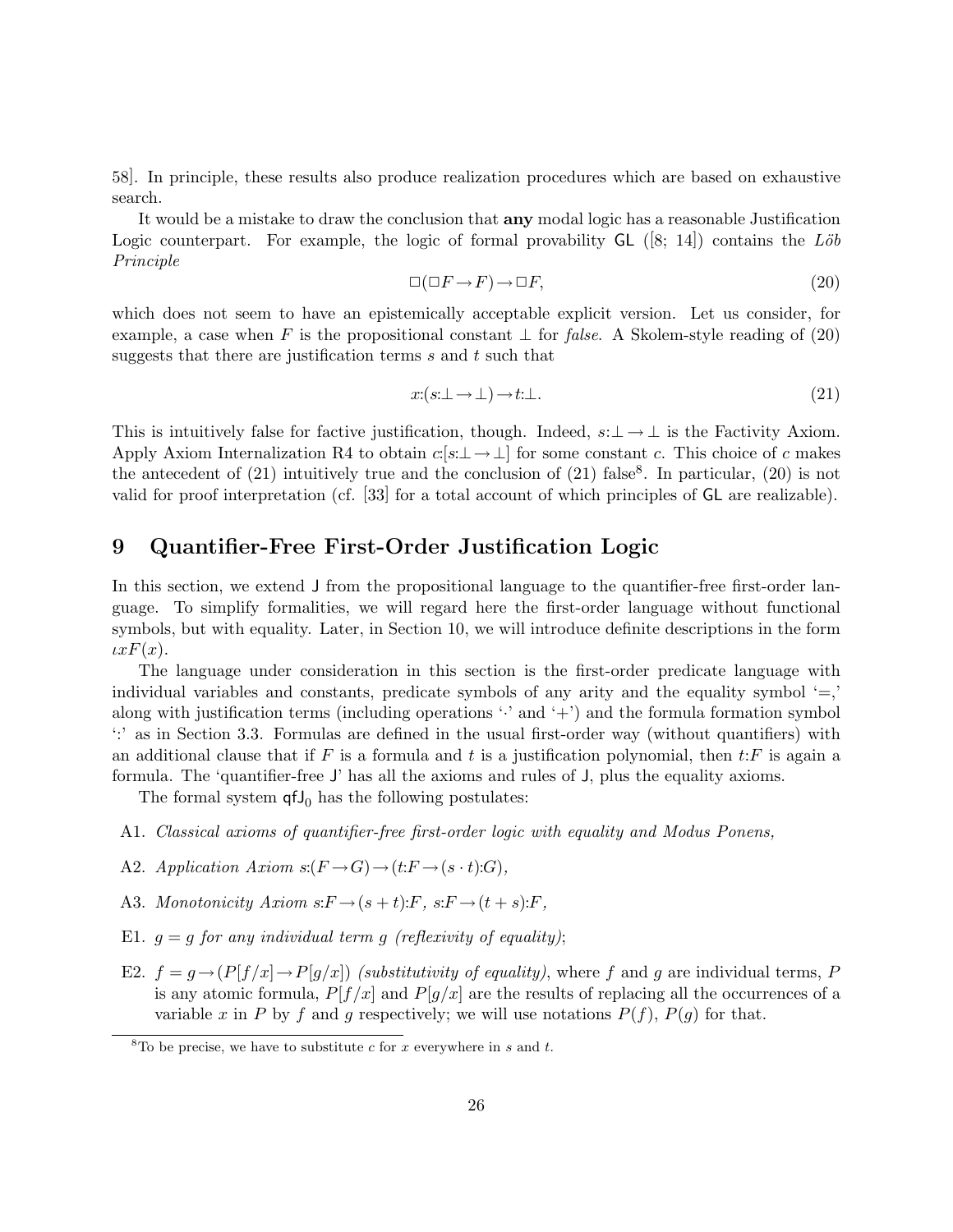The system qfJ is  $qfJ_0 + R4$ , where

R4. For each axiom A and any constants  $e_1, e_2, \ldots, e_n$ , infer  $e_n : e_{n-1} : \ldots : e_1 : A$ .

As in Section 3.4, we define Constant Specifications and systems  $\mathsf{qfJ}_{CS}$ . In particular,  $\mathsf{qfJ}_\emptyset$  is  $\mathsf{qfJ}_0$ and  $qfJ_{TCS}$  is qfJ.

The following proposition follows easily from the definitions.

**Proposition 1** Deduction Theorem holds for  $qf_{CS}$  for any constant specification CS. Internalization holds for  $qfJ_{CS}$  for an axiomatically appropriate constant specification CS.

The following theorem provides a way to resolve the Frege puzzle  $(28)$  in an epistemic environment: equality of individual objects alone does not warrant substitutivity, but justified equality does.

**Theorem 8** [Justified substitution] For any individual terms f and g, justification variable u, and atomic formula  $P(x)$ , there is a justification term  $s(u)$  such that  $qfJ$  proves

$$
u(f = g) \rightarrow s(u): [P(f) \leftrightarrow P(g)].
$$

The same holds for any  $qf_{CS}$  with an axiomatically appropriate constant specification CS.

**Proof.** Taking into account Example 1, it suffices to establish that for some  $t(u)$ ,

$$
u(f = g) \rightarrow t(u): [P(f) \rightarrow P(g)].
$$

From E2 it follows that qfJ proves

$$
(f = g) \rightarrow [P(f) \rightarrow P(g)].
$$

By R4, there is a justification constant  $c$  such that  $qfJ$  proves

$$
c\{(f = g) \rightarrow [P(f) \rightarrow P(g)]\}.
$$

By A2, qfJ proves

$$
c\{(f = g) \rightarrow [P(f) \rightarrow P(g)]\} \rightarrow \{w(f = g) \rightarrow (c \cdot u) : [P(f) \rightarrow P(g)]\}.
$$

By Modus Ponens, qfJ proves

$$
u(f = g) \rightarrow (c \cdot u): [P(f) \rightarrow P(g)].
$$

It suffices now to pick  $c \cdot u$  as  $t(u)$ .

An unjustified substitution can fail in  $\mathsf{qfJ}$ . Namely, for any individual variables x and y, a predicate symbol  $P$ , and justification term  $s$ , the formula

$$
(x = y) \rightarrow s:[P(x) \leftrightarrow P(y)]
$$
\n(22)

is not valid. To establish this, one needs some model theory for qfJ.

We define qfJ-models as the usual first-order Kripke models<sup>9</sup> equipped with admissible evidence functions. A model is  $(W, \{D_w\}, R, \mathcal{E}, \Vdash)$  such that the following properties hold.

 ${}^{9}$ Equality is interpreted as identity in the model.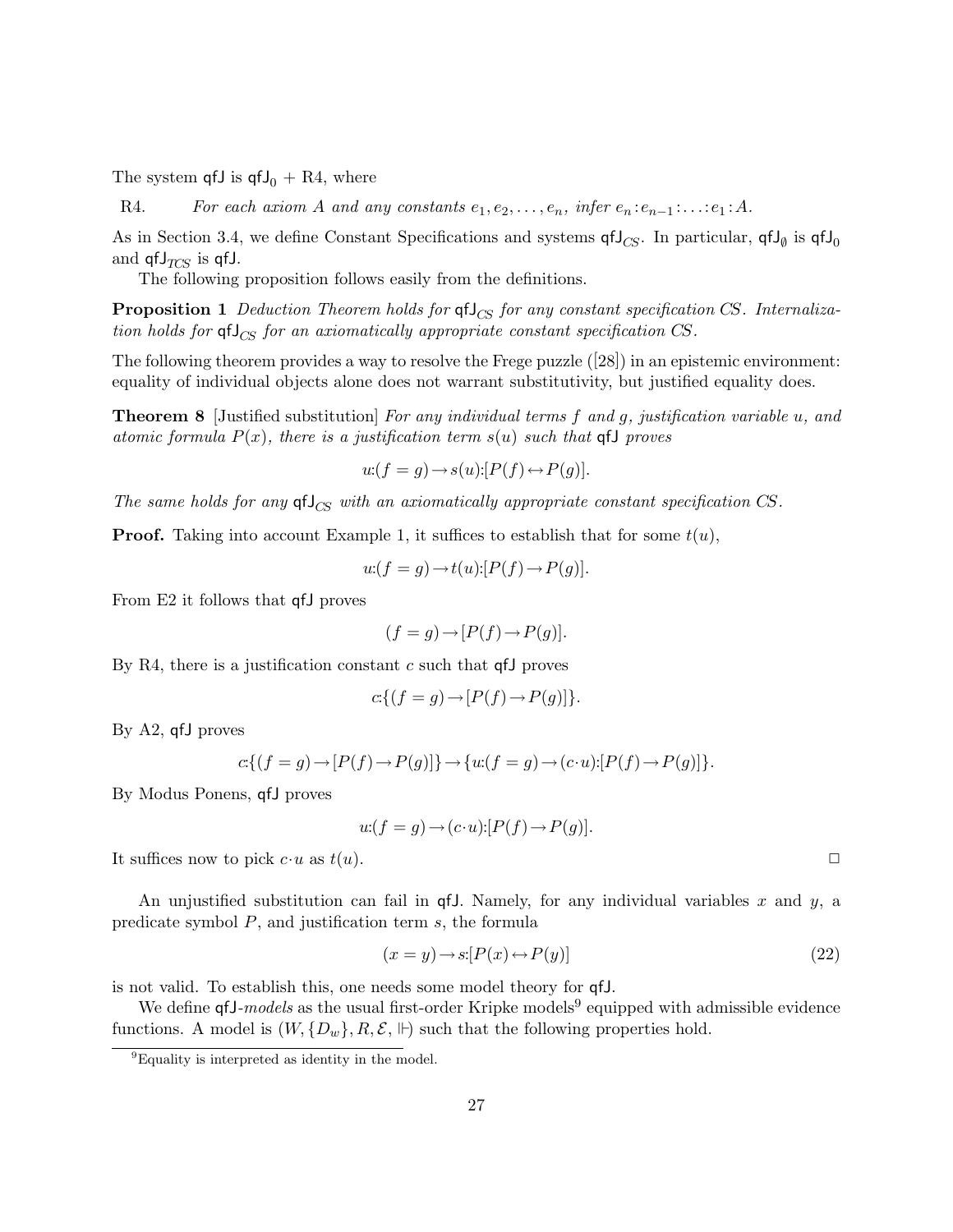- $W$  is an nonempty set of worlds.
- $\{D_w\}$  is the collection of nonempty domains  $D_w$  for each  $w \in W$ .
- $R$  is the binary (accessibility) relation on  $W$ .
- $\mathcal E$  is the admissible evidence function which for each justification term t and formula  $F$ , returns the set of worlds  $\mathcal{E}(t, F) \subseteq W$ . Informally, these are the worlds where t is admissible evidence for F. We also assume that  $\mathcal E$  satisfies the usual closure properties *Application* and Sum (Section 5).
- $\bullet \Vdash$  is the forcing (truth) relation such that
	- $\vdash$  assigns elements of  $D_w$  to individual variables and constants for each  $w \in W$ ,

for each n-ary predicate symbol P, and any  $a_1, a_2, \ldots, a_n \in D_w$ , it is specified whether  $P(a_1, a_2, \ldots, a_n)$  holds in  $D_w$ ,

 $\mathbb{I}$  is extended to all the formulas by stipulating that

 $w \Vdash s = t$  iff ' $\Vdash$ ' maps s and t to the same element of  $D_w$ ,

 $w \Vdash P(t_1, t_2, \ldots, t_n)$  iff ' $\Vdash$ ' maps  $t_i$ 's to  $a_i$ 's and  $P(a_1, a_2, \ldots, a_n)$  holds in  $D_w$ ,

 $w \Vdash F \wedge G$  iff  $w \Vdash F$  and  $w \Vdash G$ ,

 $w \Vdash \neg F$  iff  $w \Vdash F$ ,

 $w \Vdash t$ : F iff  $v \Vdash F$  for all v such that  $w R v$ , and  $w \in \mathcal{E}(t, F)$ .

The notion of a model respecting given constant specification is directly transfered from Section 5. The following Theorem is established in the same manner as the soundness part of Theorem 2.

**Theorem 9** For any Constant Specification CS,  $qf_{CS}$  is sound with respect to the corresponding class of epistemic models.

We are now ready to show that instances of unjustified substitution can fail in  $qfJ$ . To do this, it now suffices to build a qfJ-counter-model for (22) with the total constant specification. Obviously, the maximal  $\mathcal E$  (i.e.,  $\mathcal E(t, F)$  contains each world for any t and F) respects any constant specification.

The Kripke-Fitting counter-model in Figure 1 exploits the traditional modal approach to refute a belief assertion by presenting a possible world where the object of this belief does not hold. In the picture, only true atomic formulas are shown next to possible worlds.

- $W = \{0, 1\}; R = \{(0, 1)\}; D_0 = D_1 = \{a, b\};$
- $1 \Vdash P(a)$  and  $1 \Vdash P(b)$ ; the truth value of P at 0 does not matter;
- x and y are interpreted as a at 0; x is interpreted as a and y as b at 1;
- $\mathcal E$  is maximal at 0 and 1.

Obviously,  $\mathbf{0} \Vdash x = y$ . Since  $\mathbf{1} \Vdash P(x) \leftrightarrow P(y)$ , for any justification term s,  $\mathbf{0} \Vdash s: [P(x) \leftrightarrow P(y)]$ . Hence

$$
0 \,\forall x = y \rightarrow s:[P(x) \leftrightarrow P(y)].
$$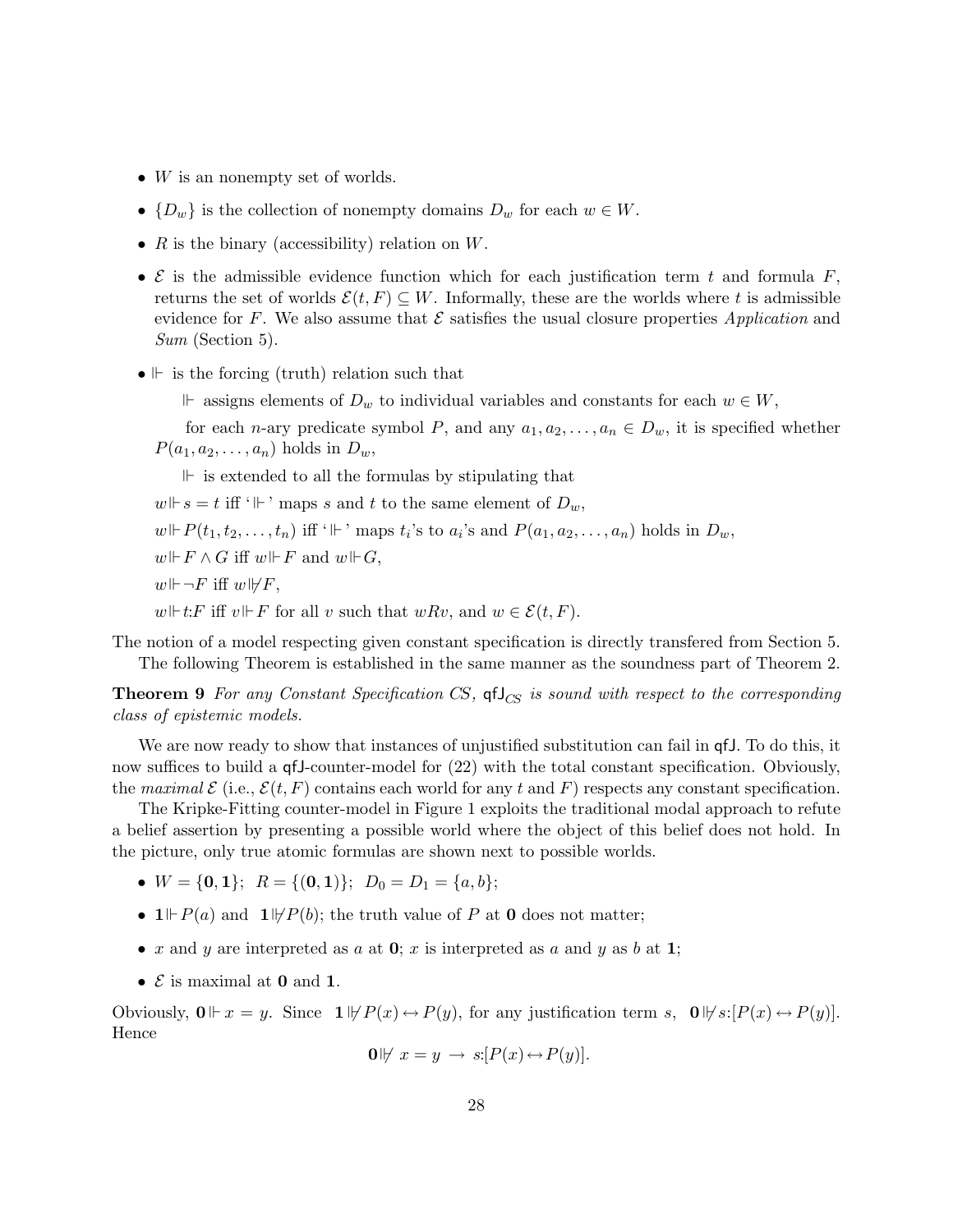$$
\begin{array}{ccc}\nmaximal \ \mathcal{E} & \begin{matrix}\n\mathbf{1} & P(a) \\
\bullet & P(a)\n\end{matrix}\n\end{array}
$$
\n
$$
\begin{array}{c}\nmaximal \ \mathcal{E} & \begin{matrix}\n\bullet & \bullet \\
\bullet & 0\n\end{matrix}\n\end{array}
$$

Figure 1: Fitting counter-model for unjustified substitution

## 10 Formalization of Gettier Examples

We consider Gettier's Case I in detail; Case II is much simpler logically and can be given similar treatment. We will present a complete formalization of Case I in qfJ with a definite description operation. Let

- $J(x)$  be the predicate x gets the job;
- $C(x)$  be the predicate x has (ten) coins (in his pocket);
- $\bullet$  Jones and Smith be individual constants denoting Jones and Smith, respectively<sup>10</sup>;
- $\bullet$  *u* be a justification variable.

## 10.1 Natural Model for Case I

Gettier's assumptions (d) and (e) contain a definite description

$$
the man who will get the job. \tag{23}
$$

In this section, we will formalize Case I using a definite description *ι*-operation such that  $\iota xP(x)$  is intended to denote

the x such that 
$$
P(x)
$$
.

We interpret  $\iota xP(x)$  in a given world of a qfJ-model as the element a such that  $P(a)$  if there exists a unique a satisfying  $P(a)$ . Otherwise,  $\iota x P(x)$  is undefined and any atomic formula where  $\iota x P(x)$ actually occurs is taken to be false. Definite description terms are non-rigid designators:  $\iota x P(x)$ may be given different interpretations in different worlds of the same qfJ-model (cf. [26]). The use of a definite description

#### Jones is the man who will get the job

as a justified belief by Smith hints that Smith has strong evidence for the fact that at most one person will get the job. This is implicit in Gettier's assumption.

We now present a Fitting model  $M$  which may be regarded as an exact epistemic formulation of Case I.

 $10$ Assuming that there are people seeking the job other than Jones and Smith does not change the analysis.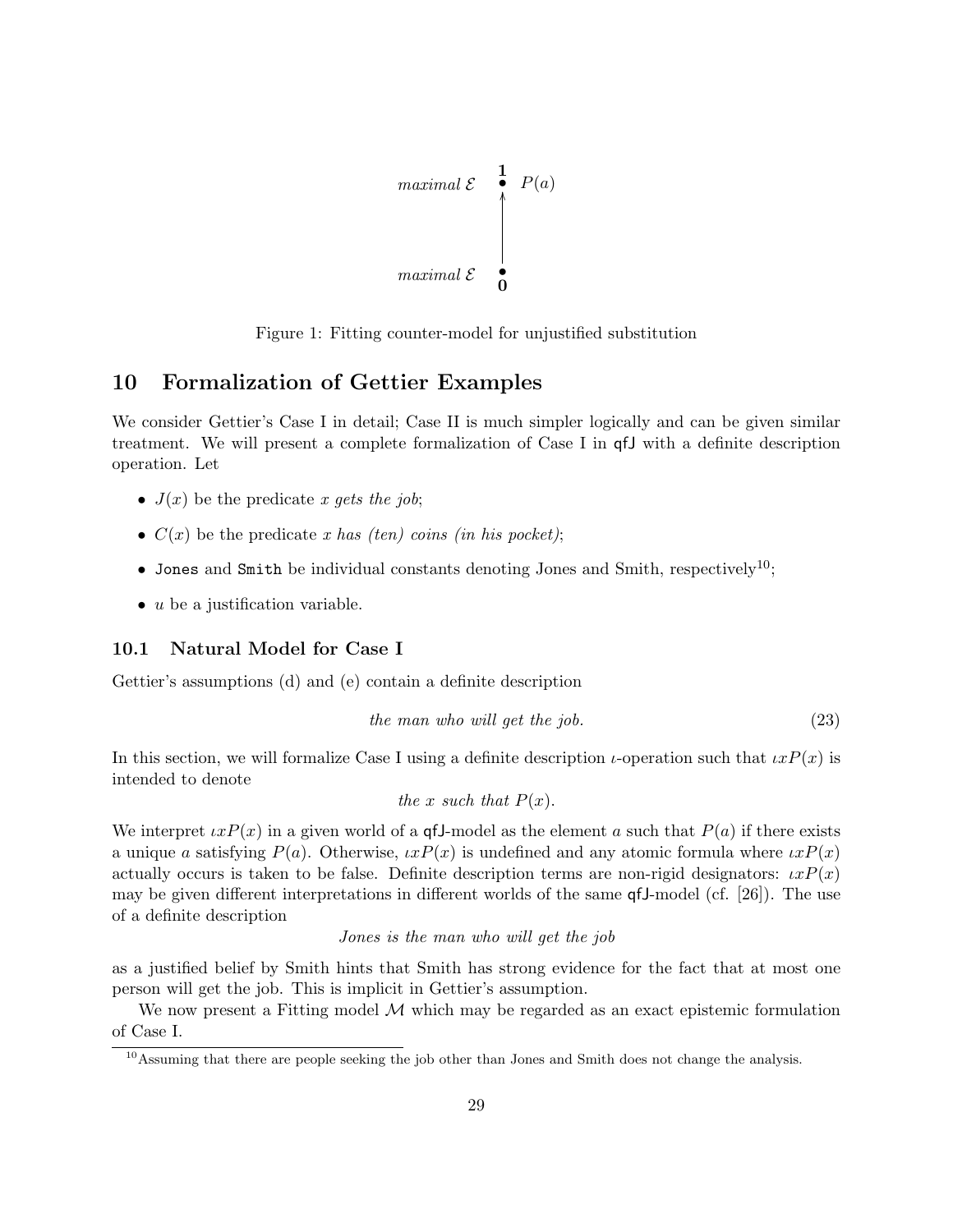- 1. At the actual world 0,  $J(\text{Smith})$ ,  $C(\text{Smith})$ , and  $C(\text{Jones})^{11}$  hold and  $J(\text{Jones})$  does not hold.
- 2. There is a possible belief world 1 for Smith at which  $J(\text{Jones})$  and  $\neg J(\text{Smith})$  hold. These conditions follow from proposition (d)

Jones is the man who will get the job, and Jones has coins

or, in logic form,

$$
(\texttt{Jones} = \iota x J(x)) \ \wedge \ C(\texttt{Jones})
$$

for which Smith has a strong evidence. In addition, Smith has no knowledge of 'Smith has coins' and there should be a possible world at which  $C(\text{Smith})$  is false; we use 1 to represent this possibility.

- 3. World 1 is accessible from 0.
- 4. Smith has a *strong evidence of (d)*, which we will represent by introducing a justification variable u such that

$$
u:[(\text{Jones} = \iota x J(x)) \land C(\text{Jones})]
$$
\n(24)

holds at the actual world 0. We further assume that the admissible evidence function  $\mathcal E$ respects the justification assertion (24), which yields

$$
\mathbf{0} \in \mathcal{E}(u, (\text{Jones} = \iota x J(x)) \land C(\text{Jones})).
$$

To keep things simple, we can assume that  $\mathcal E$  is the maximal admissible evidence function, i.e.,  $\mathcal{E}(t, F) = \{0, 1\}$  for each t, F.

These observations lead to the following model  $M$  on Figure 2.

$$
\begin{array}{ccc}\nmaximal \ \mathcal{E} & \begin{matrix}\n\bullet & J(\text{Jones}), C(\text{Jones}) \\
\bullet & J(\text{Smith}), C(\text{Jones}), C(\text{Smith})\n\end{matrix}\n\end{array}
$$
\n
$$
maximal \ \mathcal{E} & \begin{matrix}\n\bullet & J(\text{Smith}), C(\text{Jones}), C(\text{Smith})\n\end{matrix}
$$

Figure 2: Natural Fitting model for Gettier Case I

<sup>&</sup>lt;sup>11</sup>Strictly speaking, Case I explicitly states only that Smith has a strong evidence that  $C(\text{Jones})$ , which is not sufficient to conclude that  $C(\text{Jones})$ , since Smith's justifications are not necessarily factive. However, since the actual truth value of  $C(\text{Jones})$  does not matter in Case I, we assume that in this instance, Smith's belief that  $C(\text{Jones})$  was true.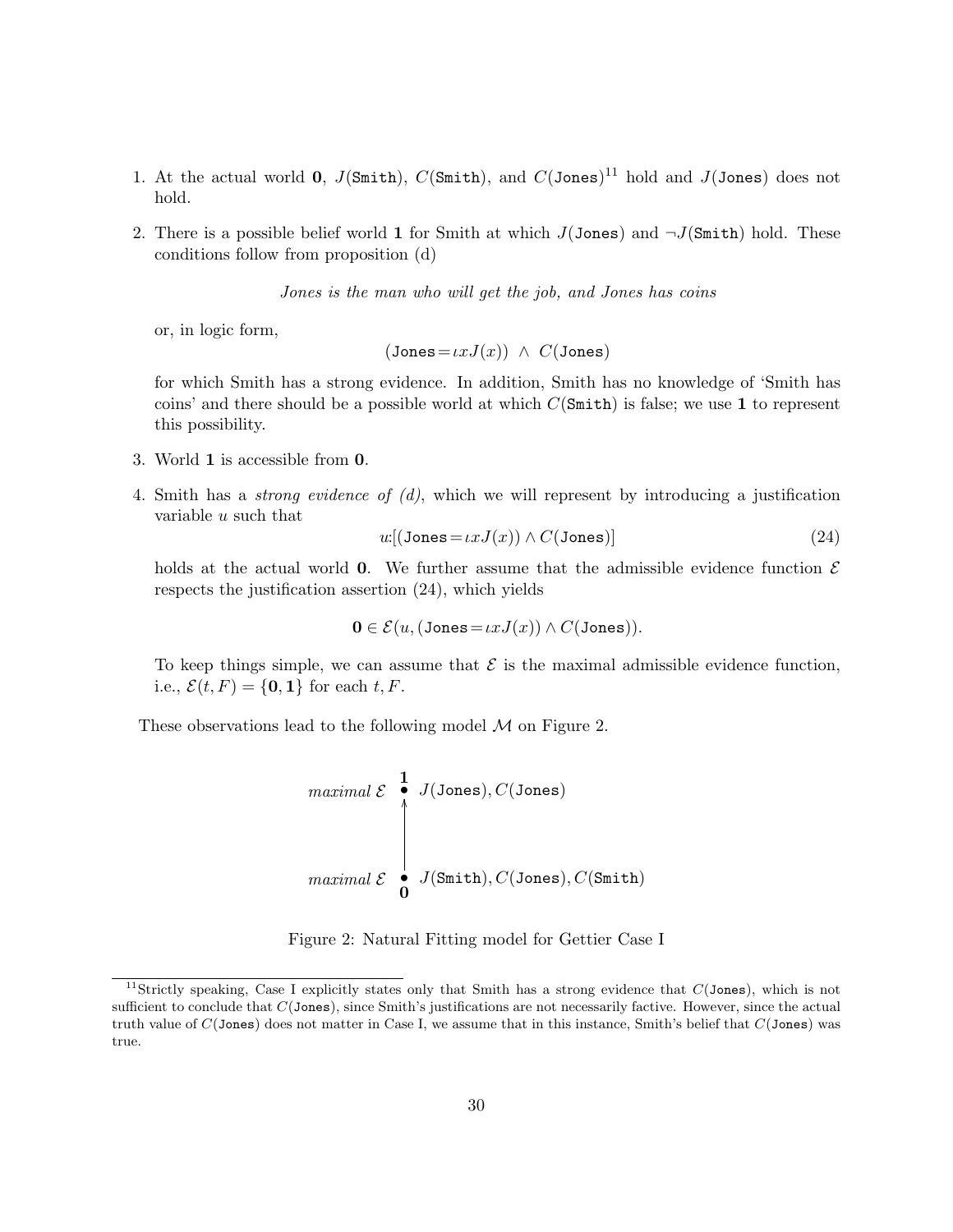- $W = \{0, 1\}; \quad R = \{(0, 1)\};$
- $D_{0,1} = \{\text{Jones}, \text{Smith}\}, \text{Jones is interpreted as 'Jones' and Smith as 'Smith'; }$
- $0 \Vdash J(\text{Smith}), C(\text{Jones}), C(\text{Smith}), \neg J(\text{Jones});$
- $1 \Vdash J(\text{Jones}), C(\text{Jones}), \neg J(\text{Smith}), \neg C(\text{Smith});$
- $\iota x J(x)$  at 0 is interpreted as Smith and at 1 as Jones;
- $\mathcal E$  is maximal at both 0 and 1.

It is interesting to compare this model with the axiomatic description of Case I. Here is the list of explicit assumptions:

$$
J(\mathtt{Smith}),\hspace{10pt} C(\mathtt{Smith}),\hspace{10pt} C(\mathtt{Jones}),\hspace{10pt}\lnot J(\mathtt{Jones}),\hspace{10pt} u.[(\mathtt{Jones}= \iota x J(x)) \wedge C(\mathtt{Jones})].\hspace{10pt}(25)
$$

It follows from the Soundness Theorem 9 that assumptions (25) provide a sound description of the actual world:

**Proposition 2** qfJ + (25)  $\vdash$  F entails 0  $\vdash$  F.

Example 3 The description of a model by (25) is not complete. For example, conditions (25) do not specifically indicate whether  $t: C(\text{Smith})$  holds at the actual world for some t, whereas it is clear from the model that  $0 \mid \forall t$ :C(Smith) for any t since  $1 \mid \forall C$ (Smith) and 1 is accessible from 0. Model  $M$  extends the set of assumptions (25) to a possible **complete** specification: every ground proposition F in the language of this example is either true or false at the 'actual' world  $\bf{0}$  of the model.

#### 10.2 Formalizing Gettier's Reasoning

Gettier's conclusion in Case I states that Smith is justified in believing that 'The man who will get the job has ten coins in his pocket.' In our formal language, this amounts to a statement that for some justification term  $t$ ,

$$
t:C(\iota x J(x))\tag{26}
$$

is derivable in qfJ from assumptions of Case I.

**Theorem 10** Gettier's conclusion  $t:C(\iota xJ(x))$  is derivable in qtl from assumptions (25) of Case I. Furthermore,  $t:C(\iota xJ(x))$  holds at the 'actual world' **0** of the natural model M of Case I.

**Proof.** In order to find t we may mimic Gettier's informal reasoning. First, we formally derive (e) (i.e.,  $C(\iota xJ(x))$  from (d) (i.e., Jones =  $\iota xJ(x) \wedge C(\text{Jones})$ ) and then use the fact that (d) is justified (i.e.,  $u:$ [Jones =  $uxJ(x) \wedge C$ (Jones)]). We will now show that this argument can be formalized in qfJ. Note that in qfJ, we may reason as follows:

- 1. Jones =  $\iota xJ(x) \rightarrow [C(\text{Jones}) \rightarrow C(\iota xJ(x))]$ , an axiom of qfJ;
- 2. [Jones =  $\iota xJ(x) \wedge C(\text{Jones}) \rightarrow C(\iota xJ(x))$ , by propositional reasoning, from 1;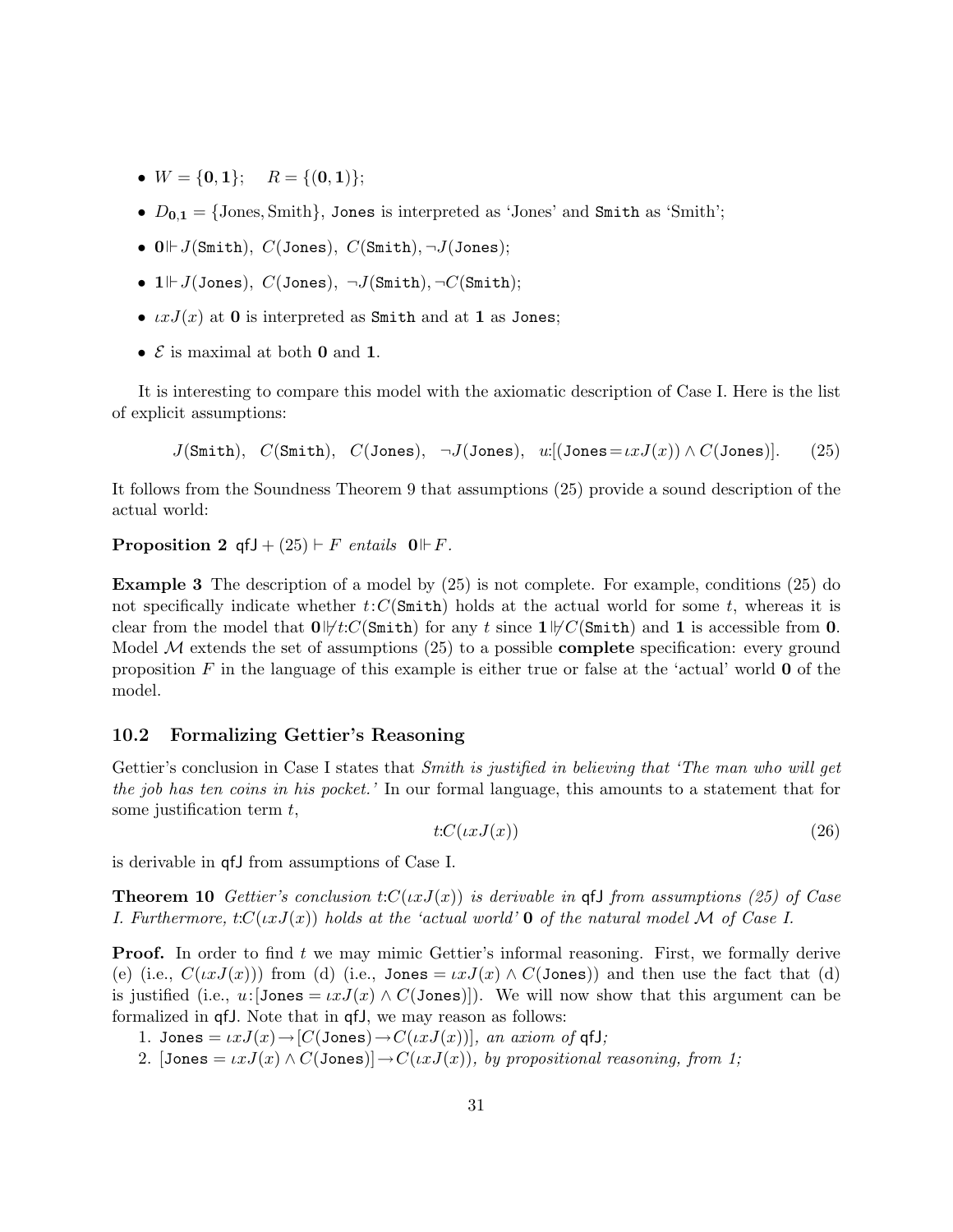3. s: $\{[\text{Jones} = \iota x J(x) \wedge C(\text{Jones})] \rightarrow C(\iota x J(x))\},$  by Internalization, from 2;

4. u:[Jones =  $\iota x J(x) \wedge C(\text{Jones}) \rightarrow (s \cdot u) : C(\iota x J(x)),$  by Axiom A2 and Modus Ponens, from 3;

- 5. u:[Jones= $\iota xJ(x) \wedge C$ (Jones)], an assumption from (25);
- 6.  $(s \cdot u)$ : $C(\iota x J(x))$ , by Modus Ponens, from 4 and 5.

Now we can pick t to be  $s \cdot u$ . So,

$$
qfJ + (25) \vdash (s \cdot u) : C(\iota x J(x))
$$

and, by Proposition 2,

$$
\mathbf{0} \mathbin{\Vdash} (s \cdot u) \mathbin{:} C(\iota x J(x)).
$$

 $\Box$ 

#### 10.3 Eliminating Definite Descriptions, Russell-style

We can eliminate definite descriptions from Case I using, e.g., Russell's translation (cf. [27; 52; 59; 61) of definite descriptions. According to Russell,  $C(\iota xJ(x))$  contains a hidden *uniqueness* assumption and reads as

$$
\exists x [J(x) \land \forall y (J(y) \to y = x) \land C(x)], \tag{27}
$$

and Jones =  $\iota x J(x)$  as

$$
J(\text{Jones}) \land \forall y (J(y) \to y = \text{Jones}).\tag{28}
$$

In addition, in the universe of Case I consisting of two objects Jones, Smith, a universally quantified sentence  $\forall y F(y)$  reads as

 $F(\text{Jones}) \wedge F(\text{Smith})$ ,

and an existentially quantified statement  $\exists x G(x)$  reads as

 $G(\text{Jones}) \vee G(\text{Smith})$ .

Taking into account all of these simplifying observations, we may assume that for Smith (and the reader),  $\forall y(J(y) \rightarrow y = \text{Jones})$  reads as

$$
[J(\texttt{Jones})\!\rightarrow\!(\texttt{Jones}=\texttt{Jones})]\wedge [J(\texttt{Smith})\!\rightarrow\!(\texttt{Smith}=\texttt{Jones})],
$$

which is equivalent<sup>12</sup> to

$$
\neg J(\mathtt{Smith}).
$$

Now, (28) is equivalent to

 $J(\text{Jones}) \wedge \neg J(\text{Smith})$ ,

and the whole Gettier proposition (d) collapses to

$$
J(\text{Jones}) \land \neg J(\text{Smith}) \land C(\text{Jones}). \tag{29}
$$

<sup>&</sup>lt;sup>12</sup>We assume that everybody is aware that  $\text{Smith} \neq \text{Jones}$ .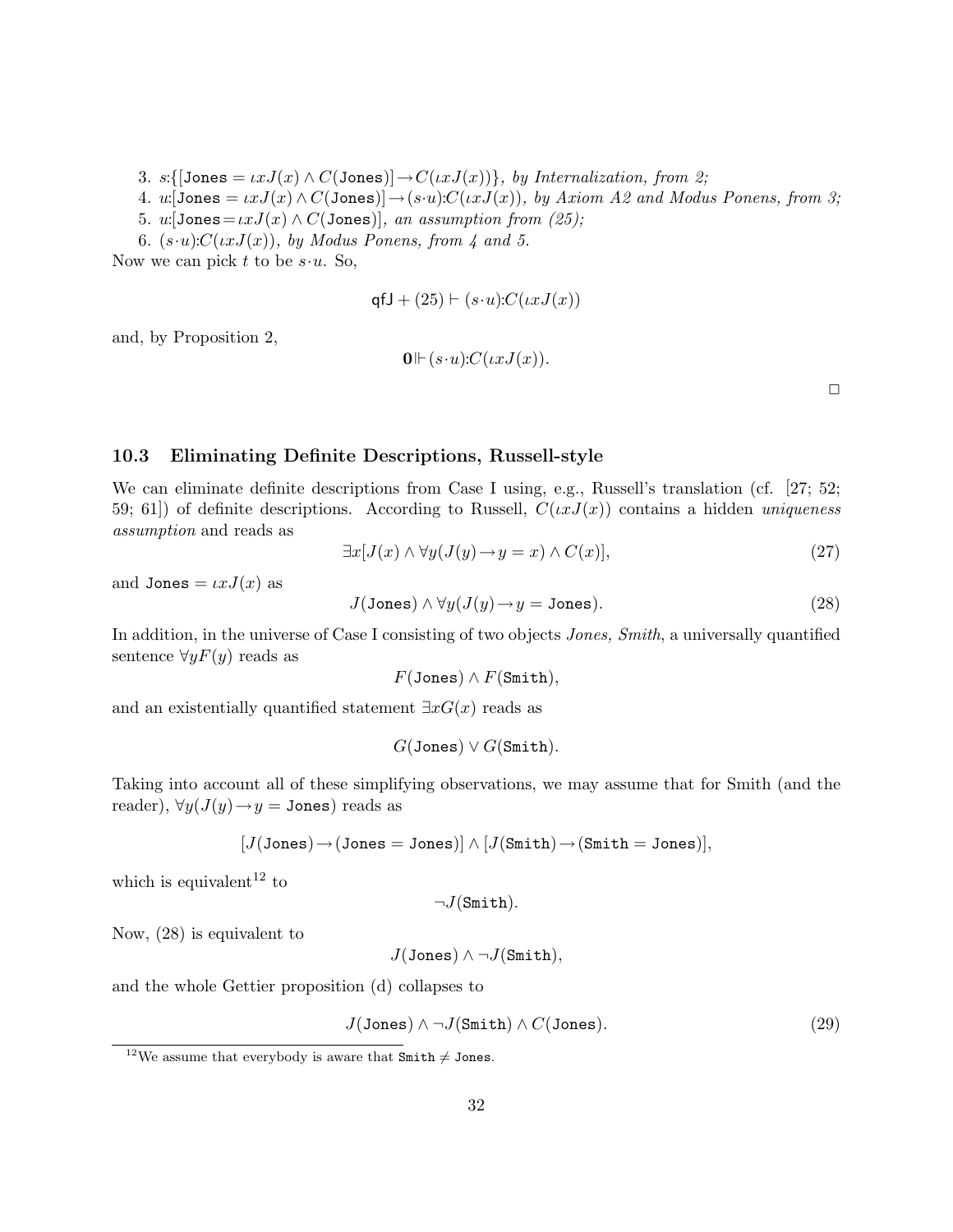The assumption that (d) is justified for Smith can now be represented by

$$
v:[J(\text{Jones}) \wedge \neg J(\text{Smith}) \wedge C(\text{Jones})],\tag{30}
$$

for some justification variable  $v$ .

Smith's justified belief

$$
the man who will get the job has coins,\tag{31}
$$

according to Russell, should read as

$$
\exists x [J(x) \land \forall y (J(y) \to y = x) \land C(x)]. \tag{32}
$$

The same considerations as above show that

$$
\forall y[J(y) \mathbin{\rightarrow} (y = \mathtt{Jones})]
$$

is equivalent to

$$
\neg J(\mathtt{Smith}),
$$

and

$$
\forall y[J(y) \rightarrow (y = \mathtt{Smith})]
$$

is equivalent to

$$
\neg J(\mathtt{Jones}).
$$

Since an existentially quantified formula  $\exists xG(x)$  is logically equivalent to a disjunction  $G(\text{Jones}) \vee$  $G(\text{Smith})$ , formula (32) is equivalent to

$$
[J(\texttt{Jones})\wedge\neg J(\texttt{Smith})\wedge C(\texttt{Jones})] \vee [J(\texttt{Smith})\wedge\neg J(\texttt{Jones})\wedge C(\texttt{Smith})].\tag{33}
$$

Finally, the formalization of (31) in our language amounts to stating that for some justification term p,

$$
p:\{[J(\text{Jones}) \land \neg J(\text{Smith}) \land C(\text{Jones})] \lor [J(\text{Smith}) \land \neg J(\text{Jones}) \land C(\text{Smith})]\}.
$$
 (34)

**Theorem 11** Gettier's claim  $(34)$  is derivable in  $\mathfrak{af}$  from the assumption  $(30)$  of Case I, and holds in the 'actual world' **0** of the natural model M of Case I.

Proof. After all the preliminary work and assumptions, there is not much left to do. We just note that  $(29)$  is a disjunct of  $(33)$ . A derivation of  $(34)$  from  $(30)$  in  $\mathfrak{q}f$  reduces now to repeating steps of Example 2, which shows how to derive a justified disjunction from its justified disjunct.  $\Box$ 

Comment 1 One can see clearly the essence of Gettier's example. In (33), one of two disjuncts is justified but false, whereas the other disjunct is unjustified but true. The resulting disjunction (33) is both justified and true, but not really known to Smith.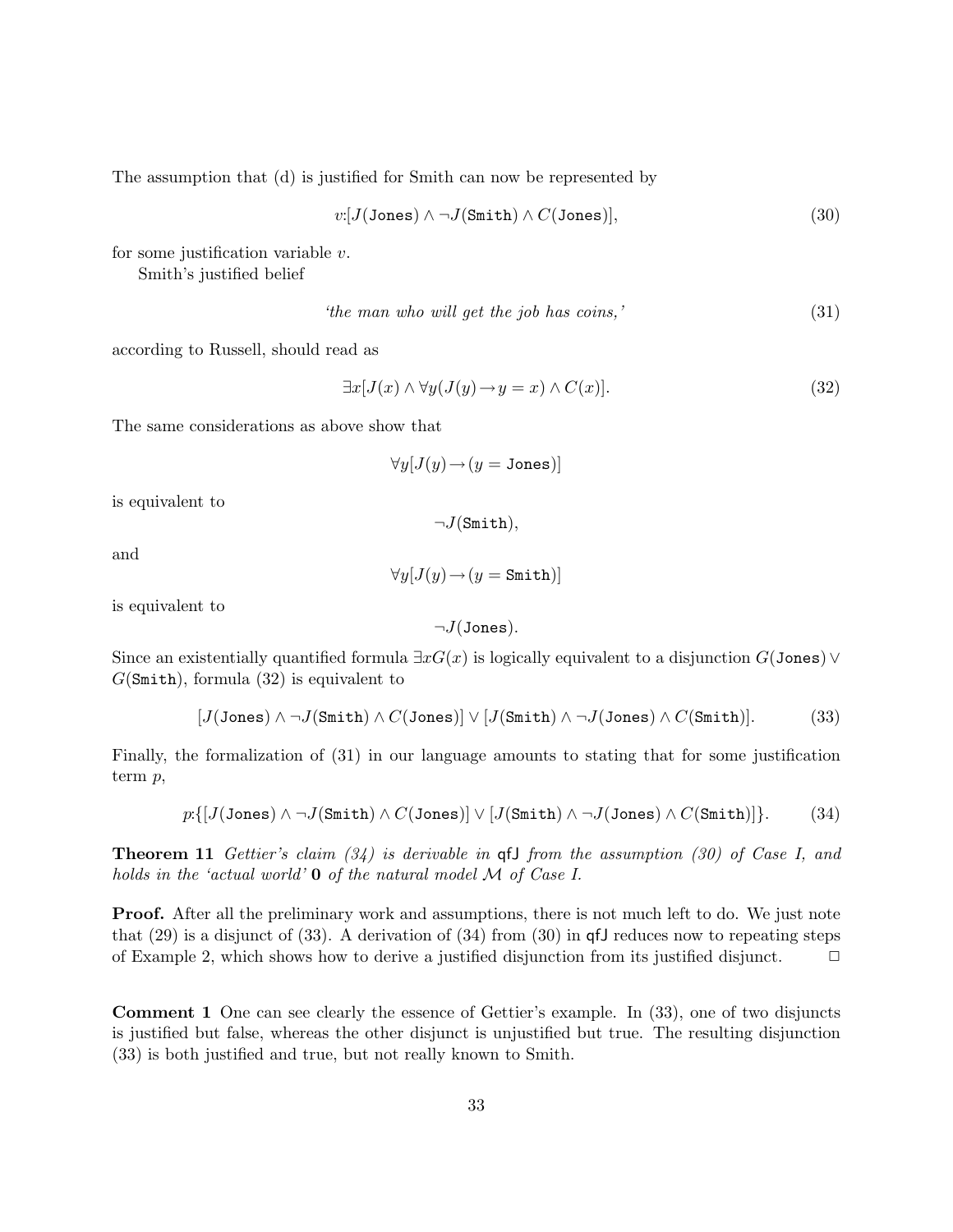#### 10.4 Hidden Uniqueness Assumption is Necessary

In this subsection, we study what happens if we deviate from Russell's reading of definite descriptions, in particular if we skip the uniqueness of the defined object. For example, let us read Gettier's proposition (d) as

Jones will get the job, and Jones has ten coins in his pocket, 
$$
(35)
$$

and proposition (e) as

A man who will get the job has ten coins in his pocket. (36)

Then a fair formalization of (35) would be

$$
J(\text{Jones}) \land C(\text{Jones}),\tag{37}
$$

and the assumption that (35) is justified for Smith is formalized as

$$
w[J(\text{Jones}) \wedge C(\text{Jones})]. \tag{38}
$$

In this case, the set of explicitly made non-logical assumptions is

- 1. u: $[J(\text{Jones}) \wedge C(\text{Jones})]$ , assumption (38);
- 2.  $\neg J(\text{Jones})$  (Jones does not get the job);
- 3.  $J(\text{Smith})$  (Smith gets the job);
- 4. C(Smith) (Smith has coins).

Condition (36) naturally formalizes as

$$
[J(\text{Jones}) \to C(\text{Jones})] \land [J(\text{Smith}) \to C(\text{Smith})]. \tag{39}
$$

The claim that (39) is justified for Smith is formalized as

$$
t:\{[J(\text{Jones}) \to C(\text{Jones})] \land [J(\text{Smith}) \to C(\text{Smith})]\}\tag{40}
$$

for some justification term  $t$ .

We show that the assumptions  $1-4$  above do not suffice for proving  $(40)$ .

**Proposition 3** For any justification term t, formula  $(40)$  is not derivable in  $qf$  from assumptions  $1-\frac{1}{4}$ .

**Proof.** Suppose (40) is derivable in **qfJ** from assumptions 1–4. Then, by the Deduction Theorem, qfJ would derive

$$
"Conjunction of 1-4" \rightarrow (40). \tag{41}
$$

It now suffices to build a Fitting qfJ-model (Figure 3) where (41) does not hold at a certain world.

At  $0$ , all assumptions 1–4 hold, but (40) is false at  $0$  for all t's. Indeed, (39) is false at 1, since its conjunct

 $J(\text{Smith})\rightarrow C(\text{Smith})$ 

is false at 1, and 1 is accessible from 0.  $\Box$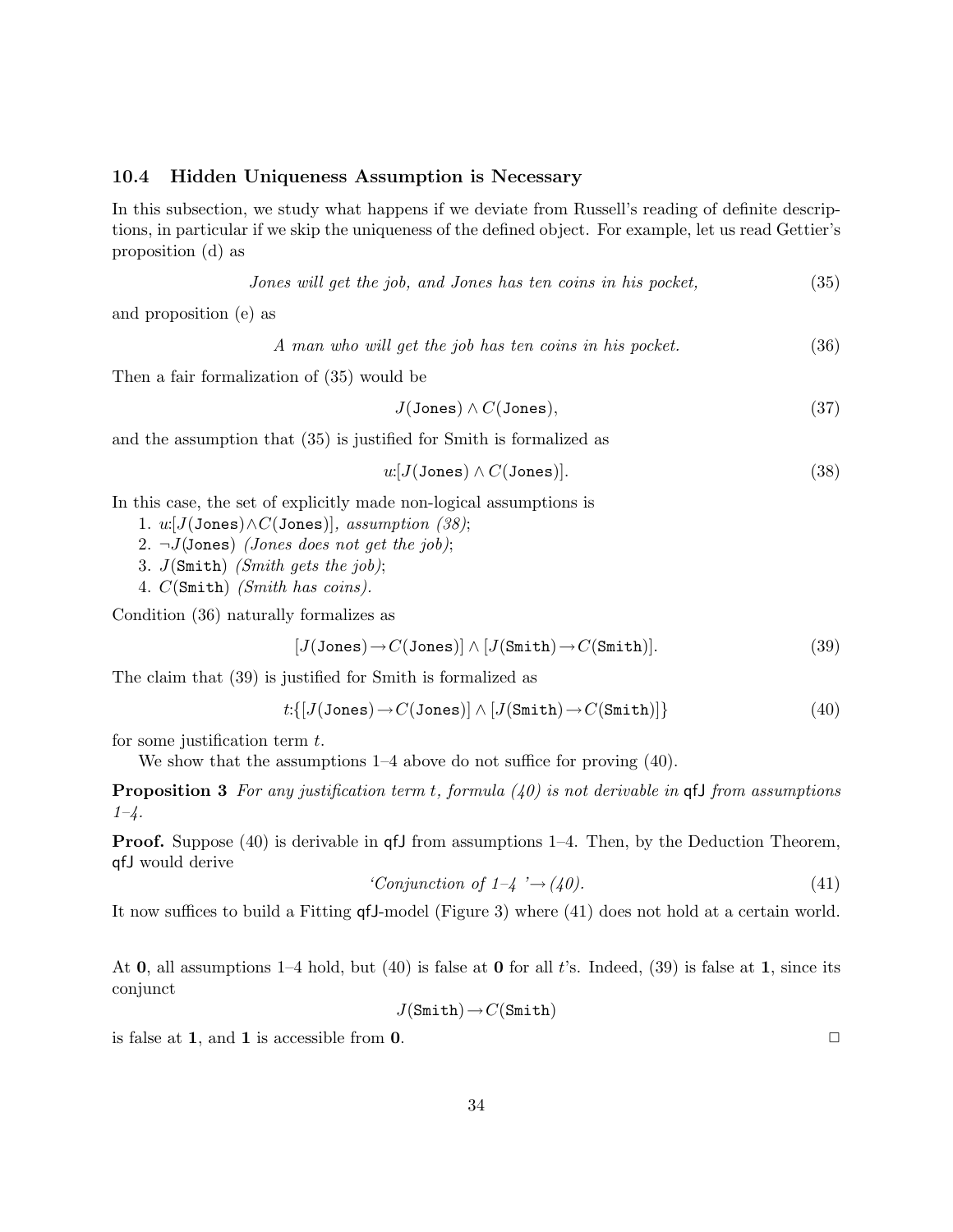$$
\begin{array}{ccc}\nmaximal \ \mathcal{E} & \begin{array}{c}\n\bullet \\
\bullet \\
\bullet \\
\end{array}\n\end{array}\nJ(\text{Smith}), J(\text{Jones}), C(\text{Jones}) \\
\nmaximal \ \mathcal{E} & \begin{array}{c}\n\bullet \\
\bullet \\
\bullet \\
\end{array}\nJ(\text{Smith}), C(\text{Jones}), C(\text{Smith})\n\end{array}
$$

Figure 3: Counter-model for Case I without uniqueness

#### 10.5 Streamlined Case I: No Coins/Pockets Are Needed

In this subsection, we show that references to coins and pockets, as well as definite descriptions, are redundant for making the point in Gettier example Case I. Here is a simpler, streamlined case based on the same material.

Smith has strong evidence for the proposition: (d) Jones will get the job.

Proposition (d) entails:

(e) Either Jones or Smith will get the job.

Let us suppose that Smith sees the entailment from  $(d)$  to  $(e)$ , and accepts  $(e)$  on the grounds of  $(d)$ , for which he has strong evidence. In this case, Smith is clearly justified in believing that  $(e)$  is true. But imagine further that unknown to Smith, he himself, not Jones, will get the job. Then

1) (e) is true,

2) Smith believes that (e) is true, and

3) Smith is justified in believing that (e) is true.

But it is equally clear that Smith does not know that  $(e)$  is true....

In this version, the main assumption is

Smith has a strong evidence that Jones gets the job. 
$$
(42)
$$

Its straightforward formalization is

$$
v:J(\text{Jones}).\tag{43}
$$

The claim is that

Smith is justified in believing that either Jones or Smith will get the job.  $(44)$ 

The natural formalization of the claim

$$
t:[J(\text{Jones}) \vee J(\text{Smith})].\tag{45}
$$

The set of formal assumptions is

$$
v:J(\text{Jones}), J(\text{Smith}), \neg J(\text{Jones}).
$$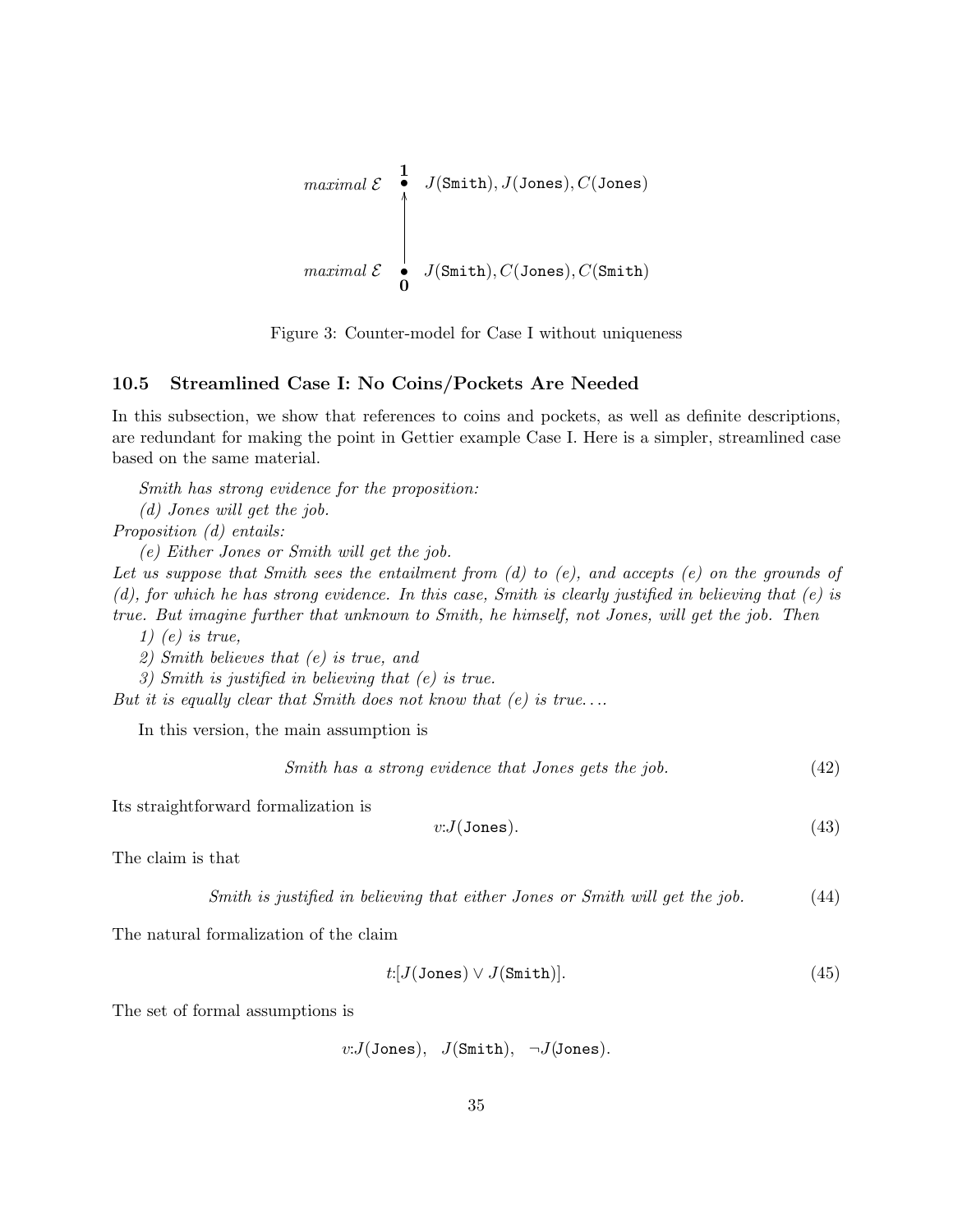It is easy now to derive (45) in qfJ from assumption (43).

- 1. v: $J(\text{Jones})$ , assumption (43);
- 2.  $J(\text{Jones}) \rightarrow J(\text{Jones}) \vee J(\text{Smith})$ , propositional axiom;
- 3. c: $[J(\text{Jones}) \rightarrow J(\text{Jones}) \vee J(\text{Smith})]$ , from 2, by Axiom Internalization R4;
- $4. \ c[J(J\text{Jones}) \rightarrow J(\text{Jones}) \vee J(\text{Smith})] \rightarrow [v:J(\text{Jones}) \rightarrow (c \cdot v):(J(\text{Jones}) \vee J(\text{Smith}))],$  Axiom A2;
- 5.  $(c \cdot v)$ : [J(Jones)∨J(Smith)], from 4, 3, and 1, by Modus Ponens twice.

$$
\begin{array}{ccc}\nmaximal \ \mathcal{E} & \begin{matrix}\n\mathbf{1} & J(\mathit{Jones}) \\
\mathbf{0}\n\end{matrix}\n\end{array}
$$
\n
$$
\begin{array}{ccc}\nmaximal \ \mathcal{E} & \begin{matrix}\n\mathbf{0} & J(\mathit{Smith}) \\
\mathbf{0} & J(\mathit{Smith})\n\end{matrix}\n\end{array}
$$

Figure 4: Natural Fitting model for the streamlined Case I

At the actual world 0, both hold:

$$
J({\tt Jones})\!\vee\!J({\tt Smith})\;({\rm meaning}\,\,(e)\,\,is\,\,true)
$$

and

$$
(c \cdot v) \cdot [J(\text{Jones}) \vee J(\text{Smith})] \text{ (meaning } (e) \text{ is justified}).
$$

The desired Gettier-style point is made on the same material but without the unnecessary use of quantifiers, definite descriptions, coins, and pockets.

It is fair to note, however, that Gettier example Case II in [29] does not have these kinds of redundancies and is logically similar to the streamlined version of Case I presented above.

### 11 Gettier Example and Factivity

Theorem 12 Gettier assumptions (25) in Case I are inconsistent in Justification Logic systems with factive justifications.

Proof. Here is an obvious derivation of a contradiction in qfJT from (25):

 $u:[(\text{Jones}=\iota xJ(x)) \wedge C(\text{Jones})], by (24);$ Jones =  $\iota xJ(x)$ , by the Factivity Axiom and some propositional logic;  $(Jones = \iota x J(x)) \rightarrow J(Jones)$ , an assumed natural property of definite descriptions; J(Jones), by Modus Ponens. This contradicts the condition  $\neg J$ (Jones) from (25).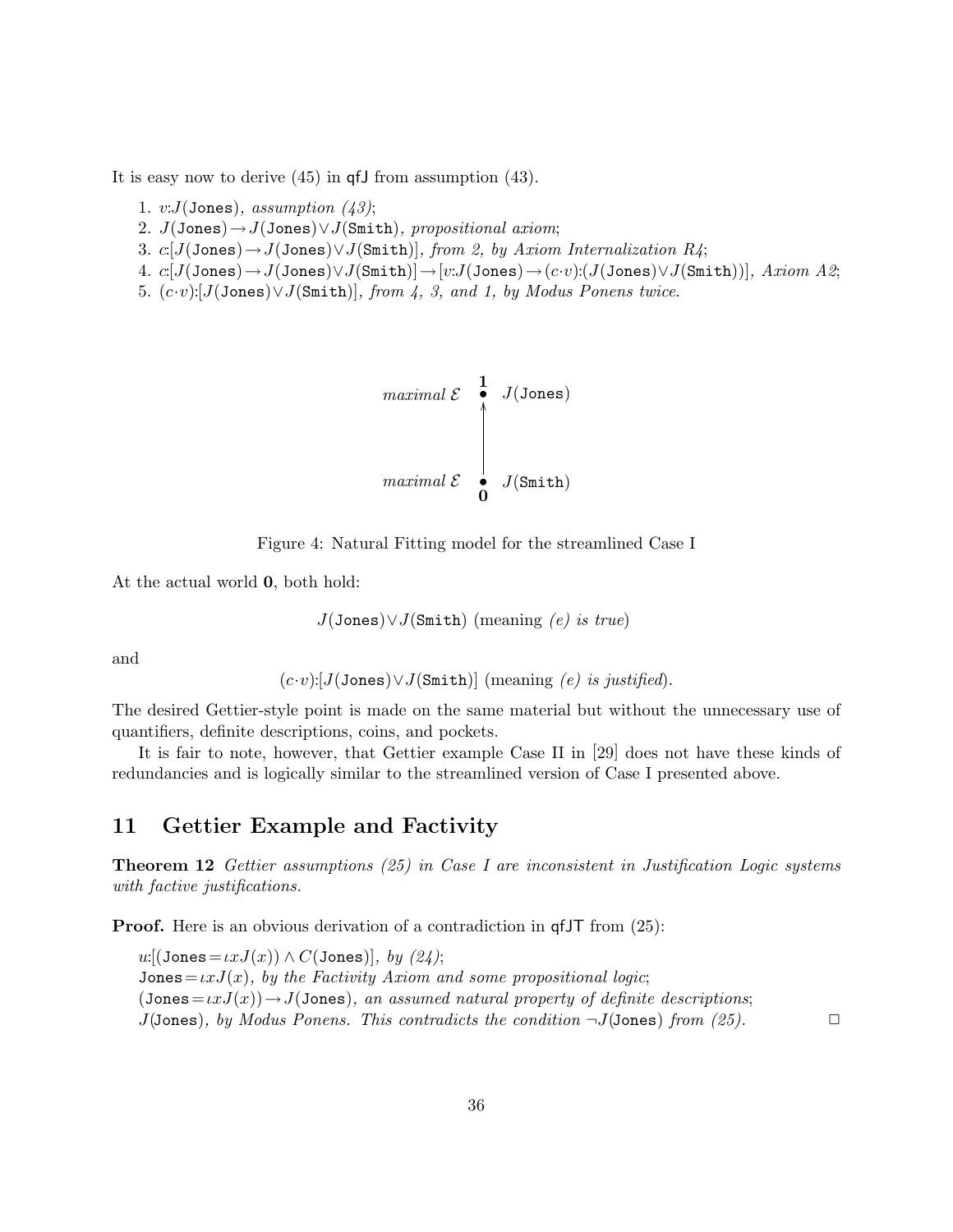The question is, what we have learned about Justification, Belief, Knowledge, and other epistemic matters?

Within the domain of formal epistemology, we now have a basic logic machinery to study justifications and their connections with Belief and Knowledge. Formalizing Gettier is a case study that demonstrates the method.

We show that Gettier reasoning was formally correct, with some hidden assumptions related to definite descriptions. Gettier examples belong to the area of Justification Logic dealing with partial justifications and are inconsistent within Justification Logic systems of factive justifications and knowledge. All this, perhaps, does not come as a surprise to epistemologists. However, these observations show that models provided by Justification Logic behave in a reasonable manner.

For epistemology, these developments are furthering the study of justification, e.g., the search for the 'fourth condition' of the JTB definition of knowledge. Justification Logic provides systematic examples of epistemological principles such as Application, Monotonicity, Logical Awareness, and their combinations, which look plausible, at least, within the propositional domain. Further discussion on these and other Justification Logic principles could be an interesting contribution to this area.

## 12 Conclusions

Justification Logic extends the logic of knowledge by the formal theory of justification. Justification Logic has roots in mainstream epistemology, mathematical logic, computer science, and artificial intelligence. It is capable of formalizing a significant portion of reasoning about justifications. In particular, we have seen how to formalize Kripke, Russell, and Gettier examples in Justification Logic. This formalization has been used for the resolution of paradoxes, verification, hidden assumption analysis, and eliminating redundancies.

Among other known applications of Justification Logic, so far there are

- intended provability semantics for Gödel's provability logic S4 with the Completeness Theorem  $(|2; 4|);$
- formalization of Brouwer-Heyting-Kolmogorov semantics for intuitionistic propositional logic with the Completeness Theorem  $(|2; 4|);$
- a general definition of the Logical Omniscience property, rigorous theorems that evidence assertions in Justification Logic are not logically omniscient ([10]). This provides a general framework for treating the problem of logical omniscience;
- an evidence-based approach to Common Knowledge (so-called Justified Common Knowledge) which provides a rigorous semantics to McCarthy's 'any fool knows' systems  $([1; 5; 47])$ . Justified Common Knowledge offers formal systems which are less restrictive than the usual epistemic logics with Common Knowledge [5].
- analysis of Knower and Knowability paradoxes ([17; 18]).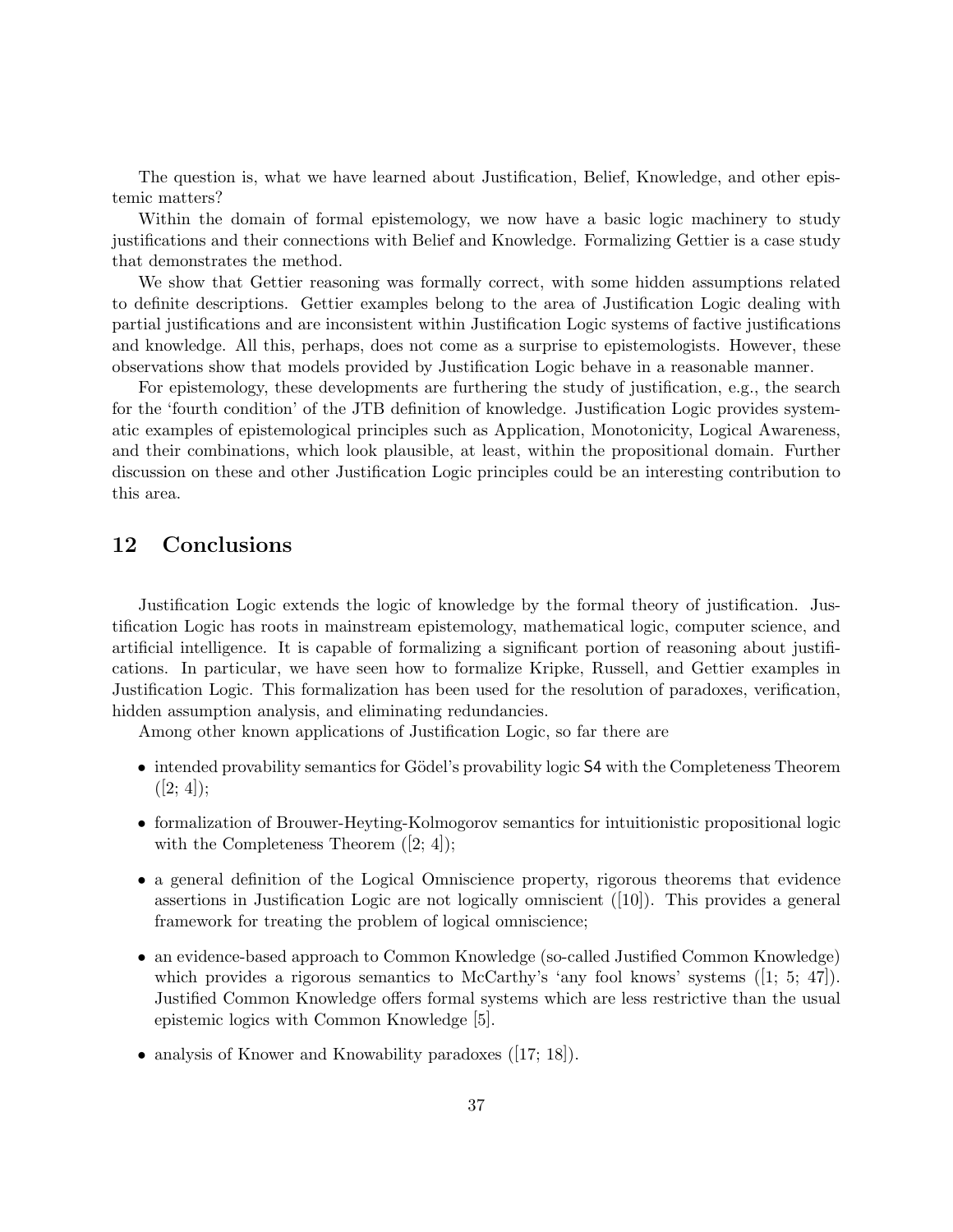It remains to be seen to what extent Justification Logic can be useful for analysis of empirical, perceptual, and a priori types of knowledge. From the perspective of Justification Logic, such knowledge may be considered as justified by constants (i.e., atomic justifications). Apparently, further discussion is needed here.

## 13 Acknowledgements

The author is very grateful to Walter Dean, Mel Fitting, Vladimir Krupski, Roman Kuznets, Elena Nogina, Tudor Protopopescu, and Ruili Ye, whose advice helped with this paper. Many thanks to Karen Kletter for editing this text. Thanks to audiences at the CUNY Graduate Center, Bern University, the Collegium Logicum in Vienna, and the 2nd International Workshop on Analytic Proof Systems for comments on earlier versions of this paper.

## References

- [1] E. Antonakos. Justified and Common Knowledge: Limited Conservativity. In S. Artemov and A. Nerode, editors, Logical Foundations of Computer Science. International Symposium, LFCS 2007, New York, NY, USA, June 2007, Proceedings, volume 4514 of Lecture Notes in Computer Science, pages 1–11. Springer, 2007.
- [2] S. Artemov. Operational modal logic. Technical Report MSI 95-29, Cornell University, 1995.
- [3] S. Artemov. Understanding constructive semantics. Spinoza Lecture for European Association for Logic, Language and Information, Utrecht, August 1999.
- [4] S. Artemov. Explicit provability and constructive semantics. Bulletin of Symbolic Logic, 7(1):1–36, 2001.
- [5] S. Artemov. Justified common knowledge. Theoretical Computer Science, 357(1-3):4–22, 2006.
- [6] S. Artemov. On two models of provability. In Dov M. Gabbay, Michael Zakharyaschev, and Sergei S. Goncharov, editors, Mathematical Problems from Applied Logic II, pages 1–52. Springer - New York, 2007.
- [7] S. Artemov. Symmetric Logic of Proofs. In A. Avron, N. Dershowitz, and A. Rabinovich, editors, Pillars of Computer Science, Essays Dedicated to Boris (Boaz) Trakhtenbrot on the Occasion of His 85th Birthday, volume 4800 of Lecture Notes in Computer Science, pages 58–71. Springer, February 2008.
- [8] S. Artemov and L. Beklemishev. Provability logic. In D. Gabbay and F. Guenthner, editors, Handbook of Philosophical Logic, 2nd ed., volume 13, pages 189–360. Springer, Dordrecht, 2005.
- [9] S. Artemov, E. Kazakov, and D. Shapiro. Epistemic logic with justifications. Technical Report CFIS 99-12, Cornell University, 1999.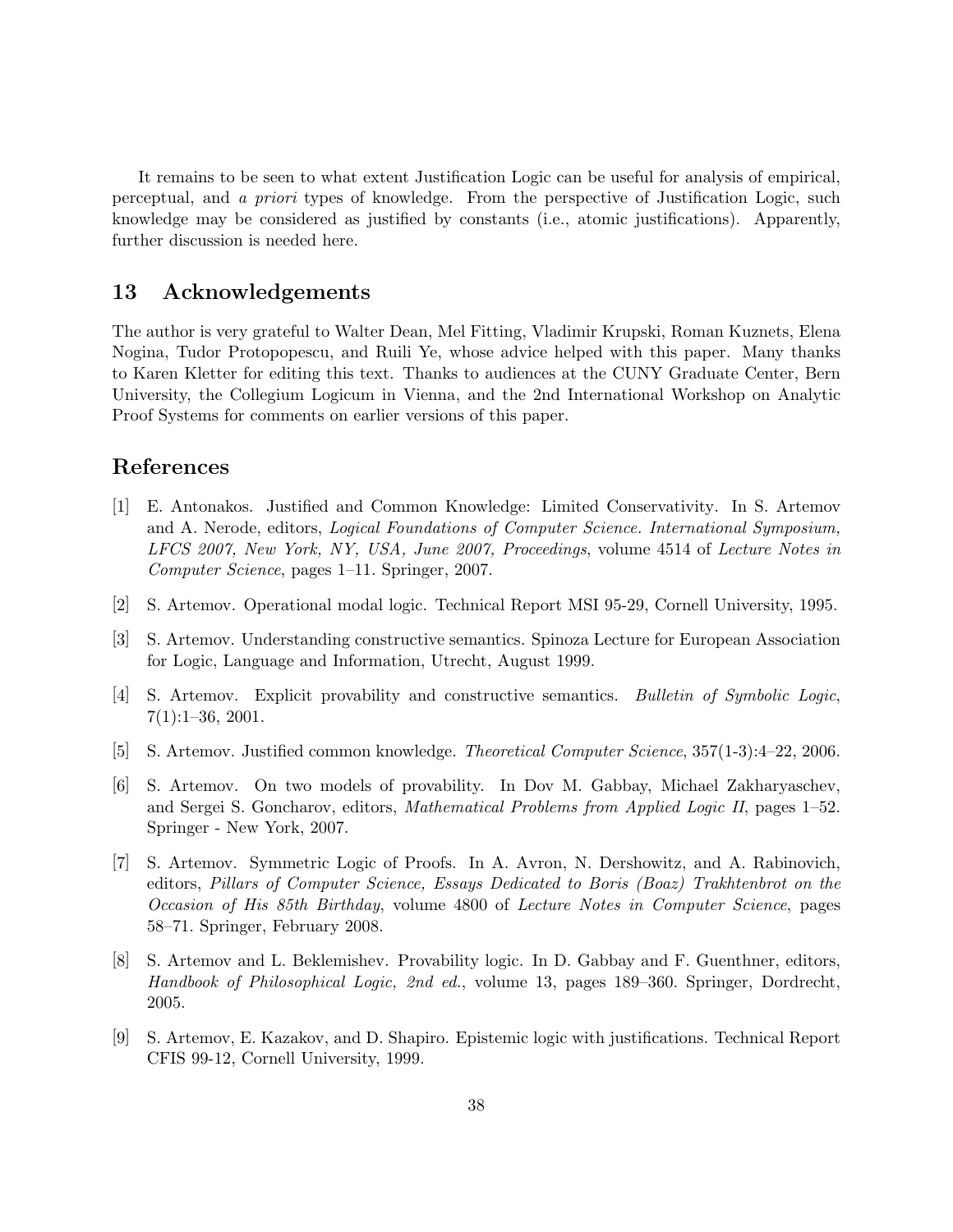- [10] S. Artemov and R. Kuznets. Logical omniscience via proof complexity. In Computer Science Logic 2006, volume 4207, pages 135–149. Springer Lecture Notes in Computer Science, 2006.
- [11] S. Artemov and E. Nogina. Logic of knowledge with justifications from the provability perspective. Technical Report TR-2004011, CUNY Ph.D. Program in Computer Science, 2004.
- [12] S. Artemov and E. Nogina. Introducing justification into epistemic logic. Journal of Logic and Computation, 15(6):1059–1073, 2005.
- [13] S. Artemov and T. Strassen. Functionality in the basic logic of proofs. Technical Report IAM 93-004, Department of Computer Science, University of Bern, Switzerland, 1993.
- [14] G. Boolos. The Logic of Provability. Cambridge University Press, Cambridge, 1993.
- [15] V. Brezhnev. On explicit counterparts of modal logics. Technical Report CFIS 2000-05, Cornell University, 2000.
- [16] V. Brezhnev and R. Kuznets. Making knowledge explicit: How hard it is. Theoretical Computer Science, 357(1-3):23–34, 2006.
- [17] W. Dean and H. Kurokawa. From the knowability paradox to the existence of proofs. Manuscript (submitted to Synthese), 2007.
- [18] W. Dean and H. Kurokawa. The knower paradox and the quantified logic of proofs. In Alexander Hieke, editor, Austrian Ludwig Wittgenstein Society, volume 31, August 2008.
- [19] F. Dretske. Conclusive reasons. Australasian Journal of Philosophy, 49:1–22, 1971.
- [20] F. Dretske. Is knowledge closed under known entailment? the case against closure. In M. Steup and E. Sosa, editors, Contemporary Debates in Epistemology, pages 13–26. Blackwell, 2005.
- [21] R. Fagin and J. Halpern. Belief, awareness, and limited reasoning: Preliminary report. In Proceedings of the Ninth International Joint Conference on Artificial Intelligence (IJCAI-85), pages 491–501, 1985.
- [22] R. Fagin and J. Halpern. Belief, awareness, and limited reasoning. Artificial Intelligence, 34(1):39–76, 1988.
- [23] R. Fagin, J. Halpern, Y. Moses, and M. Vardi. Reasoning About Knowledge. MIT Press, 1995.
- [24] M. Fitting. A semantics for the logic of proofs. Technical Report TR-2003012, CUNY Ph.D. Program in Computer Science, 2003.
- [25] M. Fitting. The logic of proofs, semantically. Annals of Pure and Applied Logic, 132(1):1–25, 2005.
- [26] M. Fitting. Intensional Logic. Stanford Encyclopedia of Philosophy (http://plato.stanford.edu), February 2007.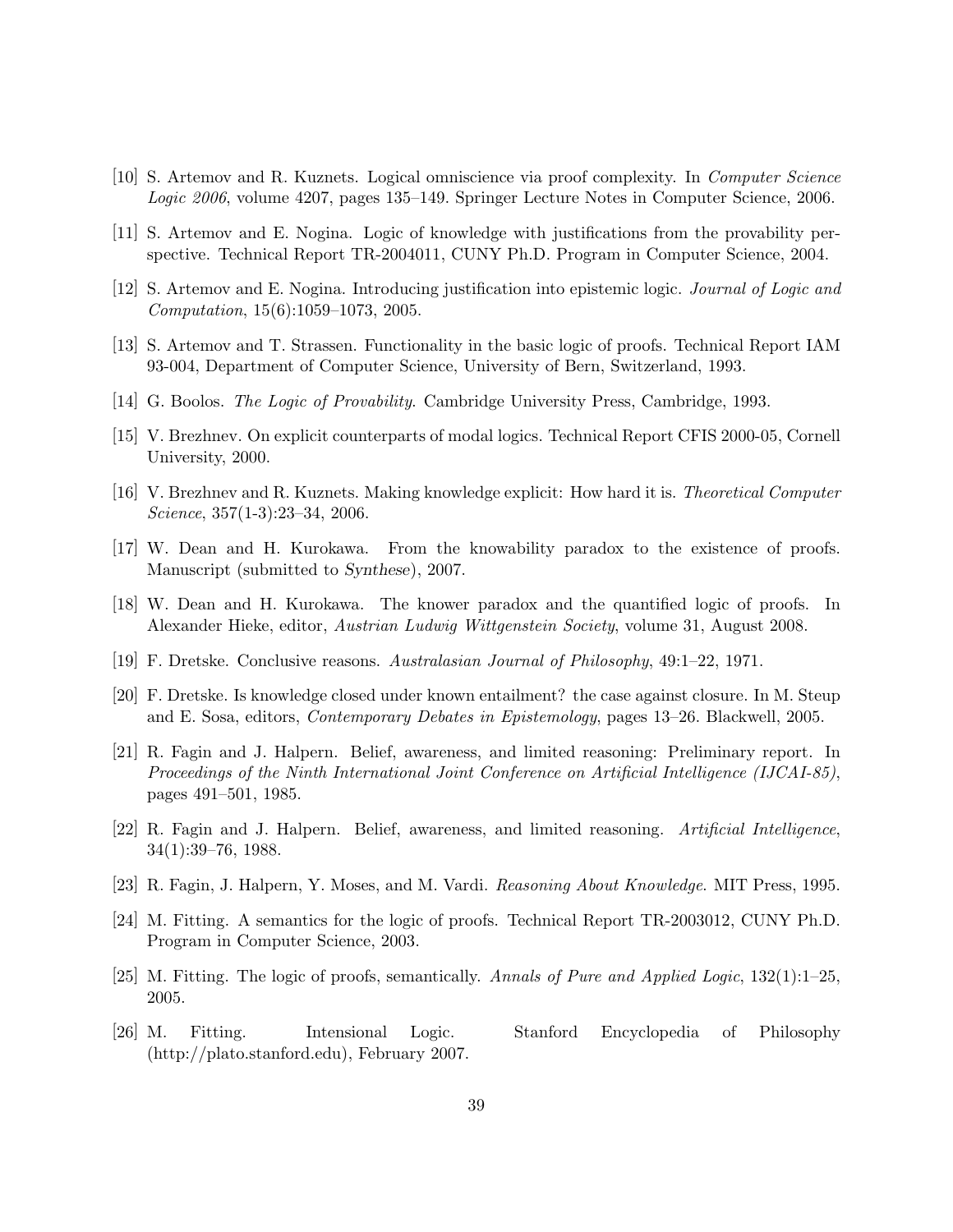- [27] M. Fitting and R.L. Mendelsohn. First-order Modal Logic. Kluwer Academic, 1998.
- [28] G. Frege. On sense and reference. In P. Geach and M. Black, editors, Translations of the Philosophical Writings of Gottlob Frege. Oxford: Blackwell, 1952.
- [29] E. Gettier. Is Justified True Belief Knowledge? Analysis, 23:121–123, 1963.
- [30] K. Gödel. Eine Interpretation des intuitionistischen Aussagenkalkuls. Ergebnisse Math. Kolloq., 4:39–40, 1933. English translation in: S. Feferman et al., editors, Kurt Gödel Collected Works, Vol. 1, pages 301–303. Oxford University Press, Oxford, Clarendon Press, New York, 1986.
- [31] K. G¨odel. Vortrag bei Zilsel/Lecture at Zilsel's (\*1938a). In Solomon Feferman, John W. Dawson, Jr., Warren Goldfarb, Charles Parsons, and Robert M. Solovay, editors, Unpublished essays and lectures, volume III of Kurt Gödel Collected Works, pages 86–113. Oxford University Press, 1995.
- [32] A. Goldman. A causal theory of knowing. The Journal of Philosophy, 64:335–372, 1967.
- [33] E. Goris. Explicit Proofs in Formal Provability Logic. In S. Artemov and A. Nerode, editors, Logical Foundations of Computer Science. International Symposium, LFCS 2007, New York, NY, USA, June 2007, Proceedings, volume 4514 of Lecture Notes in Computer Science, pages 241–253. Springer, 2007.
- [34] V.F. Hendricks. Active Agents. Journal of Logic, Language and Information, 12(4):469–495, 2003.
- [35] V.F. Hendricks. Mainstream and Formal Epistemology. New York: Cambridge University Press, 2005.
- [36] A. Heyting. Mathematische Grundlagenforschung. Intuitionismus. Beweistheorie. Springer, Berlin, 1934.
- [37] J. Hintikka. Knowledge and Belief. Cornell University Press, Ithaca, 1962.
- [38] J. Hintikka. Impossible possible worlds vindicated. Journal of Philosophical Logic, 4:475–484, 1975.
- [39] S. Kleene. On the interpretation of intuitionistic number theory. The Journal of Symbolic Logic, 10(4):109–124, 1945.
- [40] N.V. Krupski. On the complexity of the reflected logic of proofs. Theoretical Computer Science, 357(1):136–142, 2006.
- [41] V.N. Krupski. The single-conclusion proof logic and inference rules specification. Annals of Pure and Applied Logic, 113(1-3):181–206, 2001.
- [42] V.N. Krupski. Referential logic of proofs. Theoretical Computer Science, 357(1):143–166, 2006.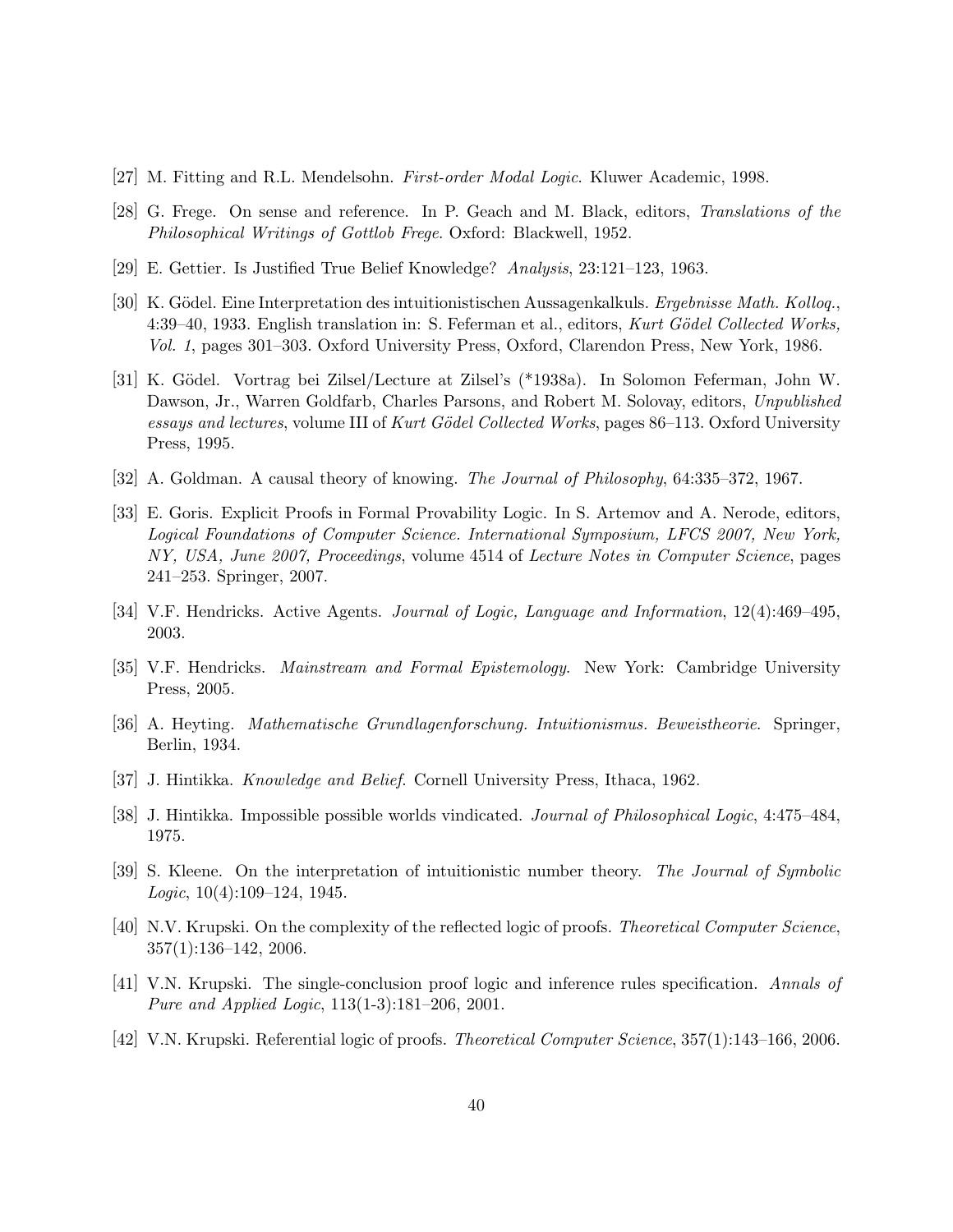- [43] R. Kuznets. On the complexity of explicit modal logics. In Computer Science Logic 2000, volume 1862 of Lecture Notes in Computer Science, pages 371–383. Springer-Verlag, 2000.
- [44] R. Kuznets. Complexity Issues in Justification Logic. PhD thesis, CUNY Graduate Center, 2008. http://kuznets.googlepages.com/PhD.pdf.
- [45] K. Lehrer and T. Paxson. Knowledge: undefeated justified true belief. The Journal of Philosophy, 66:1–22, 1969.
- [46] S. Luper. The epistemic closure principle. Stanford Encyclopedia of Philosophy, 2005.
- [47] J. McCarthy, M. Sato, T. Hayashi, and S. Igarishi. On the model theory of knowledge. Technical Report STAN-CS-78-667, Stanford University, 1978.
- [48] J.-J. Ch. Meyer and W. van der Hoek. Epistemic Logic for AI and Computer Science. Cambridge, 1995.
- [49] R. Milnikel. Derivability in certain subsystems of the Logic of Proofs is  $\Pi_2^p$ -complete. Annals of Pure and Applied Logic, 145(3):223–239, 2007.
- [50] A. Mkrtychev. Models for the logic of proofs. In S. Adian and A. Nerode, editors, Logical Foundations of Computer Science '97, Yaroslavl', volume 1234 of Lecture Notes in Computer Science, pages 266–275. Springer, 1997.
- [51] Y. Moses. Resource-bounded knowledge. In M. Vardi, editor, Proceedings of the Second Conference on Theoretical Aspects of Reasoning about Knowledge, March 7–9, 1988, Pacific Grove, California, pages 261–276. Morgan Kaufmann Pbl., 1988.
- [52] S. Neale. Descriptions. Cambridge: MIT Press Books, 1990.
- [53] R. Nozick. Philosophical Explanations. Harvard University Press, 1981.
- [54] E. Pacuit. A note on some explicit modal logics. 5th Panhellenic Logic Symposium, Athens, July 2005.
- [55] E. Pacuit. A note on some explicit modal logics. Technical Report PP-2006-29, University of Amsterdam. ILLC Publications, 2006.
- [56] R. Parikh. Knowledge and the problem of logical omniscience. In Z. Ras and M. Zemankova, editors, ISMIS-87 (International Symposium on Methodology for Intellectual Systems), pages 432–439. North-Holland, 1987.
- [57] N. Rubtsova. Evidence-based knowledge for S5. Logic Colloquium 2005, Athens, August 2005.
- [58] N. Rubtsova. Evidence Reconstruction of Epistemic Modal Logic S5. In Computer Science - Theory and Applications. CSR 2006, volume 3967 of Lecture Notes in Computer Science, pages 313–321. Springer, 2006.